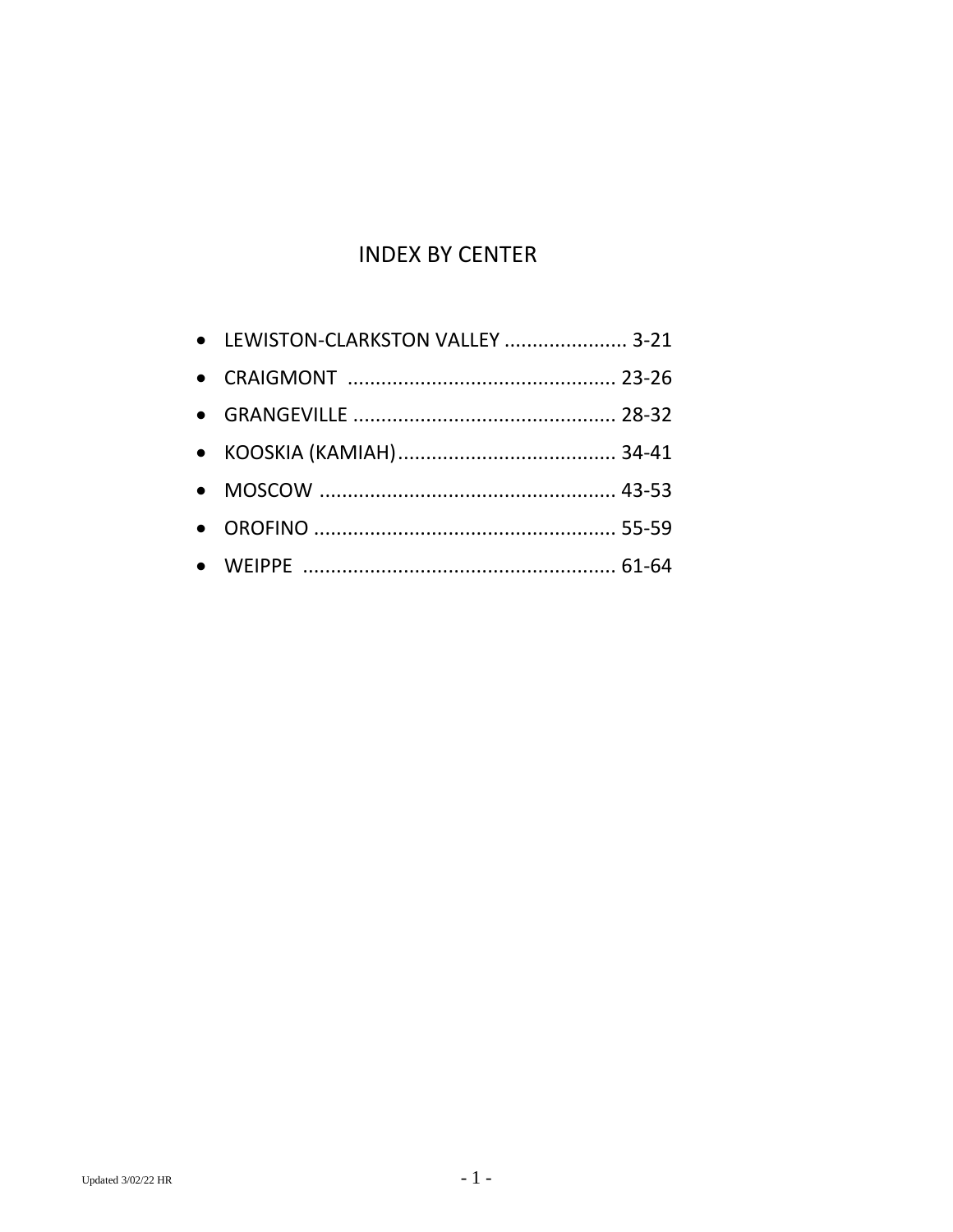| CHESTNUT EARLY HEAD START CENTER – FAIR ST. EARLY HEAD START CENTER |                         |
|---------------------------------------------------------------------|-------------------------|
| <i>1260 CHESTNUT STREET</i>                                         | <i>1483 FAIR STREET</i> |
| CLARKSTON, WA 99403                                                 | CLARKSTON, WA 99403     |
| $(509)$ 223-2054                                                    | $(509)$ 223-2017        |
|                                                                     |                         |

*GRANTHAM CENTER PARKWAY CENTER 1267 POPLAR STREET 333 ADAMS STREET CLARKSTON, WA 99403 CLARKSTON, WA 99403 (509)223-2082 (509)223-2082*

*LEWISTON, ID 83501 LEWISTON, ID 83501 (208)743-6573 (208)576-4505*

*LEWISTON CENTER LC VALLEY BOYS & GIRLS CLUB CENTER 1816 18TH AVENUE 1021 BURRELL AVENUE*

> *NORMAL HILL CAMPUS CENTER Lily Classroom 1114 9TH AVENUE LEWISTON, ID 83501 (208)576-4468*

### PAGE #

| $\bullet$ |                                                   |  |
|-----------|---------------------------------------------------|--|
| $\bullet$ |                                                   |  |
| $\bullet$ | IDAHO & WASHINGTON EDUCATION & TRAINING 5-8       |  |
| $\bullet$ |                                                   |  |
| $\bullet$ |                                                   |  |
| $\bullet$ | IDAHO & WASHINGTON FOOD, HOUSING & CLOTHING 9-13  |  |
| $\bullet$ | IDAHO & WASHINGTON INFORMATION & COUNSELING 13-15 |  |
| $\bullet$ |                                                   |  |
| $\bullet$ |                                                   |  |
| $\bullet$ | IDAHO & WASHINGTON MEDICAL RESOURCES  16-19       |  |
| $\bullet$ |                                                   |  |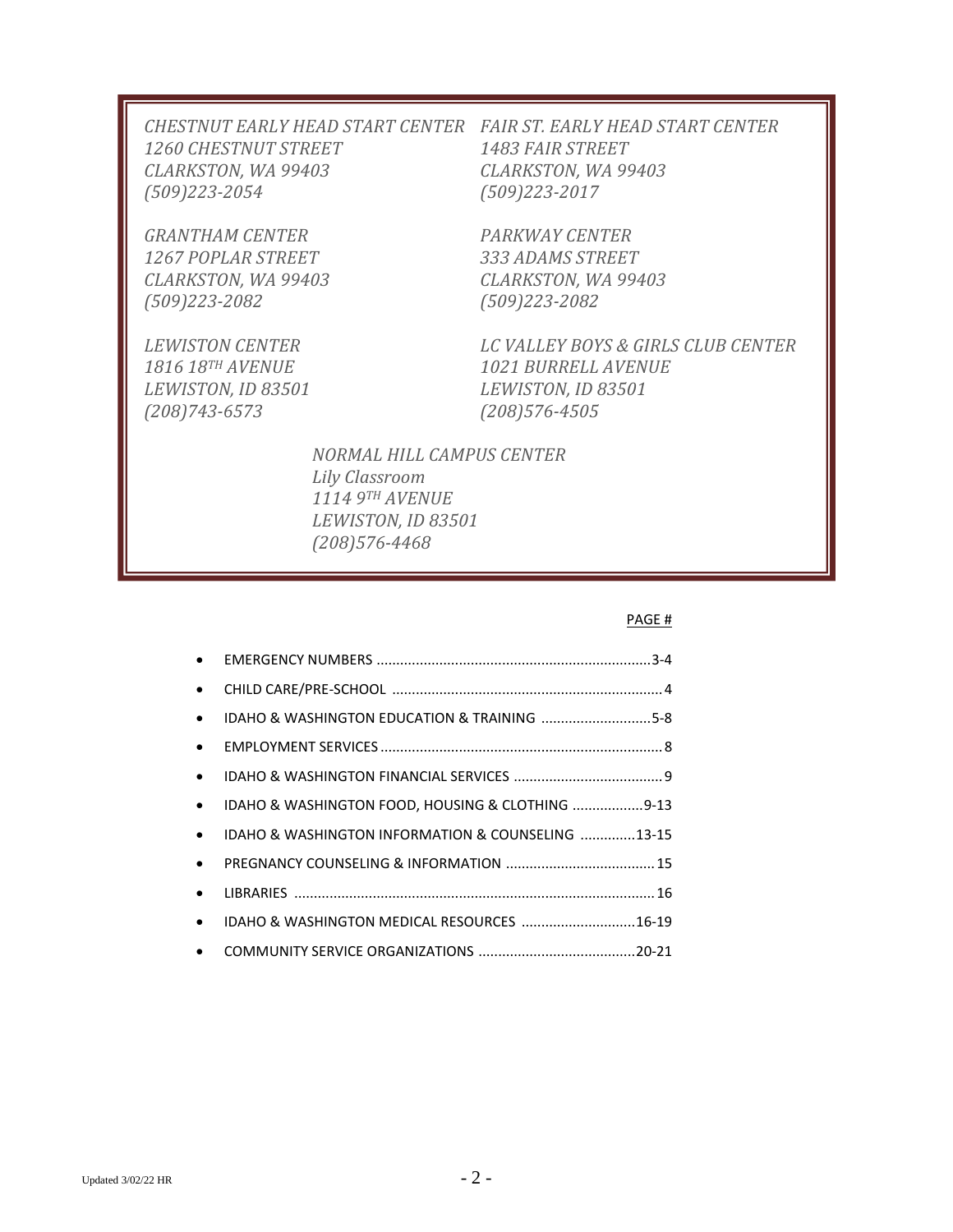*24 Hour Hotline (can also be used for animal poisoning).*

### **ASOTIN / CLARKSTON / LEWISTON DIAL 911**

### **LAW ENFORCEMENT AGENCIES**

### **Asotin County Sheriff 1-509-243-4717**

PO Box 130, Asotin WA 99402 *General Law Enforcement. Responds to Emergencies of Any Nature Through the Use of the 911 Service. <https://www.co.asotin.wa.us/228/Sheriff>*

### **Clarkston Police Department 1-509-758-1680**

830 5th Street, Clarkston WA 99403 *Community Policing Agency for Clarkston Area. Trained Officers in Crime Protection. <https://clarkston-wa.com/departments/police-department/>*

### **Lewiston Police Department 1-208-746-0171**

1224 F Street; PO Box 617, Lewiston ID 83501 **Tip Line 1-208-298-3939** *Community Policing Agency for Lewiston Area. Trained Officers in Crime Protection. <https://www.cityoflewiston.org/292/Police-Department>*

### **Nez Perce County Sheriff 1-208-799-3130**

1150 Wall Street, Lewiston ID 83501 *General Law Enforcement. Responds to Emergencies of Any Nature Through the Use of the 911 Service. [www.co.nezperce.id.us/electedofficials/sheriff.aspx](http://www.co.nezperce.id.us/electedofficials/sheriff.aspx)*

### **FIRE DEPARTMENTS**

### **Clarkston Fire Department 1-509-758-8681**

820 5th Street, Clarkston WA 99403 *Responds to Fire and Medical Emergencies. Offers Fire Prevention Education to the Public. <https://clarkston-wa.com/departments/fire-department/>*

### **Lewiston Fire Department 1-208-743-3554**

1245 Idaho Street, Lewiston ID 83501 *Responds to Fire and Medical Emergencies. Offers Fire Prevention Education to the Public. <https://www.cityoflewiston.org/166/Fire-Department>*

### **HOSPITALS**

| <b>St. Joseph Regional Medical Center</b>                                                                        | 1-208-743-2511 |  |
|------------------------------------------------------------------------------------------------------------------|----------------|--|
| 415 6 <sup>th</sup> Street, Lewiston ID 83501                                                                    | 1-800-678-2511 |  |
| 24 Hour Trauma and General Medical Emergency Services.                                                           |                |  |
| www.sjrmc.org                                                                                                    |                |  |
| <b>Tri-State Memorial Hospital</b>                                                                               | 1-509-758-5511 |  |
| 1221 Highland Avenue; PO Box 189, Clarkston WA 99403                                                             |                |  |
| 24 Hour Medical Emergency Services.                                                                              |                |  |
| http://tristatehospital.org                                                                                      |                |  |
| <b>POISON CONTROL</b>                                                                                            |                |  |
| <b>Poison Control (IDAHO)</b>                                                                                    | 1-800-222-1222 |  |
| 24 Hour Hotline (can also be used for animal poisoning).                                                         |                |  |
| https://healthandwelfare.idaho.gov/Health/EnvironmentalHealth/HealthyHomes/PoisonControl/tabid/4569/Default.aspx |                |  |
| <b>Poison Control (WASHINGTON)</b>                                                                               | 1-800-222-1222 |  |
| 155 NE 100th Street STE 100, Seattle WA 98125                                                                    |                |  |

## EMERGENCY NUMBERS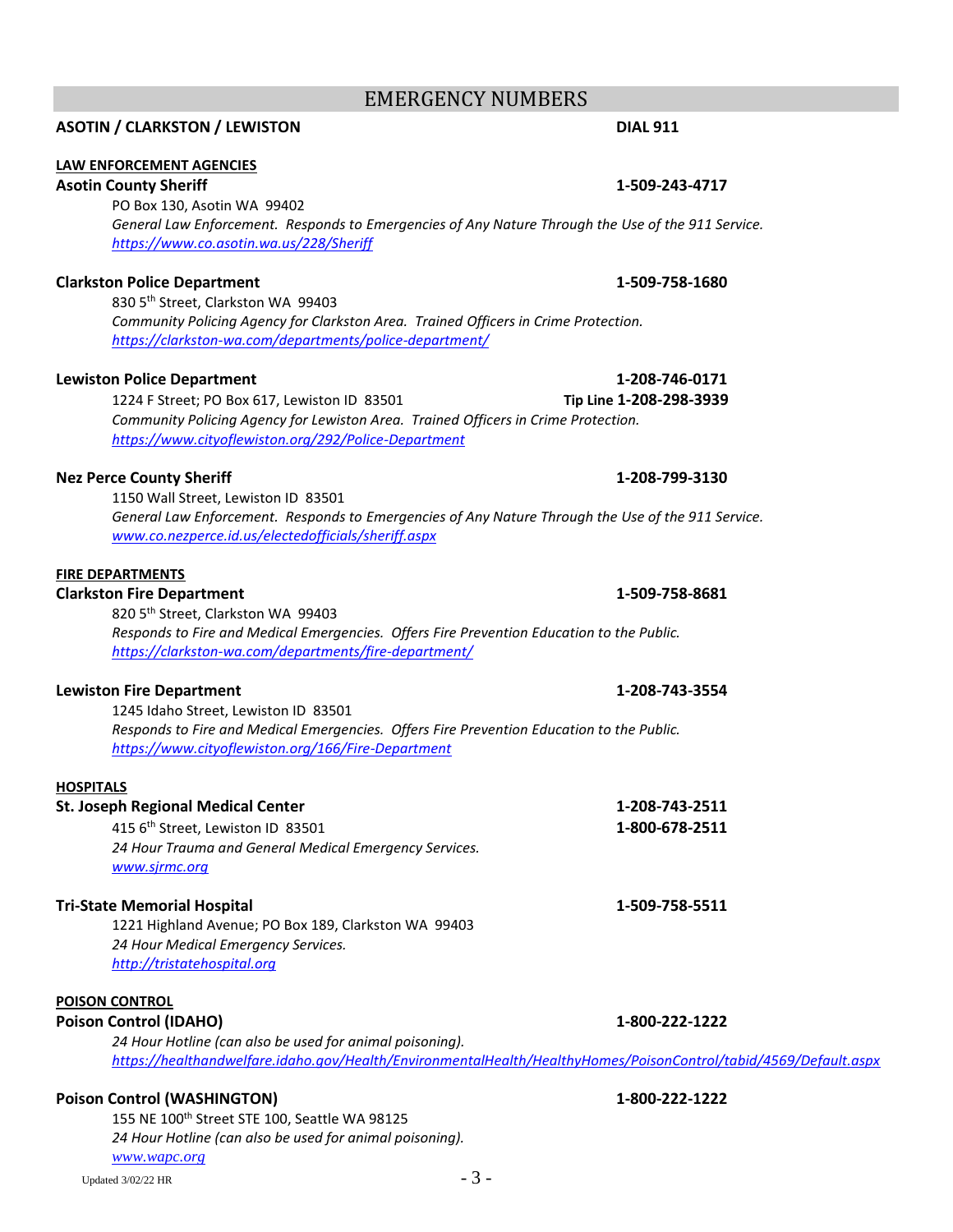## EMERGENCY NUMBERS

### **OTHER EMERGENCY CONTACTS Idaho Highway Emergencies 1-800-233-1212**

*<https://isp.idaho.gov/contact-us/>*

### **Red Cross Donor Center 1-800-733-2767**

508 Thain Road, Lewiston ID 83501

### **Blood Services**

*24 Hour Information and Referral Network Providing Emergency Assistance to Disaster Victims. Financial and Advocacy to Military Personnel and Families.*

*[www.redcross.org](http://www.redcross.org/) [https://www.redcrossblood.org/local-homepage/location/lewiston-american-red](https://www.redcrossblood.org/local-homepage/location/lewiston-american-red-cross.html?utm_source=GMBlisting&utm_medium=organic)[cross.html?utm\\_source=GMBlisting&utm\\_medium=organic](https://www.redcrossblood.org/local-homepage/location/lewiston-american-red-cross.html?utm_source=GMBlisting&utm_medium=organic)*

### **YWCA Business Office 1-208-743-1535**

**Crisis Line** & **Homeless Shelter 1-208-746-9655**

300 Main Street, Lewiston ID 83501

744 5th Street; STE G, Clarkston WA 99403 **1-509-295-8927**

*Classes, Workshops and Seminars on a Variety of Topics. Room Rentals. Mentoring Program Linking Adult Community Members with Children. Crisis Services and Cultural Awareness. [http://ywcaidaho.org](http://ywcaidaho.org/)*

# CHILD CARE / PRE-SCHOOL

### **Idaho Child Care Program 211**

|           | Department of Health & Welfare                                                         | 1-877-456-1233                                                                                                       |
|-----------|----------------------------------------------------------------------------------------|----------------------------------------------------------------------------------------------------------------------|
|           | 1118 F Street PO Drawer B, Lewiston ID 83501                                           |                                                                                                                      |
|           | Child Care Based on Family Size and Income.                                            |                                                                                                                      |
|           | https://healthandwelfare.idaho.gov/Children/ChildCareAssistance/tabid/292/Default.aspx |                                                                                                                      |
|           | https://211.idaho.gov/ChildCare/tabid/4265/Default.aspx                                |                                                                                                                      |
|           |                                                                                        |                                                                                                                      |
|           | Lewis-Clark Early Childhood Program                                                    |                                                                                                                      |
|           | <b>Prenatal/Birth to 3 Year Olds</b>                                                   |                                                                                                                      |
|           |                                                                                        | Program for Parents and Expectant Parents with Children Birth to Three (3) Years Old. Follows Low Income Guidelines. |
|           | <b>Fair Street Early Head Start</b>                                                    | 1-509-223-2017                                                                                                       |
|           | 1483 Fair Street, Clarkston WA 99403                                                   |                                                                                                                      |
| $\bullet$ | <b>Chestnut Early Head Start</b>                                                       | 1-509-223-2017                                                                                                       |
|           | 1260 Chestnut Street, Clarkston WA 99403                                               |                                                                                                                      |
|           | 3 to 5 Year Olds                                                                       |                                                                                                                      |
|           | Early Childhood Education & Family Support. Preschool. Follows Low Income Guidelines.  |                                                                                                                      |
|           | <b>Grantham Center</b>                                                                 | 1-509-223-2082                                                                                                       |
|           | 1267 Poplar Street, Clarkston WA 99403                                                 |                                                                                                                      |
| $\bullet$ | <b>Parkway Center</b>                                                                  | 1-509-223-2082                                                                                                       |
|           | 333 Adams Street, Clarkston WA 99403                                                   |                                                                                                                      |
| $\bullet$ | <b>Lewiston Center</b>                                                                 | 1-208-743-6573                                                                                                       |
|           | 1816 18 <sup>th</sup> Avenue, Lewiston ID 83501                                        |                                                                                                                      |
| $\bullet$ | Lewiston Center-Full Day/Full Year Child Care                                          | 1-208-743-6573                                                                                                       |
|           | 1816 18 <sup>th</sup> Avenue, Lewiston ID 83501                                        |                                                                                                                      |
| $\bullet$ | <b>Normal Hill Campus Center (Old LHS)</b>                                             | 1-208-576-4468                                                                                                       |
|           | 1114 9th Avenue, Lewiston ID 83501                                                     |                                                                                                                      |
| $\bullet$ | LC Valley Boys & Girls Club Center                                                     | 1-208-576-4505                                                                                                       |
|           | 1021 Burrell Avenue, Lewiston ID 83501                                                 |                                                                                                                      |
|           | www.lcecp.com                                                                          |                                                                                                                      |

**"***Report a Drunk Driver"* **\*ISP (\*477)**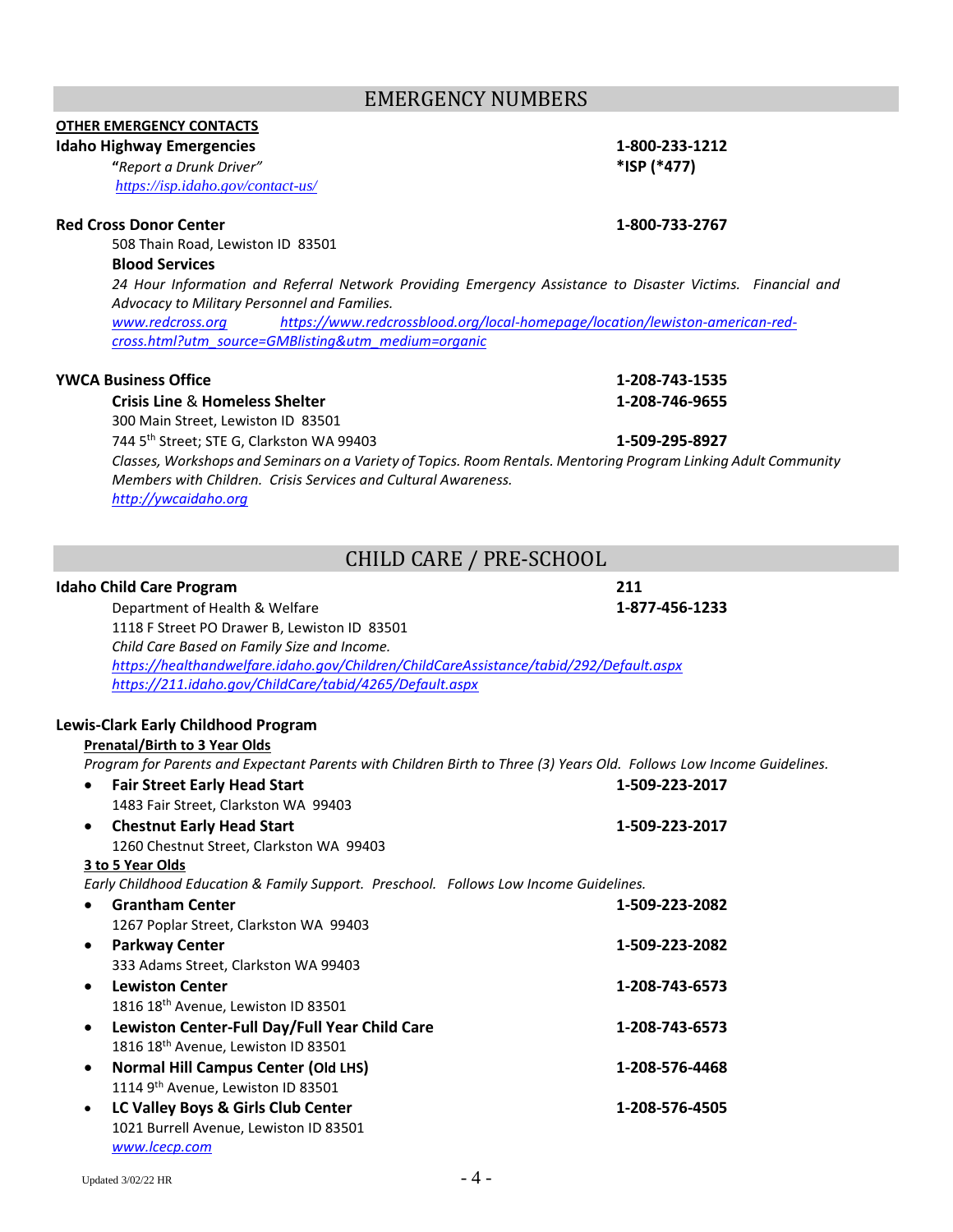| <b>Described &amp; Captioned Media Program</b><br>Sells Captioned Films to the Deaf to Enhance Film Interpretation.<br>www.dcmp.org                                                                                                                              | 1-800-237-6213<br>TTY 1-800-237-6819 |
|------------------------------------------------------------------------------------------------------------------------------------------------------------------------------------------------------------------------------------------------------------------|--------------------------------------|
| Developmental Disabilities Program/Infant Toddler                                                                                                                                                                                                                | 1-208-799-3460                       |
| 2604 16th Avenue; PO Drawer B, Lewiston ID 83501<br>DD & Infant Toddler eligibility determination, early intervention services for children from birth to age three,<br>family support, behavioral intervention                                                  |                                      |
| https://healthandwelfare.idaho.gov/services-programs/children-families/about-infant-toddler-program                                                                                                                                                              |                                      |
| <b>ERIC Institute of Education Sciences (Eric Clearinghouse)</b><br>https://eric.ed.gov/                                                                                                                                                                         |                                      |
| ID State School for the Deaf and the Blind<br>1118 F Street STE 305, Lewiston ID 83501<br>1450 Main Street, Gooding ID 83330<br>Provides Education, Support and Services for the Deaf and the Blind.<br>www.iesdb.org                                            | 1-208-934-4457                       |
| <b>Idaho State Vocational Rehabilitation Services</b><br>1118 F Street; PO Drawer B, Lewiston ID 83501<br>Provide Employment Services to Persons, Ages 16 & Older with Impairments.<br>https://vr.idaho.gov/r2/                                                  | 1-208-799-5070                       |
| <b>Imagine Behavioral &amp; Developmental Services</b><br>1630 23rd Avenue, Lewiston ID 83501<br>Provides Services to Children and Adults with Developmental Disabilities.                                                                                       | 1-208-798-8771                       |
| <b>International Dyslexia Association</b>                                                                                                                                                                                                                        | 1-410-296-0232                       |
| Provides Information on Dyslexia.<br>602 E Holland Avenue, Spokane WA 99218<br>https://dyslexiaida.org/<br>www.wabida.org                                                                                                                                        | 1-509-465-1252                       |
| <b>Job Corps</b>                                                                                                                                                                                                                                                 | 1-800-733-5627                       |
| 6739 24th Avenue NE Bldg 2402, Moses Lake WA 98837<br>Provide "On the Job" Training and Work Experience.<br>https://columbiabasin.jobcorps.gov/<br>www.jobcorps.gov                                                                                              | 1-509-762-5581                       |
| <b>Lewis-Clark State College</b>                                                                                                                                                                                                                                 | 1-866-527-2223                       |
| <b>Adult Learning Center</b><br>٠<br>Clearwater Hall                                                                                                                                                                                                             | 1-208-792-2238                       |
| 400 Main Street, Lewiston ID 83501<br>Assists Adults by Increasing Academic Skills and Provide GED Testing. Offers English as a Second Language Course.<br>Teach Reading, Writing, Math and Basic Computer Skills.<br>http://www.lcsc.edu/adult-learning-center/ |                                      |
| <b>Center for New Directions</b><br>٠<br>Reid Centennial Hall, Room 208<br>500 8th Avenue, Lewiston ID 83501<br>Helps individuals in transition to become personally and economically independent.<br>https://www.lcsc.edu/advising/center-for-new-directions    | 1-208-792-2313                       |

# IDAHO EDUCATION & TRAINING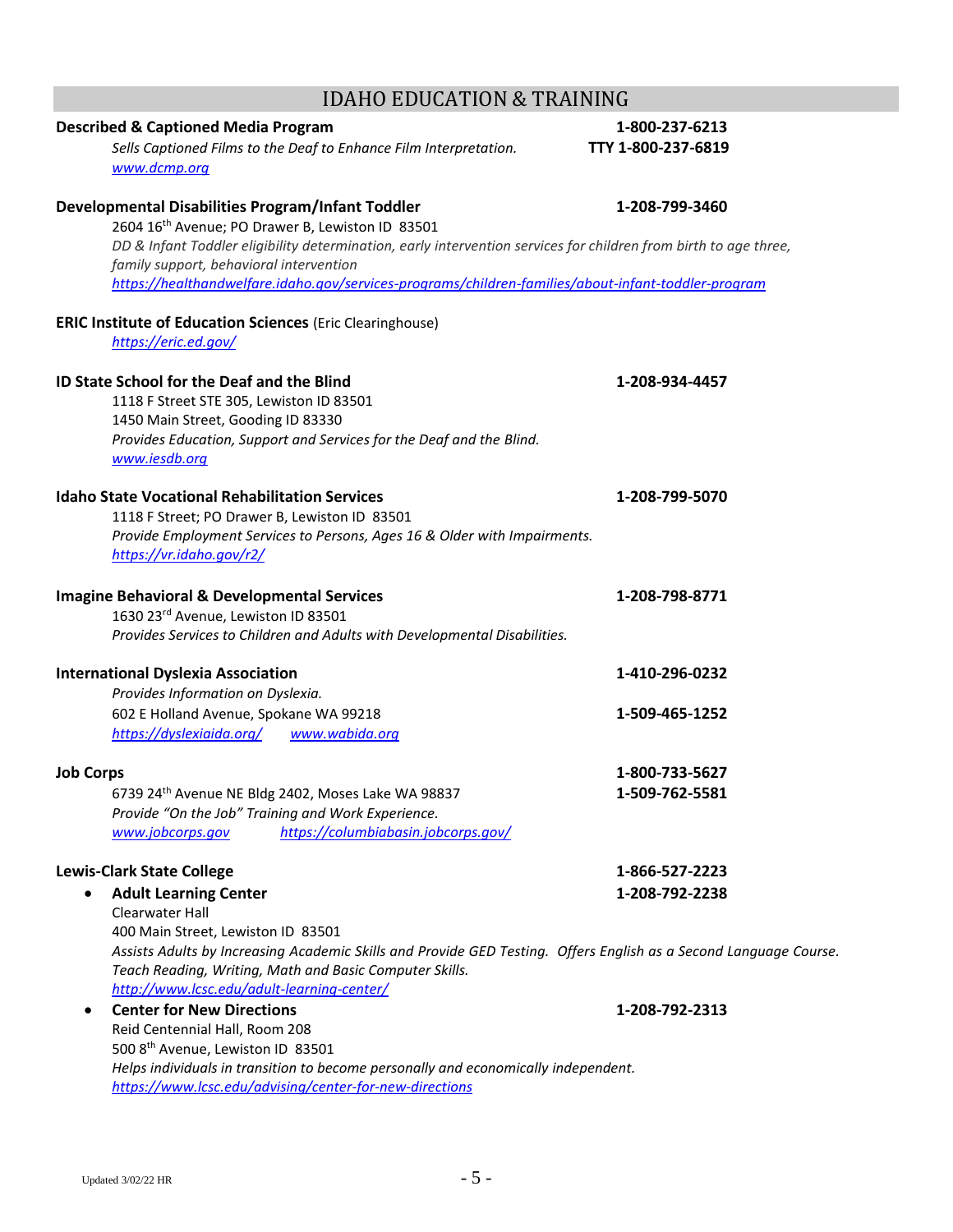# IDAHO EDUCATION & TRAINING

|           | <b>Lewiston School District #340</b>                                                                               | 1-208-748-3000 |
|-----------|--------------------------------------------------------------------------------------------------------------------|----------------|
|           | 3317 12th Street, Lewiston ID 83501                                                                                |                |
|           | Public School District Serving Residents of Lewiston and Outlying Areas.                                           |                |
|           | www.lewistonschools.net                                                                                            |                |
|           | <b>ELEMENTARY SCHOOLS</b>                                                                                          |                |
| $\bullet$ | <b>Camelot Elementary School</b>                                                                                   | 1-208-748-3500 |
|           | 1903 Grelle Avenue, Lewiston ID 83501                                                                              |                |
|           |                                                                                                                    |                |
| $\bullet$ | <b>Centennial Elementary School</b>                                                                                | 1-208-748-3550 |
|           | 815 Burrell Avenue, Lewiston ID 83501                                                                              |                |
| $\bullet$ | <b>McGhee Elementary School</b>                                                                                    | 1-208-748-3600 |
|           | 636 Warner Avenue, Lewiston ID 83501                                                                               |                |
| $\bullet$ | <b>McSorley Elementary School</b>                                                                                  | 1-208-748-3650 |
|           | 2020 15 <sup>th</sup> Avenue, Lewiston ID 83501                                                                    |                |
| $\bullet$ | <b>Orchards Elementary School</b>                                                                                  | 1-208-748-3700 |
|           | 3429 12th Street, Lewiston ID 83501                                                                                |                |
| ٠         | <b>Webster Elementary School</b>                                                                                   | 1-208-748-3800 |
|           | 1409 8th Street, Lewiston ID 83501                                                                                 |                |
|           | <b>Whitman Elementary School</b>                                                                                   | 1-208-748-3850 |
|           | 1840 9th Avenue, Lewiston ID 83501                                                                                 |                |
|           | <b>MIDDLE SCHOOLS</b>                                                                                              |                |
| $\bullet$ | Jenifer Middle School                                                                                              | 1-208-748-3300 |
|           | 1213 16 <sup>th</sup> Street, Lewiston ID 83501                                                                    |                |
|           |                                                                                                                    |                |
|           | Sacajawea Middle School                                                                                            | 1-208-748-3400 |
|           | 3610 12th Street, Lewiston ID 83501                                                                                |                |
|           | <b>SENIOR HIGH SCHOOLS</b>                                                                                         |                |
| ٠         | <b>Lewiston Senior High School</b>                                                                                 | 1-208-748-3101 |
|           | 3201 Cecil Andrus Way, Lewiston ID 83501                                                                           |                |
|           | www.lewistonschools.net/lhs                                                                                        |                |
| ٠         | <b>Tammany Alternative Center</b>                                                                                  | 1-208-748-3270 |
|           | 6800 Tammany Creek Road, Lewiston ID 83501                                                                         |                |
|           | Provides Instruction to At-Risk Youths Who Meet Eligibility Criteria, Enabling Them to Earn a High School Diploma. |                |
|           | <b>National Rehabilitation Information Center</b>                                                                  | 1-800-346-2742 |
|           | Provide Rehabilitation Information to the Disabled.                                                                |                |
|           | www.NARIC.com                                                                                                      |                |
|           |                                                                                                                    |                |
|           | <b>Opportunities Unlimited, Inc.</b>                                                                               | 1-208-743-1563 |
|           | 325 Snake River Avenue, Lewiston ID 83501                                                                          |                |
|           | Vocational and Business Services for Developmentally Disabled and/or Mentally or Physically Disadvantaged. Job     |                |
|           | Search, Training and Placement. Teach Basic Life Skills.                                                           |                |
|           | http://oui.org                                                                                                     |                |
|           | University of Idaho                                                                                                |                |
|           | Information                                                                                                        | 1-208-885-6111 |
|           | <b>Admissions</b>                                                                                                  | 1-208-885-6326 |
|           | 875 Perimeter Drive, Moscow ID 83843                                                                               |                |
|           | www.uidaho.edu                                                                                                     |                |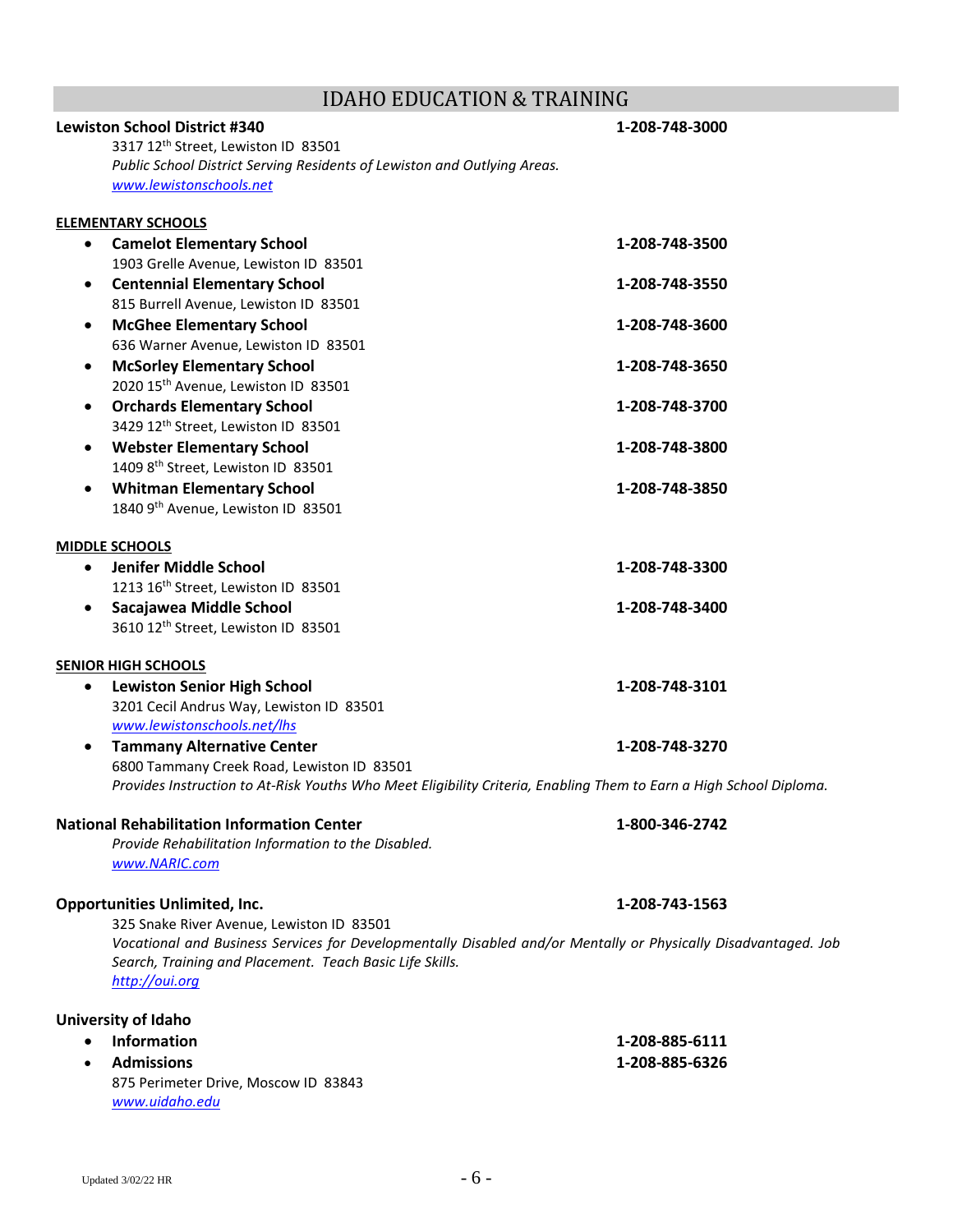|           | <b>Birth to Three Services</b>                                                                                                          | 1-509-758-9103 |
|-----------|-----------------------------------------------------------------------------------------------------------------------------------------|----------------|
|           | Provide Developmental Screening, Evaluation and Early Intervention Services to Children Ages Birth to Three (3) Years<br>Old.           |                |
|           | http://asotincountycommunityservices.com                                                                                                |                |
|           | <b>Asotin-Anatone School District #420</b>                                                                                              | 1-509-243-1100 |
|           | 319 2 <sup>nd</sup> Street, Asotin WA 99402                                                                                             |                |
|           | Public School District Serving Residents of Asotin/Anatone and Outlying Areas.                                                          |                |
|           | http://www.aasd.wednet.edu/                                                                                                             |                |
| $\bullet$ | <b>Asotin Elementary School</b>                                                                                                         | 1-509-243-4147 |
|           | 314 1st Street; PO Box 489, Asotin WA 99402                                                                                             |                |
|           | Public Education for Children in Kindergarten through 6 <sup>th</sup> Grade Residing Within the Asotin/Anatone School District<br>#420. |                |
| $\bullet$ | <b>Asotin Middle/High School</b>                                                                                                        | 1-509-243-4151 |
|           | 215 2 <sup>nd</sup> Street; PO Box 489, Asotin WA 99403                                                                                 |                |
|           | Public Education for Children in Grades 7-12 Residing Within the Asotin/Anatone School District #420.                                   |                |
|           | <b>Clarkston School District J250-185</b>                                                                                               | 1-509-758-2531 |
|           | 1294 Chestnut Street, Clarkston WA 99403                                                                                                |                |
|           | Public School District Serving Residents of Clarkston and Outlying Areas.                                                               |                |
|           | www.csdk12.org                                                                                                                          |                |
|           | <b>ELEMENTARY SCHOOLS</b>                                                                                                               |                |
|           | <b>Grantham Elementary School</b>                                                                                                       | 1-509-758-2503 |
|           | 1253 Poplar Street, Clarkston WA 99403                                                                                                  |                |
| $\bullet$ | <b>Heights Elementary School</b>                                                                                                        | 1-509-758-8180 |
|           | 1917 4th Avenue, Clarkston WA 99403                                                                                                     |                |
|           | <b>Highland Elementary School</b>                                                                                                       | 1-509-758-5531 |
|           | 1432 Highland Avenue, Clarkston WA 99403                                                                                                |                |
|           | <b>Parkway Elementary School</b>                                                                                                        | 1-509-758-2553 |
|           | 1103 4th Street, Clarkston WA 99403                                                                                                     |                |
|           | <b>MIDDLE SCHOOLS</b>                                                                                                                   |                |
| $\bullet$ | <b>Lincoln Middle School</b>                                                                                                            | 1-509-758-5506 |
|           | 1945 4th Avenue, Clarkston WA 99403                                                                                                     |                |
|           | <b>SENIOR HIGH SCHOOLS</b>                                                                                                              |                |
|           | <b>Clarkston High School</b>                                                                                                            | 1-509-758-5591 |
|           | 401 Chestnut Street, Clarkston WA 99403                                                                                                 |                |
|           | <b>Educational Opportunity Center</b>                                                                                                   | 1-509-758-4508 |
|           | 1284 Chestnut Street, Clarkston WA 99403                                                                                                |                |
|           | Offers Alternative Education Options, such as: Pre-GED Instruction, Teen Parenting Curriculum and School-to-Career<br>Portfolios.       |                |
|           |                                                                                                                                         |                |

# WASHINGTON EDUCATION & TRAINING

**Asotin County Community Services 1-509-758-8349**

549 5th Street STE A, Clarkston WA 99403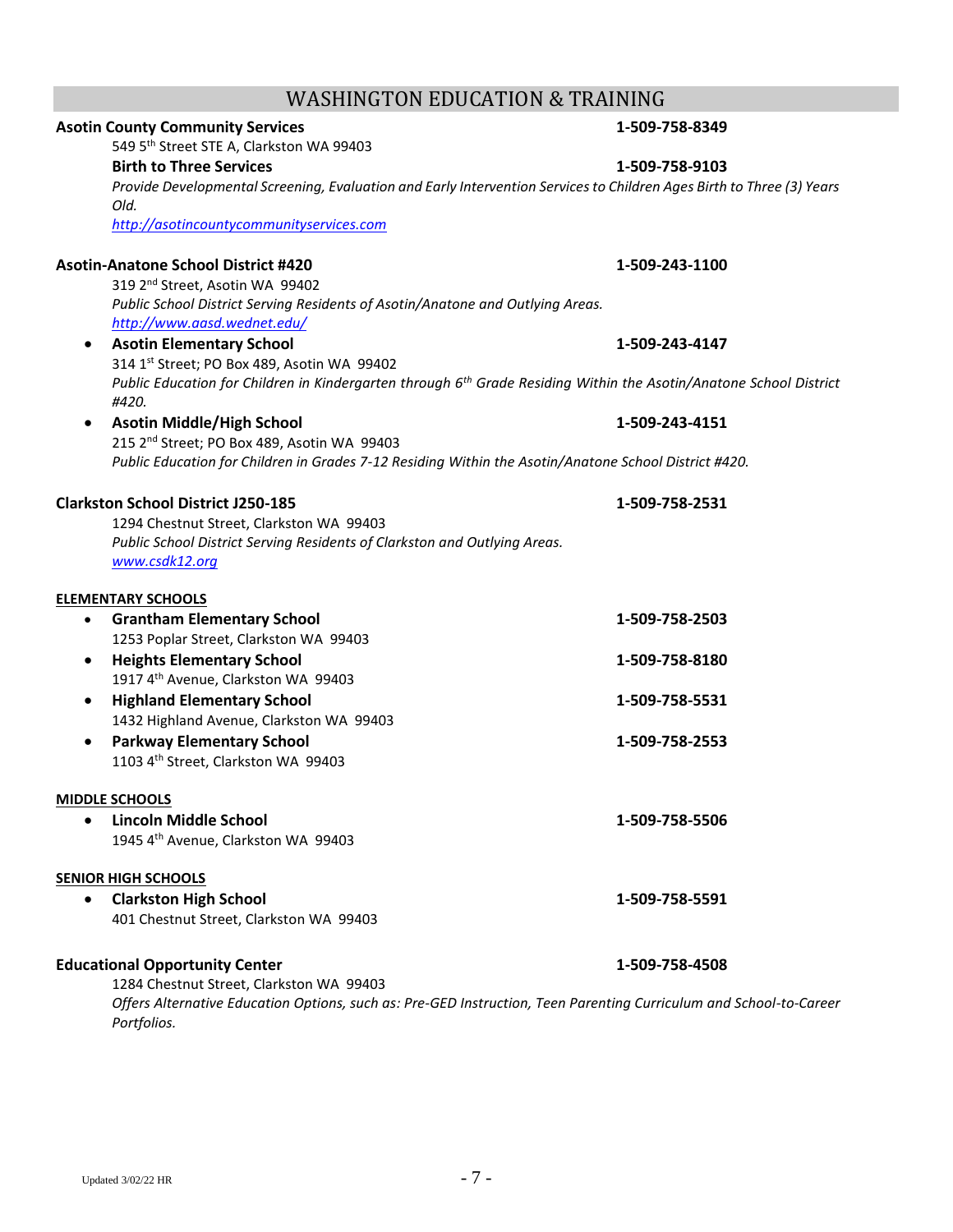# WASHINGTON EDUCATION & TRAINING

### **Walla Walla Community College 1-509-758-3339**

1470 Bridge Street, Clarkston WA 99403 *Adult Basic Education, English as a Second Language, GED Preparation, Lewis-Clark Valley Literacy Council. Provide Survival Skills in Math, English, and Writing/Reading. Free Computer Classes. Literacy Council Provides Free Services to Improve Literacy Skills to All Valley Residents. [www.wwcc.edu](http://www.wwcc.edu/)*

### **Washington State University**

| • Information                                                     | 1-509-335-3564 |
|-------------------------------------------------------------------|----------------|
| • Admissions                                                      | 1-888-468-6978 |
| 370 Lighty Student Services Bldg; PO Box 641067, Pullman WA 99164 |                |
| www.wsu.edu                                                       |                |

### **Washington State Vocational Rehabilitation 1-509-751-4668**

525 5th Street, Clarkston WA 99403 **1-800-657-2929** *Training & Job Placement for Disabled and Handicapped. Community Service Office.* (*By Appointment Only) <https://www.dshs.wa.gov/node/30115>*

# EMPLOYMENT SERVICES

| <b>Express Employment Professionals</b><br>624 Bryden Avenue, Lewiston ID 83501<br>Agency for Temporary and Full-Time Employment Opportunities.<br>www.expresspros.com/lewistonid                                         | 1-208-743-6507 |
|---------------------------------------------------------------------------------------------------------------------------------------------------------------------------------------------------------------------------|----------------|
| <b>ID Department of Labor / Job Service</b><br>1158 Idaho Street, Lewiston ID 83501<br>Employment Resources, Local Job Listings, Unemployment Benefits, Job Training, Etc.<br>https://www.labor.idaho.gov/dnn/Job-Seekers | 1-208-799-5000 |
| Integrated Personnel Inc.<br>2005 N Lakewood Drive STE 201, Coeur d'Alene ID 83814<br>"Temp to Hire" Employment Agency.<br>www.iplabor.com                                                                                | 1-208-765-2000 |
| <b>Job Accommodation Network</b><br>Advocacy for Job Rights. Information and Referrals.<br>www.askjan.org                                                                                                                 | 1-800-526-7234 |
| <b>Rural Resources Community Action</b><br>1013 Bridge Street STE A, Clarkston WA 99403<br><b>Employment and Training Services Only</b><br>www.ruralresources.org                                                         | 1-509-758-5461 |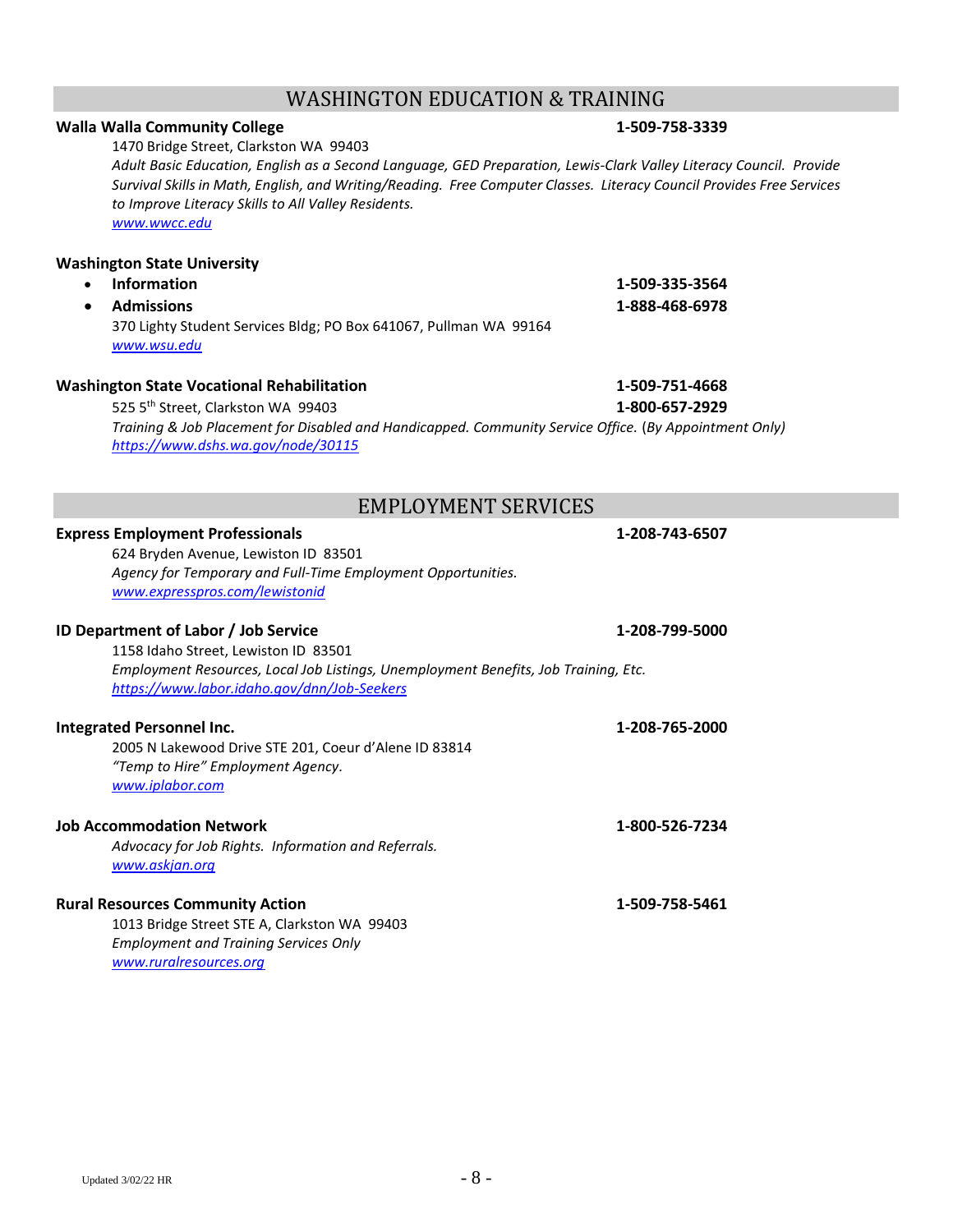### IDAHO FINANCIAL SERVICES

| ID Dept. of Health & Welfare / TAFI / Self-Reliance Program-Region 2                                                     | 1-877-456-1233        |
|--------------------------------------------------------------------------------------------------------------------------|-----------------------|
| <b>State Office Building</b>                                                                                             |                       |
| 1118 F Street; PO Drawer B, Lewiston ID 83501                                                                            |                       |
| Food Stamps, Family Medical/Medicaid Assistance, Idaho Child Care Program, Temporary Assistance for Families in Idaho    |                       |
| (TAFI), Aid for the Aged, Blind & Disabled (AABD), Personal Care Services, Home and Community Based Services and Nursing |                       |
| Home Assistance                                                                                                          |                       |
| https://healthandwelfare.idaho.gov/services-programs/financial-assistance/about-tafi                                     |                       |
| <b>Social Security Administration</b>                                                                                    | 1-877-405-9796        |
| 1617 19 <sup>th</sup> Avenue, Lewiston ID 83501                                                                          |                       |
| Social Security for Disabled and Handicapped.                                                                            |                       |
| www.ssa.gov                                                                                                              |                       |
| <b>Veteran's Administration</b>                                                                                          |                       |
| <b>Vocational Rehabilitation and Employment Office</b>                                                                   | 1-208-743-1282        |
| 1158 Idaho Street, Lewiston ID 83501                                                                                     |                       |
| <b>VA Clinic</b>                                                                                                         | 1-208-756-7784        |
| 1630 23 <sup>rd</sup> Avenue Bldg 2, Lewiston ID 83501                                                                   |                       |
| <b>Mental Health</b>                                                                                                     | 1-509-525-5200 x26975 |
| Assists Veterans, Dependents and Families in Obtaining Benefits.                                                         |                       |
| www.va.gov                                                                                                               |                       |

### WASHINGTON FINANCIAL SERVICES

### **Department of Social & Health Services 1-877-501-2233**

525 5th Street, Clarkston WA 99403 *Social Services: CCSP, Food Stamps, Medical, Developmental Disabilities, Vocational Rehabilitation and Employment Security. [http://dshs.wa.gov](http://dshs.wa.gov/)*

# IDAHO FOOD – HOUSING – CLOTHING

### **American Red Cross 1-800-853-2570**

# **Blood Donation Center**

508 Thain Road, Lewiston ID 83501

*24 Hour Information and Referral Network Providing Emergency Assistance to Disaster Victims. Financial and Advocacy Assistance to Military Personnel and their Families. [www.redcross.org](http://www.redcross.org/)*

1118 F Street; PO Drawer B, Lewiston ID 83501 *<https://healthandwelfare.idaho.gov/ContactUs/Region2/LewistonOffices/tabid/497/Default.aspx>*

### **Clothing Bank 1-208-799-4360**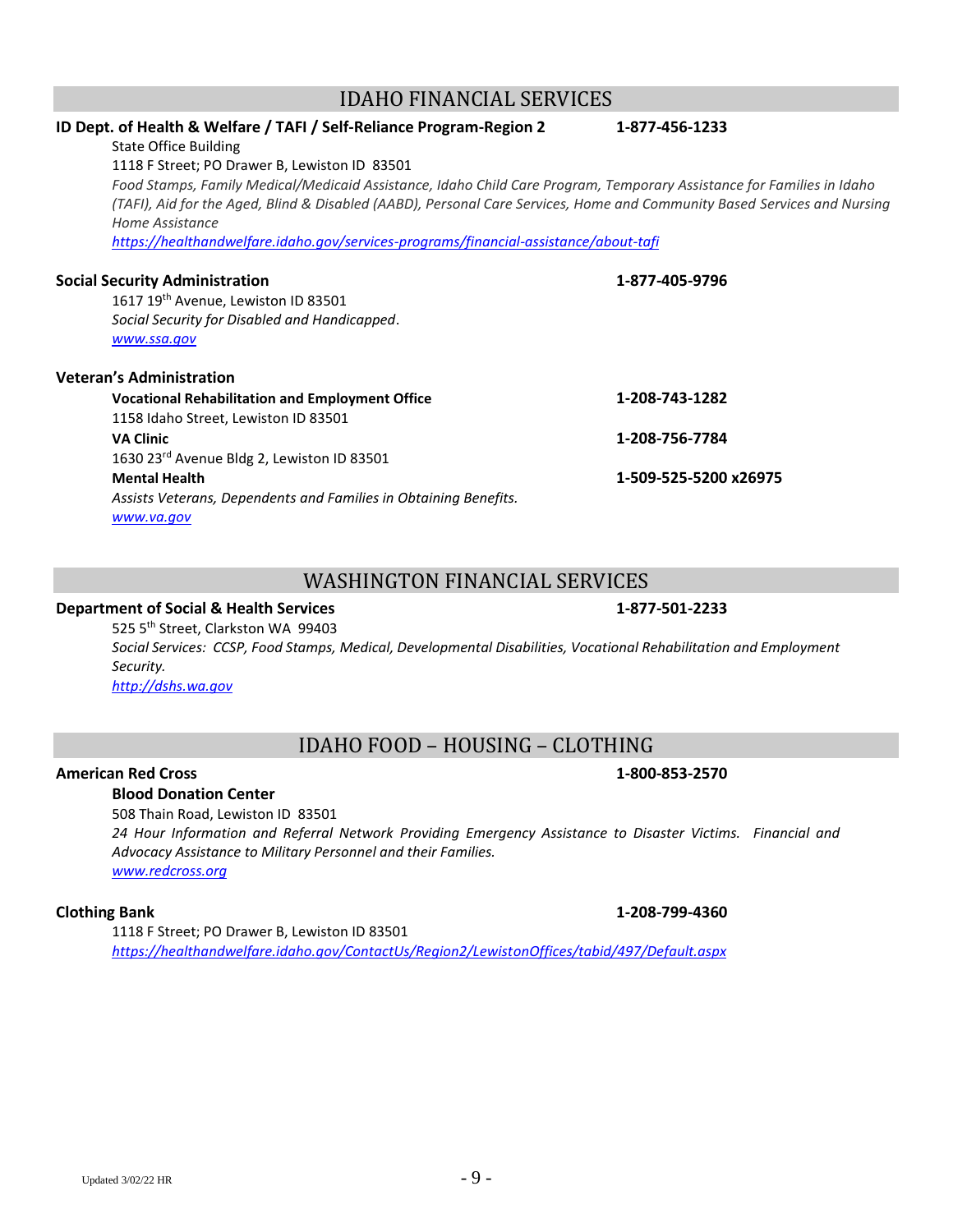## IDAHO FOOD – HOUSING – CLOTHING

### **Community Action Partnership 1-208-746-3351**

124 New 6<sup>th</sup> Street, Lewiston ID 83501 *Financial Assistance to meet Basic Needs and Prevent Homelessness.* **Food Bank**

*Food Boxes, Clearinghouse for Donated Perishable Foods, Home Delivery to Shut-Ins, Information and Referrals.* **Home Energy Assistance** *Weatherization / Fuel Assistance.*

*[www.cap4action.org](http://www.cap4action.org/)*

### **Family Promise of the Lewis Clark Valley, Inc. 1-208-798-3349**

921 9<sup>th</sup> Avenue; PO Box 1555, Lewiston ID 83501 *Non-Profit Organization That Partners Together with Local Agencies and Our Faith Community to Provide Positive Solutions to Families in Crisis. [www.familypromiselc.org](http://www.familypromiselc.org/)*

### **Goodwill Industries 1-208-743-4528**

3134 5th Street, Lewiston ID 83501

*Retail Sales Support Job Training, Employment for the Handicapped. Services provided include: Vocational Evaluations, Protective Payee Program, Case Management, Work Adjustment, Job Placement and Occupational Skills Training.*

*[www.goodwill.org](http://www.goodwill.org/) <https://discovergoodwill.org/lewiston/>*

### **Habitat for Humanity 1-509-758-7396** 1242 Highland Avenue; PO Box 317, Clarkston WA 99403 **Habitat Store 1-208-743-1300** 1633 G Street, Lewiston ID 83501 *[www.lewisclarkhabitat.org](http://www.lewisclarkhabitat.org/) [www.habitat.org](http://www.habitat.org/)*

### **Homes of Hope 1-208-413-6770**

PO Box 464, Clarkston WA 99403 Hope House, 818 17<sup>th</sup> Avenue, Lewiston ID 83501 *Support foster families, and the children they care for, in eight counties in Idaho & Washington. [www.homesofhopeproject.org](http://www.homesofhopeproject.org/)*

### **Idaho Housing & Finance Association 1-208-743-0251**

2338 Nez Perce Drive, Lewiston ID 83501 *Housing and Urban Development Certificate of Vouchers Program. Low Income Housing for Section 8 Rental Assistance.*

• **Adams Apartments 1-208-743-2092** 422 Adams Lane, Lewiston ID 83501 • **Garfield Apartments 1-208-743-2092** 2912 5<sup>th</sup> Avenue, Lewiston ID 83501 • **Orchards Villa 1-208-743-7162** 610 Linden Avenue, Lewiston ID 83501 • **Western Village 1-208-746-2093** 1226 Burrell Avenue, Lewiston ID 83501 *[www.idahohousing.com](http://www.idahohousing.com/)* **Idaho Community Action Network (Hunger Action Council) 1-208-385-9146**

3450 W Hill Road, Boise ID 83705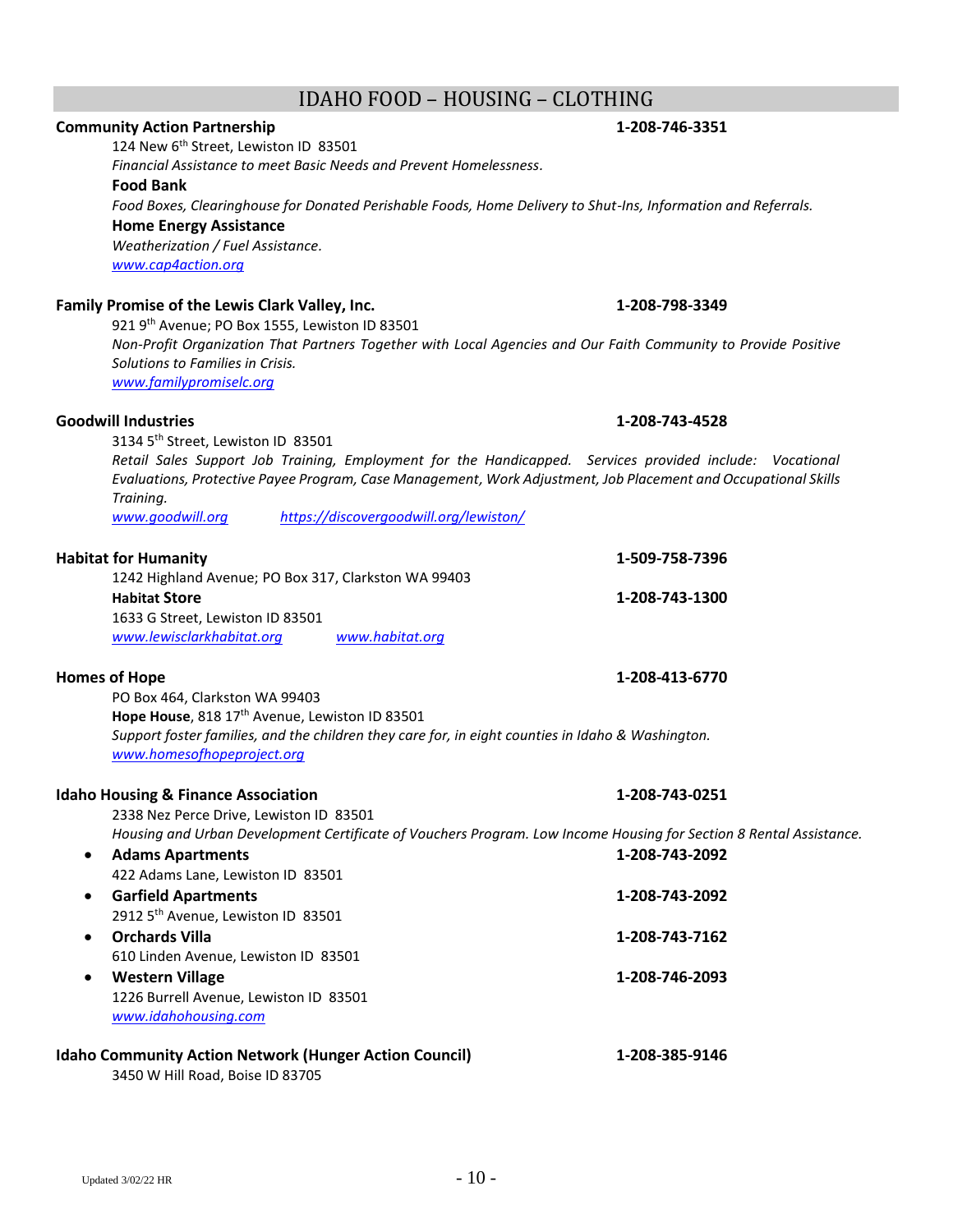# IDAHO FOOD – HOUSING – CLOTHING

### **Idaho Hunger Relief 1-208-639-0030**

963 Orchard Street #206, Boise ID 83705 *[www.idahohunger.org](http://www.idahohunger.org/)*

## **Nez Perce County Social Services 1-208-799-3095**

1225 Idaho Street; PO Box 896, Lewiston ID 83501 *Provide Nez Perce County Residents with Limited Emergency Services for Those Who Can Not Be Helped by Other Agencies.*

*<http://www.co.nezperce.id.us/ElectedOfficials/ClerkAuditor/SocialServices.aspx>*

### **Nez Perce Tribal Services 1-208-843-2463**

271 B Street, Lapwai ID 83540 Nez Perce Tribal Social Services Include:

| Adult Education - State Tribal Education Partnership (STEP)    | 1-208-621-4604 |
|----------------------------------------------------------------|----------------|
| Alcohol Center (Lapwai)<br>٠                                   | 1-208-843-7399 |
| Alcohol Center (Kamiah)<br>$\bullet$                           | 1-208-935-4117 |
| <b>Child Protection Service</b><br>$\bullet$                   | 1-208-843-7302 |
| Commodity Foods (Lapwai)<br>٠                                  | 1-208-621-3854 |
| Commodity Foods (Kamiah)                                       | 1-208-935-4115 |
| Early Childhood Development Program (Lapwai)<br>$\bullet$      | 1-208-621-3791 |
| Early Childhood Development Program (Kamiah)<br>$\bullet$      | 1-208-935-2888 |
| Employment / Training / Vocational Rehabilitation<br>$\bullet$ | 1-208-621-4615 |
| Health Education (STEP)<br>$\bullet$                           | 1-208-621-4610 |
| Housing Authority (Lapwai)<br>٠                                | 1-208-843-2229 |
| Housing Authority (Kamiah)<br>$\bullet$                        | 1-208-935-2144 |
| Juvenile Counselor<br>$\bullet$                                | 1-208-843-7361 |
| "Nee-Mee Poo" Health (Lapwai)<br>$\bullet$                     | 1-208-843-2271 |
| Ni Mii Puu Health (Kamiah)<br>$\bullet$                        | 1-208-935-0733 |
| Senior Citizens (Lapwai)<br>$\bullet$                          | 1-208-843-7311 |
| Senior Citizens (Kamiah)<br>$\bullet$                          | 1-208-935-2526 |
| Victim's Assistance Program (Lapwai)<br>٠                      | 1-208-843-7304 |
| <b>Vocational Rehabilitation</b><br>$\bullet$                  | 1-208-621-4615 |
| Women, Infant and Child Program (Family Services)              | 1-208-621-4778 |
| www.nezperce.org/                                              | 1-208-843-2253 |

### **Salvation Army 1-208-746-9653**

1220 21st Street, Lewiston ID 83501

*Provides Emergency Assistance, Such as: Gas, Groceries, Health Needs, Car Repairs, Lodging, Meals, Prescription and Clothing. Utility Assistance with Disconnection Notice and Rental Assistance with Eviction Notice. [www.salvationarmyusa.org](http://www.salvationarmyusa.org/) <https://lewiston.salvationarmy.org/>*

| https://www.salvationarmyusa.org/usn/plugins/gdosCenterSearch?guery=83501&mode=guery_3 |                |
|----------------------------------------------------------------------------------------|----------------|
| Hand of Hope                                                                           | ext. 207       |
| Able to House Six Families and Two Singles.                                            |                |
| marina.wold@usw.salvationarmy.org                                                      |                |
| <b>Thrift Store</b>                                                                    | 1-208-746-9654 |
| 1806 21 <sup>st</sup> Street, Lewiston ID 83501                                        |                |
| Clothing, Furniture and Household Merchandise.                                         |                |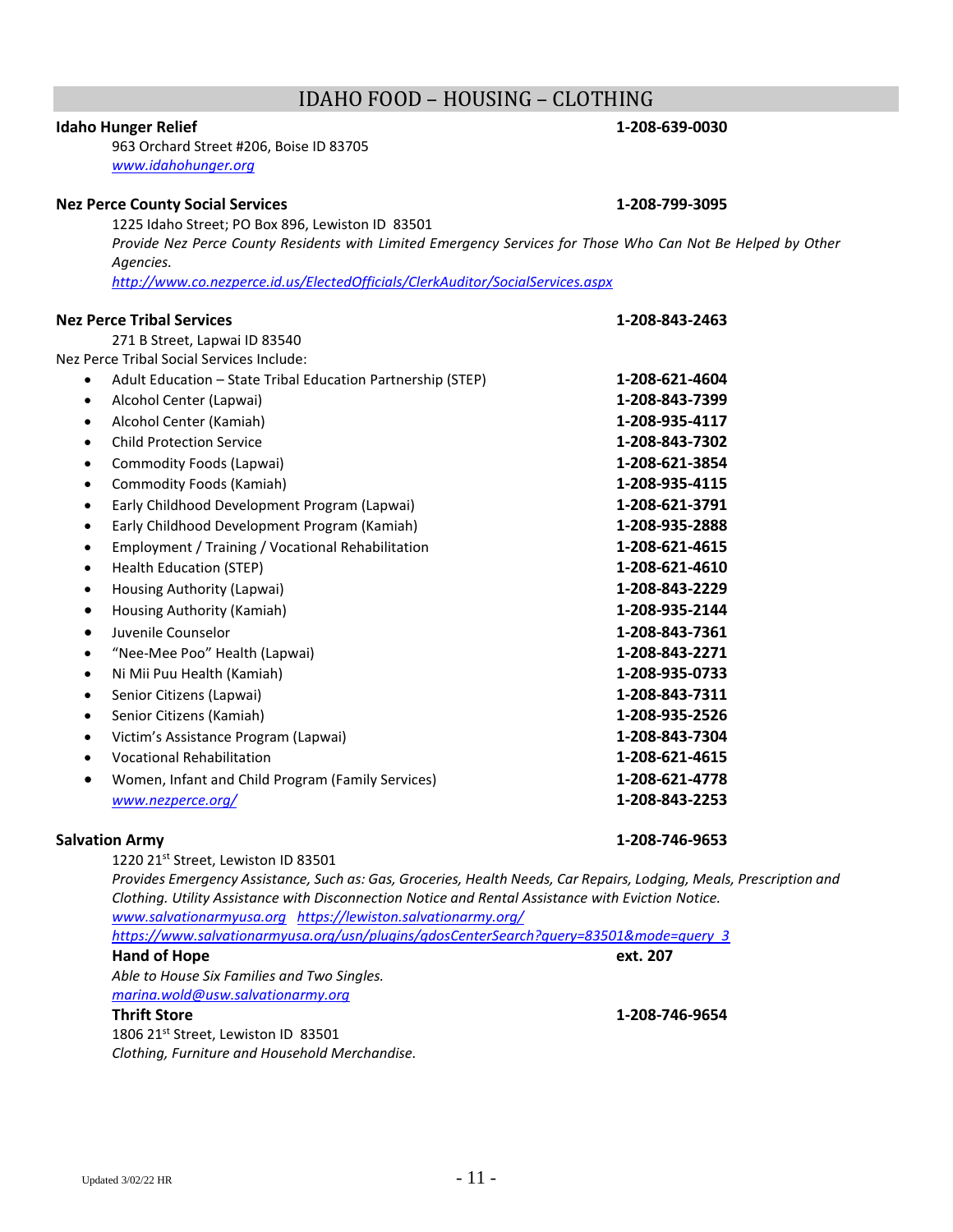# IDAHO FOOD – HOUSING – CLOTHING

| <b>St. Vincent DePaul</b>                                                                                           | 1-208-746-7860 |  |
|---------------------------------------------------------------------------------------------------------------------|----------------|--|
| 3138 5th Street, Lewiston ID 83501                                                                                  |                |  |
| Sell Used Items and Provide Food through Food Bank Referral, Baby Layettes, Infant Supplies (not diapers), Clothing |                |  |
| and Household Articles by Voucher through Clarkston Office. Rental, Utility and Transportation Assistance When      |                |  |
| Funds are Available.                                                                                                |                |  |
| www.svdpusa.org<br>https://stvincentdepaulnorthidaho.org/contact-us                                                 |                |  |
| <b>Supplemental Nutrition Assistance Program (formerly Food Stamps)</b>                                             | 1-877-456-1233 |  |
| ID Department of Health & Welfare                                                                                   |                |  |
| 1118 F Street, Lewiston ID 83501                                                                                    |                |  |
| Food Assistance to Families That Meet Low Income Guidelines.                                                        |                |  |
| https://healthandwelfare.idaho.gov/services-programs/food-assistance                                                |                |  |
| <b>Twin County United Way</b>                                                                                       | 1-208-743-6594 |  |
| 2207 E Main Street; PO Box 1660, Lewiston ID 83501                                                                  |                |  |
| www.tcuw.org                                                                                                        |                |  |
|                                                                                                                     |                |  |
| <b>WIC Program</b>                                                                                                  | 1-208-799-3100 |  |
| Public Health - Idaho North Central District                                                                        |                |  |
| 215 10 <sup>th</sup> Street, Lewiston ID 83501                                                                      |                |  |
| Food Supplements for Pregnant or Nursing Women and Those with Children under the Age of Five (5). Offer             |                |  |
| Immunizations, Family Planning and Maternal Screenings.                                                             |                |  |
| http://idahopublichealth.com                                                                                        |                |  |
| <b>YWCA Crisis Services Program</b><br>1-208-746-9655                                                               |                |  |
| 300 Main Street, Lewiston ID 83501                                                                                  | 1-800-669-3176 |  |
| 24 Hour Crisis Line and Emergency Services: Housing, Food and Prescription Assistance.                              |                |  |
| http://ywcaidaho.org                                                                                                |                |  |
|                                                                                                                     |                |  |
|                                                                                                                     |                |  |
| WASHINGTON FOOD - HOUSING - CLOTHING                                                                                |                |  |
| <b>Asotin County Food Bank Association</b>                                                                          | 1-509-758-7085 |  |
| 1546 Maple Street, Clarkston WA 99403                                                                               |                |  |
| Hours: 10:00 am - 3:00 pm, Monday through Friday                                                                    |                |  |
| Emergency Food Distribution through a Surplus of Commodity Foods.                                                   |                |  |
| Holiday Food Baskets and Temporary Food Allotment Packs.                                                            |                |  |
| <b>Food Stamps</b>                                                                                                  | 1-877-501-2233 |  |
|                                                                                                                     |                |  |
| WA Department of Social & Health Services<br>525 5th Street, Clarkston WA 99403                                     |                |  |
| Food Assistance to Families That Meet Low Income Guidelines.                                                        |                |  |
| https://www.dshs.wa.gov/node/30027                                                                                  |                |  |
|                                                                                                                     |                |  |
| <b>Housing Authority of Asotin County</b>                                                                           | 1-509-758-5751 |  |
| 1212 Fair Street, Clarkston WA 99403                                                                                |                |  |
| <b>North Street Apartments</b><br>$\bullet$                                                                         | 1-509-758-5751 |  |
| 700 Block - 14 <sup>th</sup> Street, Clarkston WA 99403                                                             |                |  |
| 1200 Block - North Street, Clarkston WA 99403                                                                       |                |  |
| 1451 7th Street, Clarkston WA 99403                                                                                 |                |  |
| 1500 S 10 <sup>th</sup> Street, Clarkston WA 99403                                                                  |                |  |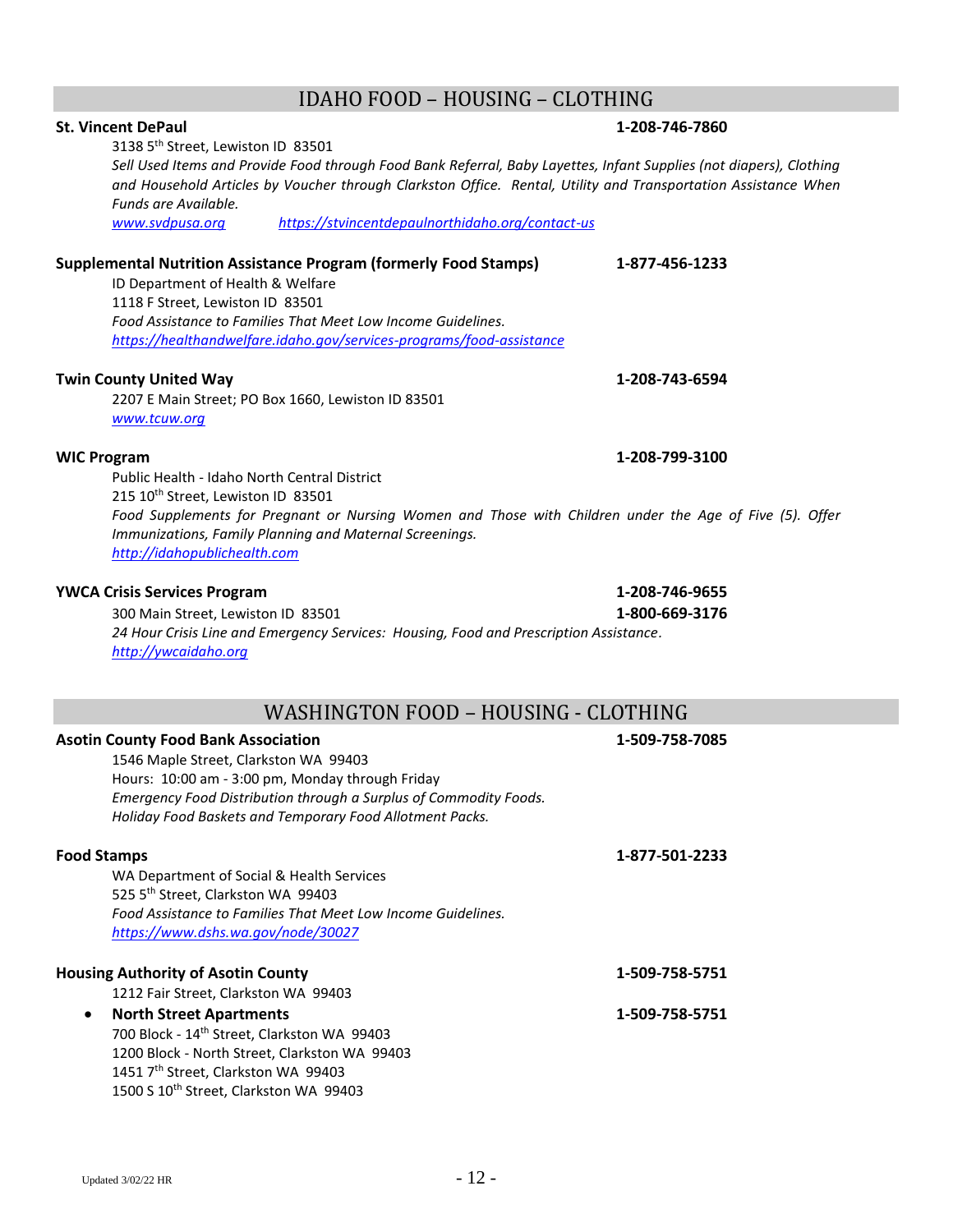## WASHINGTON FOOD – HOUSING - CLOTHING

### **Housing Authority of Asotin County (Cont.)**

- **Glenwood Park Apartments 1-509-751-1100** 1620 Chestnut Street, Clarkston WA 99403
- **Asotin Apartments 1-509-758-5751** 0118 Meador Street, Asotin WA 99402

*Low-Income Public Housing and Section 8 Rental Assistance Serving Families, Disabled, Pregnant Women or Ages 62+ as a Priority, then Singles.*

### **St Vincent DePaul 1-509-758-7061**

609 2 nd Street, Clarkston WA 99403

*Sell Used Items and Provide Food through Food Bank Referral, Baby Layettes, Infant Supplies (not diapers), Clothing and Household Articles by Voucher through Clarkston Office. Rental, Utility and Transportation Assistance when Funds are Available.*

*[www.svdpusa.org](http://www.svdpusa.org/) <https://stvincentdepaulnorthidaho.org/contact-us>*

### **YWCA 1-509-295-8927**

744 5th Street STE G, Clarkston WA 99403 *<https://ywcaidaho.org/connect/>*

## IDAHO INFORMATION & COUNSELING

### **Alcoholics Anonymous, Al-Anon/Alateen 1-800-839-1686**

*Information, Education and Support Services for Alcoholics and their Families.* <https://alcoholicsanonymous.com/aa-meetings/idaho/lewiston/>

### **Area Agency on Aging, Area II 1-208-743-5580**

124 New 6th Street, Lewiston ID 83501 **1-800-877-3206** *Social Services for the Elderly, Including: Transportation, Legal Services, Nutrition, Meals on Wheels and Older Worker Program. [www.cap4action.org](http://www.cap4action.org/)*

### **Better Business Bureau 1-208-342-4649**

12639 W Explorer Drive STE 200, Boise ID 83713 *24 Hour System to Report Business Fraud. [www.bbb.org](http://www.bbb.org/)*

### **Child Abuse & Neglect (Family & Children Services) 1-208-799-4360**

1118 F Street, Lewiston ID 83501 *Investigate Reports of Physical Abuse, Sexual Abuse and Neglect. Provide Mental Health Services to Children. Referrals to Other Agencies as Needed by the Family. <https://healthandwelfare.idaho.gov/services-programs/children-families/child-protection-and-foster-care>*

### **Child Support Enforcement 1-800-356-9868**

*Enforcement of Child Support Orders, Establishment of Paternity and Child Support Orders and Modification to Child Support Orders.* 

*<https://healthandwelfare.idaho.gov/services-programs/children-families/about-child-support>*

### **Clearwater Counseling 1-208-743-8101**

1014 Main Street, Lewiston ID 83501

### **Court Appointed Special Advocates for Children (CASA) 1-208-746-3378**

1229 Main Street Ste 101; PO Box 1463, Lewiston ID 83501 *[www.district2casa.com](http://www.district2casa.com/)*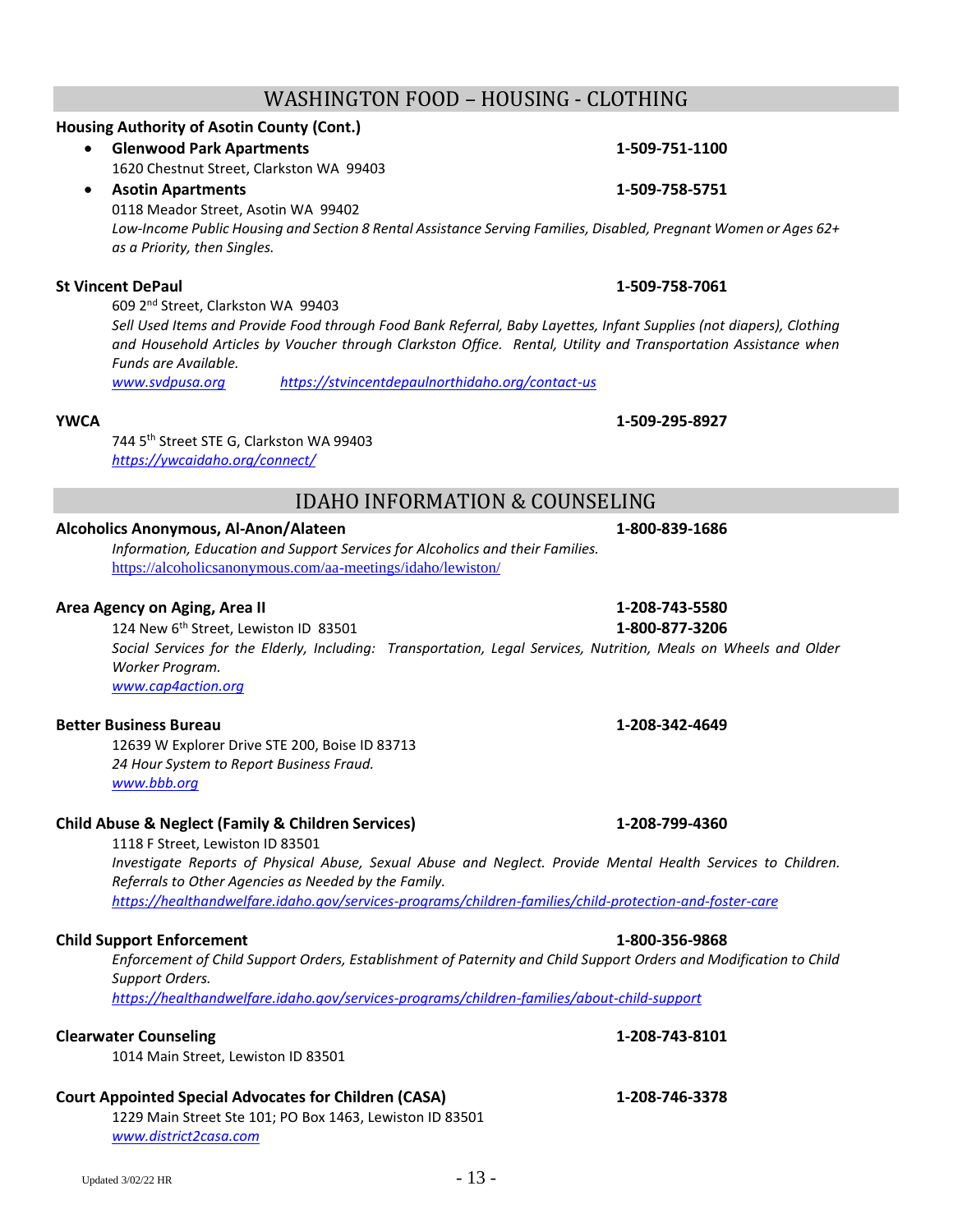# IDAHO INFORMATION & COUNSELING

# **Youth Crisis / Runaway Hot Line 1-800-448-4663**

### **Domestic Violence Hotline 1-800-799-SAFE (7233)**

*[www.ndvh.org](http://www.ndvh.org/)*

### **Epilepsy Foundation of Idaho 1-208-344-4340**

100 E Warm Springs Avenue, Boise ID 83712 *Information and Referrals, Peer-to-Peer Support, Emergency Assistance for Anti-Epileptic Drugs (AEDS), Video Library, Brochures, Advocacy and Newsletter. [www.epilepsyidaho.org](http://www.epilepsyidaho.org/)*

### **ID Children's Mental Health Services 1-208-799-4440**

1118 F Street, Lewiston ID 83501

*<https://healthandwelfare.idaho.gov/ContactUs/Region2/LewistonOffices/tabid/497/Default.aspx>*

### **Legal Aid Services of Idaho, Inc. 1-208-746-7541**

2230 3rd Avenue N, Lewiston ID 83501 *Legal Representation of Indian Law Provided to Senior Citizens and Low-Income People, Public Entitlements (e.g. TANF, Food Stamps, Medicaid), Social Security (SSI), Housing (Eviction Notices and Fair Housing Act). [http://idaholegalaid.org](http://idaholegalaid.org/)*

### **New Beginnings 1-208-746-7661**

800 Main Street STE 11, Lewiston ID 83501 *Education, Support and Advocacy for Children with Behavioral and/or Mental Health Issues. <https://new-beginnings-counseling-and-support.business.site/>*

### **Phillips Agency 1-208-746-7266**

532 Bryden Avenue, Lewiston ID 83501 *Psychology Office; Offers Counseling*

### **Prosecuting Attorney 1-208-746-7948**

1134 F Street 2<sup>nd</sup> Floor; PO Box 617, Lewiston ID 83501 *Prosecution and Legal Services Regarding Criminal Court Cases <https://www.cityoflewiston.org/172/City-Attorney>*

### **Riverside Recovery 1-208-746-4097**

1720 18<sup>th</sup> Avenue, Lewiston ID 83501 *[www.riversiderecovery.net](http://www.riversiderecovery.net/)*

### **RSVP (Retired Senior Volunteer Program) 1-208-746-7787**

WA-ID Volunteer Center 1424 Main Street, Lewiston ID 83501 *Matches Skills & Interests of Retired and/or Senior Volunteers to the Needs of Agencies and Organizations. [www.seniorcorps.gov](http://www.seniorcorps.gov/) [www.waidvolunteercenter.org](http://www.waidvolunteercenter.org/)*

### **Sequoia Counseling Services, Inc. 1-208-798-1646**

531 Bryden Avenue, Lewiston ID 83501 [www.sequoiacounselingservices.com](http://www.sequoiacounselingservices.com/)

1714 G Street; PO Box 1361, Lewiston ID 83501 *Provide Counseling Services and Healing Support to Children, Ages 3-18 and their Families who are Grieving. [http://willow-center.org](http://willow-center.org/)*

### **Willow Center 1-208-791-7192**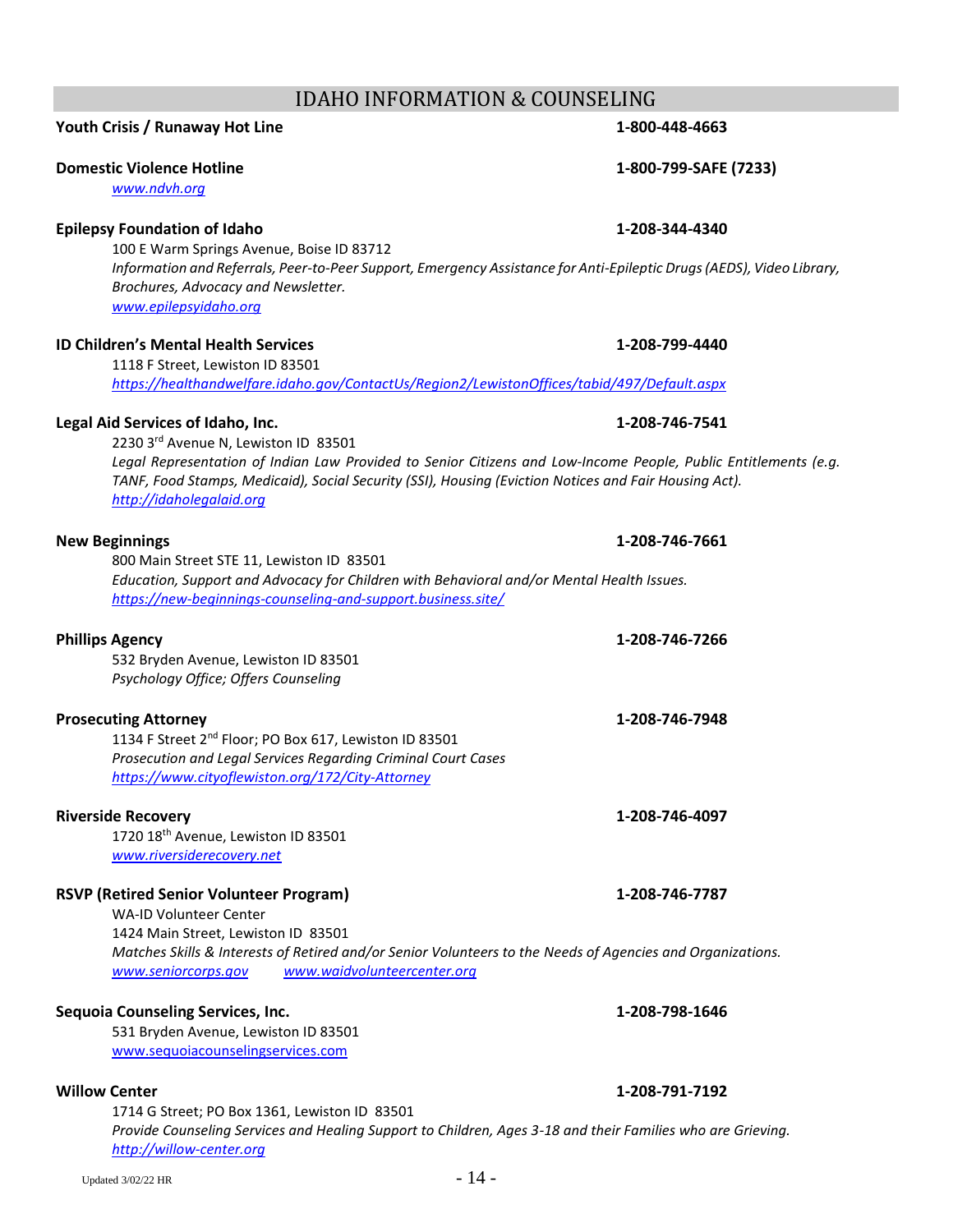# WASHINGTON INFORMATION & COUNSELING

# **Asotin County Juvenile Probation Department 1-509-243-2024**

135 2<sup>nd</sup> Street; PO Box 700, Asotin WA 99402 *Provide Services for Juvenile Court. <https://www.co.asotin.wa.us/246/Juvenile-Services>*

### **Children & Family Services 1-877-501-2233**

525 5th Street, Clarkston WA 99403 *Child Protective Services to Help Family Members Unite. <https://www.dshs.wa.gov/node/30027>*

### **Columbia Legal Aide (Tri-Cities Office) 1-888-201-9735**

*Legal Services for Divorce/Custody Issues with Verified Abuse. Washington Only. <https://columbialegal.org/about/#contact-us>*

### **Quality Behavioral Health Services 1-509-758-3341**

900 7th Street, Clarkston WA 99403 *Education, Support and Advocacy Services for Children with Behavioral and/or Mental Health Issues. [www.qbhs.org](http://www.qbhs.org/)*

# PREGNANCY COUNSELING / INFORMATION

### **American Academy of Pediatrics (AAP) 1-800-433-9016**

*[www.aap.org](http://www.aap.org/) [www.healthychildren.org](http://www.healthychildren.org/)*

### **Depression After Delivery 1-800-944-4773**

*Information Request Line. Provide Information through Mailings on Postpartum Depression and Support Groups. (Postpartum.net has Listings of Area Support Groups.) [www.postpartum.net](http://www.postpartum.net/) <https://www.postpartum.net/locations/idaho/>*

### **First Steps 4 Life 1-208-717-3881**

903 D Street, Lewiston ID 83501 *<https://www.fs4lidaho.org/>*

### **La Leche League International 1-800-525-3243**

*9:00 am to 5:00 pm Central Time, Monday – Friday. Leave Name & Number to Obtain Catalog and Receive Contact Information for a La Leche League Leader Breastfeeding Counselor in your Area. [www.lllusa.org/la-leche-league-of-idaho/](http://www.lllusa.org/la-leche-league-of-idaho/)*

### **Life Choices Clinic 1-208-746-9704**

1208 Idaho Street, Lewiston ID 83501 *Free Counseling for Pregnant Women. Supplies: Infant Clothing, Maternity Clothes, Formula, Etc. Offer Support for Mothers and Pregnant Women. Life Skills Programs (Incentive Program). Abstinence Training for Youth Groups. Post Abortion Stress Workshops.*

*[www.lifechoicesclinic.info](http://www.lifechoicesclinic.info/)*

### **Postpartum Education for Parents (P. E. P.) 1-805-564-3888**

*24 Hour "Warm Line". Information for Parents Regarding the Postpartum Period and Newborn Care. [www.sbpep.org](http://www.sbpep.org/)*

### **The Nest Birth & Wellness 1-509-330-5539**

523 ½ Main Street #207, Lewiston ID 83501 *<https://nestbirthandwellness.com/>*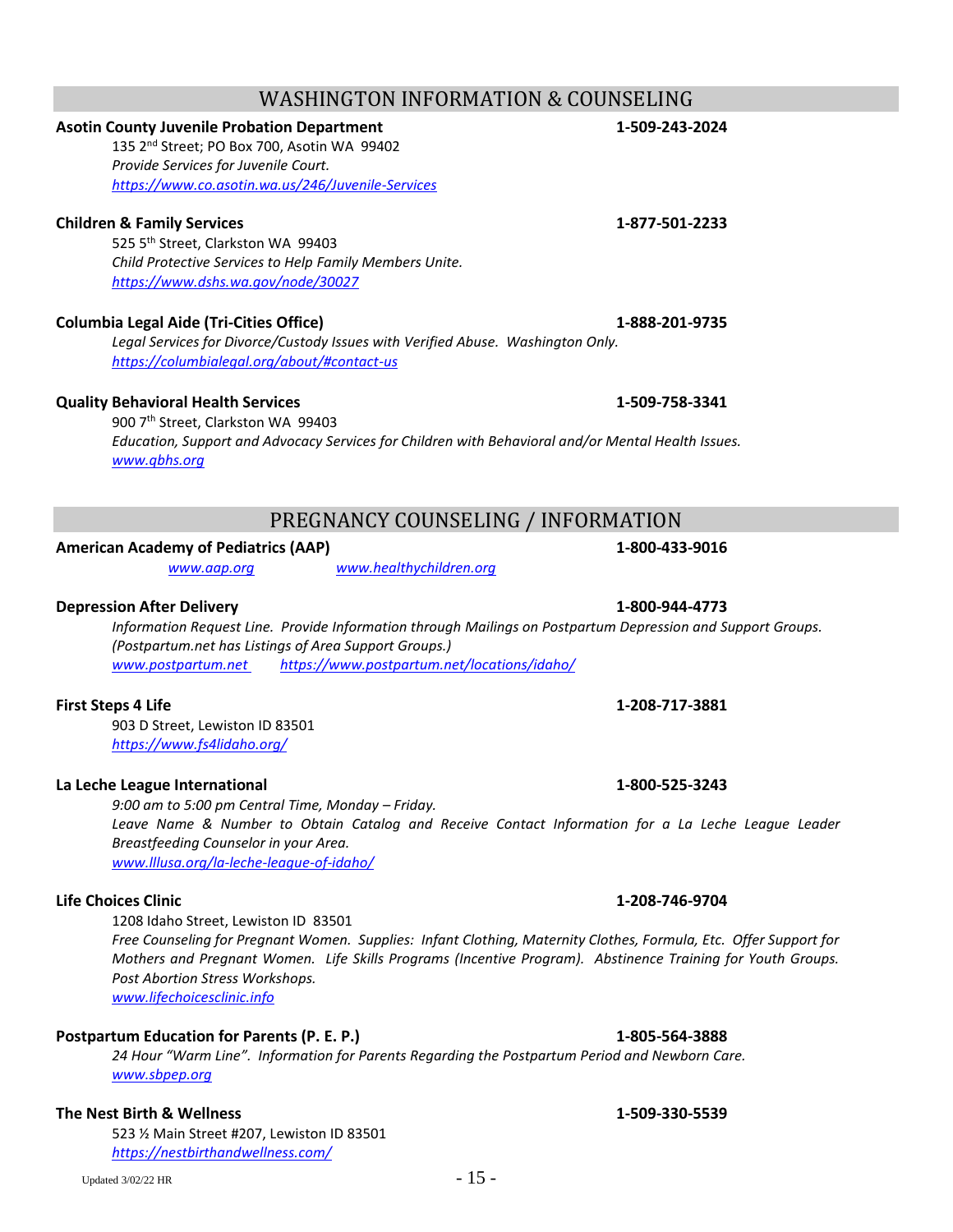| <b>Asotin Branch Library</b><br>215 2 <sup>nd</sup> Street, Asotin WA 99402<br>www.asotincountylibrary.org                                                                                                 | 1-509-243-6010                   |
|------------------------------------------------------------------------------------------------------------------------------------------------------------------------------------------------------------|----------------------------------|
| <b>Asotin County Library</b><br>417 Sycamore Street, Clarkston WA 99403<br>Story Time and Reading Programs for Young Children. Free Loan of Books.<br>www.asotincountylibrary.org                          | 1-509-758-5454                   |
| <b>Clarkston Heights Branch Library</b><br>2036 Fourth Avenue, Clarkston WA 99403<br>Library Hours: 12 Noon to 5:00 pm, Tuesday & Saturday. Free Loan of Books.<br>www.acsotincountylibrary.org            | 1-509-758-4601                   |
| Lewis-Clark State College Library<br>500 8th Avenue, Lewiston ID 83501<br>Children's Books Offered. Free Loan of Books.<br>www.lcsc.edu/library                                                            | 1-208-792-2396                   |
| <b>Lewiston City Library</b><br>411 D Street, Lewiston ID 83501<br>Story Time and Reading Programs for Young Children. Free Loan of Books.<br>www.lewistonlibrary.org                                      | 1-208-798-2525                   |
| <b>IDAHO MEDICAL RESOURCES</b>                                                                                                                                                                             |                                  |
| <b>Alternative Nursing Services</b><br>1029 Main Street, Lewiston ID 83501<br>Offers Non-Medical Services in the Home, Such as Meal Preparation, Housekeeping, and Transportation.<br>http://anscares.com/ | 1-208-746-3050                   |
| <b>American Cancer Society</b><br>1212 N Washington Street STE 325, Spokane WA 99201<br>Information for Cancer Patients and their Families. Offer Support Group Information.<br>www.cancer.org             | 1-800-227-2345<br>1-509-455-3440 |
| <b>American Heart Association</b><br>140 S Arthur Street STE 610, Spokane WA 99202<br>Provide Educational Material on Heart Disease.<br>www.heart.org                                                      | 1-800-242-8721                   |
| <b>American Kidney Fund</b><br>Provide Education, Support and Services for Patients with Kidney Disease.<br>www.kidneyut.org<br>www.kidneyfund.org                                                         | 1-800-869-5277                   |
| <b>American Lung Association</b><br>1412 W Idaho Street STE 100, Boise ID 83705<br>Informational Pamphlets on All Types of Lung Disease.<br>www.lung.org                                                   | 1-208-345-5864                   |
| <b>Arthritis Foundation</b><br>4424 S 700 E STE 180, Salt Lake City UT 84107<br>Provide Education and Support Services to People with Arthritis.<br>www.arthritis.org                                      | 1-385-429-5336                   |
| $-16-$<br>Updated 3/02/22 HR                                                                                                                                                                               |                                  |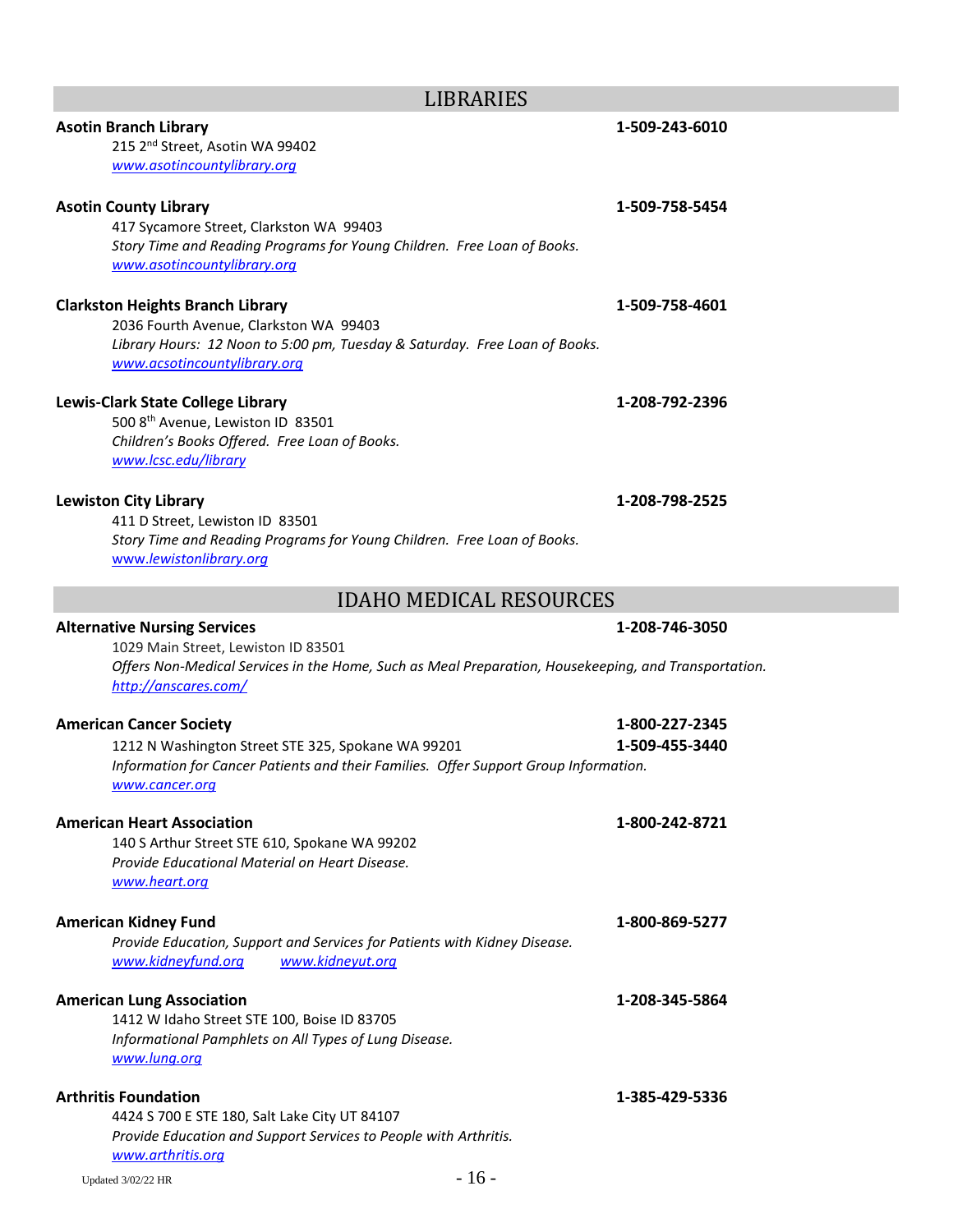# IDAHO MEDICAL RESOURCES

| <b>Aspen Dental</b>                                                                                      | 1-208-717-1966          |
|----------------------------------------------------------------------------------------------------------|-------------------------|
| 2360 Thain Grade, Lewiston ID 83501                                                                      |                         |
| https://www.aspendental.com/dentist/id/lewiston/2360-thain-                                              |                         |
| grade?utm_source=googleplaces&utm_medium=lociggoogleplaces&utm_campaign=Lewiston,ID%7C%7CLewistn_ID%7C%7 |                         |
| C3054&utm content=listing                                                                                |                         |
|                                                                                                          |                         |
| <b>Cancer Information Service - Hotline</b>                                                              | 1-800-4CANCER (22-6237) |
| Provide Cancer Information and Pamphlets.                                                                |                         |
|                                                                                                          |                         |
| <b>Chief Joseph Dental Clinic, LLC</b>                                                                   | 1-208-743-7911          |
| 3509 12th Street, Lewiston ID 83501                                                                      |                         |
|                                                                                                          |                         |
| Dentistry "4" Children                                                                                   | 1-208-743-2505          |
| 3326 4th Street STE 4, Lewiston ID 83501                                                                 |                         |
| www.wigginsd4c.com                                                                                       |                         |
|                                                                                                          |                         |
| Department of Health & Welfare, C. H. I. P.                                                              | 1-208-334-5962          |
| 1118 F Street, Lewiston ID 83501                                                                         |                         |
| Full Medical Coverage for Children of Family Medicaid Cases.                                             |                         |
| https://healthandwelfare.idaho.gov/services-programs/about-childrens-special-health-program              |                         |
|                                                                                                          |                         |
| <b>Disability Action Center</b>                                                                          | 1-208-746-9033          |
| 330 5th Street, Lewiston ID 83501                                                                        | 1-800-475-0070          |
| www.dacnw.org                                                                                            |                         |
|                                                                                                          |                         |
| <b>Easter Seal Society</b>                                                                               | 1-206-281-5700          |
| Services for Adults and Children with Disabilities. Camp Centers and Dental Referrals.                   |                         |
| www.easterseals.com/washington/<br>www.easterseals.com                                                   |                         |
|                                                                                                          |                         |
| <b>Elks Rehabilitation Hospital</b>                                                                      | 1-208-489-4592          |
| 600 N Robbins Road; PO Box 1100, Boise ID 83701                                                          |                         |
| Speech and Occupational Therapy.                                                                         |                         |
| http://idahoelksrehab.org                                                                                |                         |
|                                                                                                          |                         |
| <b>Emergency Contraception Hotline</b>                                                                   | 1-800-584-9911          |
|                                                                                                          |                         |
| <b>Eye Care Help Line</b>                                                                                | 1-415-561-8500          |
| www.eyecareamerica.org                                                                                   |                         |
|                                                                                                          |                         |
| <b>Family Beginnings - St. Joseph Regional Medical Center</b>                                            | 1-208-799-5430          |
| 415 6th Street, Lewiston ID 83501                                                                        |                         |
| Provide Prenatal and Postnatal Care, Guidance Services for New Parents.                                  |                         |
| www.sjrmc.org/family-beginnings<br><b>Home Health</b>                                                    | 1-208-799-5275          |
| 415 6th Street, Lewiston ID 83501                                                                        |                         |
| Provide Skilled Nursing for At Home Care.                                                                |                         |
|                                                                                                          |                         |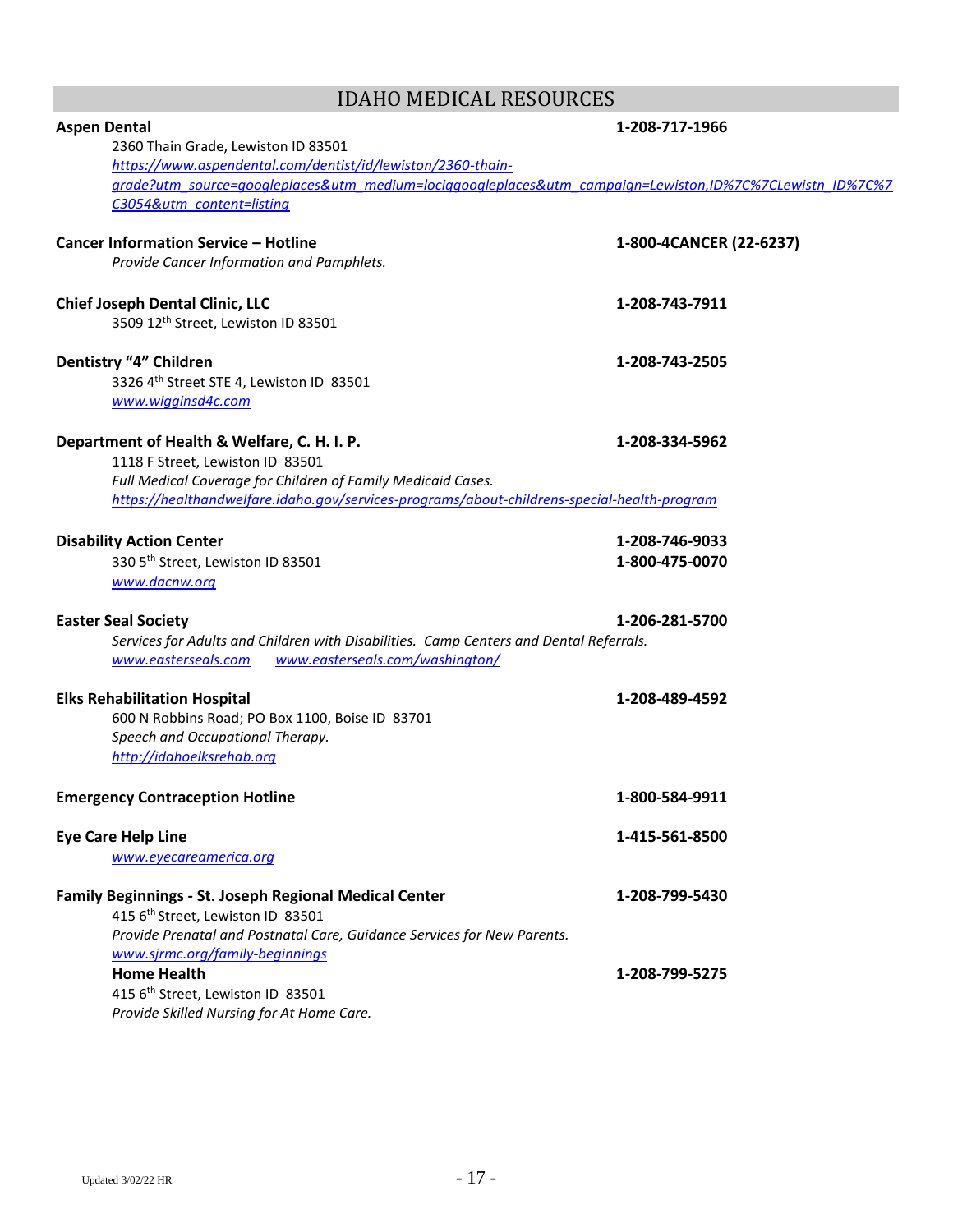# IDAHO MEDICAL RESOURCES

| <b>Hospice Services</b>                                                                                                                             |                       |
|-----------------------------------------------------------------------------------------------------------------------------------------------------|-----------------------|
| <b>St. Joseph Family Hospice</b>                                                                                                                    | 1-208-799-5275        |
| 1250 Idaho Street, Lewiston ID 83501                                                                                                                |                       |
| Care and Support for Terminally III Patients and their Families.                                                                                    |                       |
| www.sjrmc.org https://www.sjrmc.org/hospice-care                                                                                                    |                       |
| <b>Tri-State Home Health &amp; Hospice</b>                                                                                                          | 1-509-758-5511        |
| 1221 Highland Avenue, Clarkston WA 99403                                                                                                            | 1-866-814-3412        |
| Care and Support for Terminally III Patients and their Families by a Team of Professionals and Lay Volunteers.                                      |                       |
| www.tristatehospital.org                                                                                                                            |                       |
| <b>Idaho Care Line</b>                                                                                                                              | 1-800-926-2588 or 211 |
| Information and Referral Center for Health and Human Resources.                                                                                     |                       |
| https://211.idaho.gov/Home/tabid/4263/Default.aspx                                                                                                  |                       |
|                                                                                                                                                     |                       |
| <b>Idaho State Veteran's Home</b>                                                                                                                   | 1-208-750-3600        |
| 821 21st Avenue, Lewiston ID 83501                                                                                                                  |                       |
| <b>Agent Orange Program (Utah)</b>                                                                                                                  | 1-801-750-3684        |
| https://veterans.idaho.gov/veterans-homes/lewiston-veterans-home/                                                                                   |                       |
|                                                                                                                                                     |                       |
| <b>Lewis Clark Dental Clinic (CHAS)</b><br>844 6th Street, Clarkston WA 99403                                                                       | 1-208-848-8300        |
| https://chas.org/locations/lewis-clark-dental-clinic                                                                                                |                       |
|                                                                                                                                                     |                       |
| <b>Lewis Clark Health Clinic (CHAS)</b>                                                                                                             | 1-208-848-8300        |
| 24/7 Nurse Advice Line                                                                                                                              | 1-866-729-8258        |
| 1203 Idaho Street, Lewiston ID 83501                                                                                                                |                       |
| Monday-Friday 8:00 am to 6:00 pm.                                                                                                                   |                       |
| https://chas.org/locations/lewis-clark-health-center                                                                                                |                       |
|                                                                                                                                                     |                       |
| <b>Lions Club</b>                                                                                                                                   | 1-208-743-5968        |
| 1205 8th Avenue, Lewiston ID 83501<br>Assist with Purchase of Eyeglasses. Applications available at the Department of Health and Welfare, Community |                       |
| Action Partnership and Lions Club.                                                                                                                  |                       |
| https://www.lionsclubs.org/en/start-our-approach/club-locator/results                                                                               |                       |
|                                                                                                                                                     |                       |
| <b>March of Dimes</b>                                                                                                                               | 1-208-336-5421        |
| 1553 N Milwaukee Street #204, Boise ID 83709                                                                                                        |                       |
| Provide Free Public Health Materials in English and Spanish to People of Childbearing Age, Pregnant Mothers and                                     |                       |
| Families with Children having Birth Defects.                                                                                                        |                       |
| www.marchofdimes.com                                                                                                                                |                       |
| <b>National Association for Hearing and Speech</b>                                                                                                  | 1-800-638-8255        |
| (V/TDD)                                                                                                                                             |                       |
| Provide Education and Support Services to the Hearing and Speech Impaired.                                                                          |                       |
| www.asha.org                                                                                                                                        |                       |
|                                                                                                                                                     |                       |
| <b>National Down Syndrome Congress</b>                                                                                                              | 1-800-232-6372        |
| Provide Information on Down Syndrome.                                                                                                               |                       |
| www.ndsccenter.org                                                                                                                                  |                       |
|                                                                                                                                                     |                       |
| <b>National Health Information Center</b>                                                                                                           | odphpinfo@hhs.gov     |
| A Referral Service for People with Health Concerns.                                                                                                 |                       |
| www.health.gov/nhic                                                                                                                                 |                       |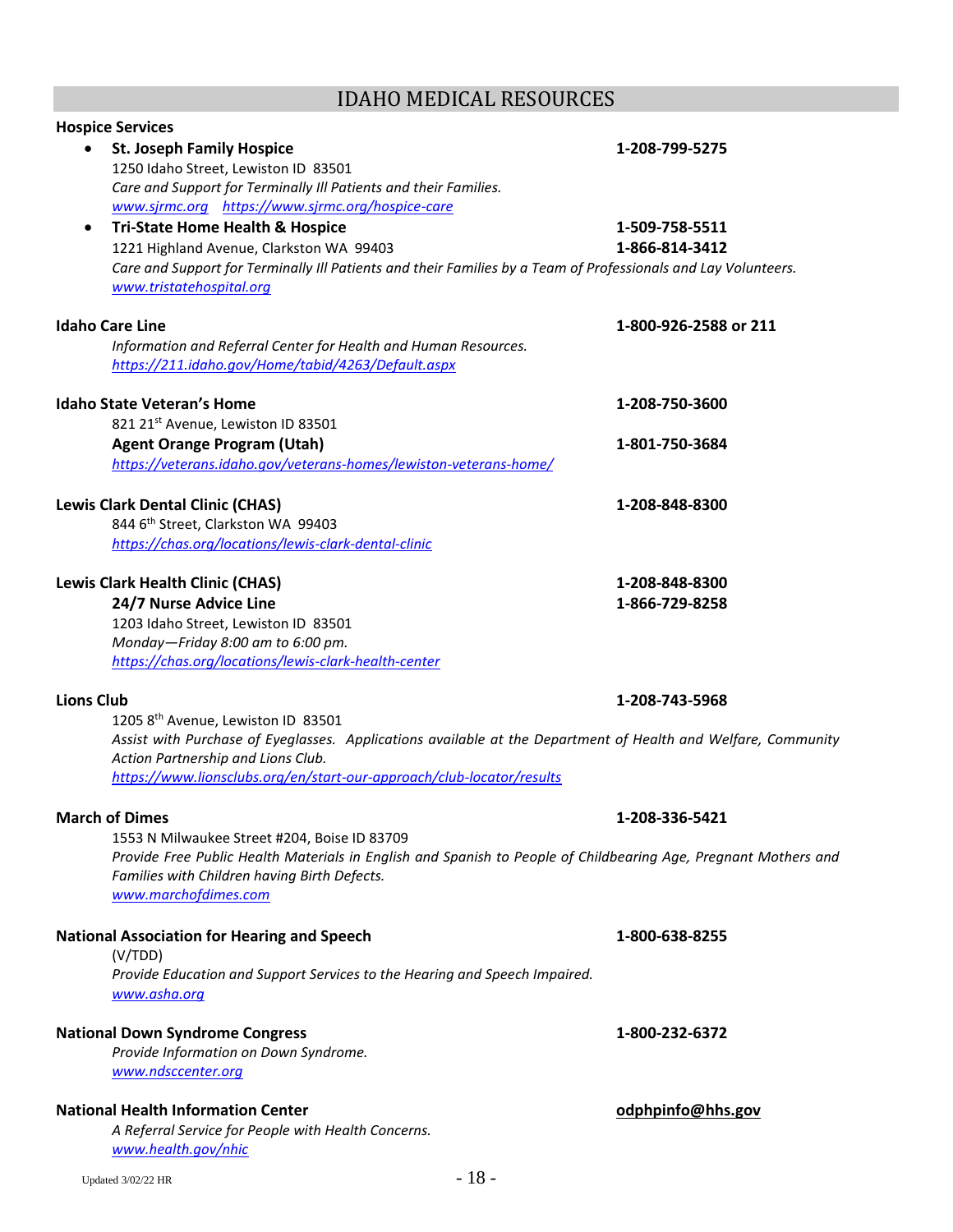# IDAHO MEDICAL RESOURCES

# **National Hearing Aid Society 1-734-522-7200**

*Provide Education and Support Services to the Hearing Impaired. [www.ihsinfo.org](http://www.ihsinfo.org/)*

### **Public Health - Idaho North Central District 1-208-799-3100**

215 10<sup>th</sup> Street, Lewiston ID 83501

*Maternal Screenings. Diabetes Counseling, Family Planning, Immunizations, WIC Supplemental Nutrition, Communicable Disease Investigation, School Health Services, Breast Feeding Support Group, Pregnancy Counseling and Testing.*

*[www.idahopublichealth.com](http://www.idahopublichealth.com/)*

### **Calam Shriner's 1-208-743-6916**

1122 18<sup>th</sup> Avenue, Lewiston ID 83501 *Screening and Consultation for Admittance to Three (3) Burn Hospitals or Shriner's Hospital for Children in Spokane. <https://www.calamshriners.com/>*

### **Seubert's Quality Home Care 1-208-743-1818**

1702 16<sup>th</sup> Avenue, Lewiston ID 83501 *<http://www.seubertsqualityhomecare.com/contact.html>*

### **Snake River Community Clinic 1-208-743-5899**

215 10<sup>th</sup> Street; PO Box 6, Lewiston ID 83501 *Mon-Fri 9AM to 2PM Non-Profit Clinic for People Who are Uninsured and Meet Low Income Guidelines. [www.srccfreeclinic.org/](http://www.srccfreeclinic.org/)*

### **Spina Bifida Hotline 1-800-621-3141**

*Provide Information and Pamphlets to Spina Bifida Patients and their Families. [www.spinabifidaassociation.org](http://www.spinabifidaassociation.org/) <https://www.spinabifidaassociation.org/chapter/sbaofir/about-this-chapter/>*

# WASHINGTON MEDICAL RESOURCES

### **American Cancer Society of Washington 1-800-537-7710**

1212 N Washington Street STE 325, Spokane WA 99201 **1-509-455-3440** *Service and Rehabilitation Coordinator for Eastern Washington. [www.cancer.org/about-us/local/washington.html](http://www.cancer.org/about-us/local/washington.html)*

### **Asotin County Health District 1-509-243-3344**

102 1st Street; PO Box 306, Asotin WA 99402

*Referrals for Health Care, HIV/AIDS Program, Immunization Clinic, Screening for Glasses for the Needy through the Lion's Club. Administer WIC Program to aid Children, Ages 0-5 years old. Support Services for Pregnant Women & Children with Special Needs.*

*<http://www.asotincountypublichealth.org/>*

### **Blue Mountain Family Health 1-509-283-1326**

1271 Highland Avenue STE B, Clarkston WA 99403 *[https://www.bluemountainfamily.com/?utm\\_source=gmb\\_auth](https://www.bluemountainfamily.com/?utm_source=gmb_auth)*

### **Healthy Mothers, Healthy Babies 1-888-414-4642**

*<https://hmhb-mt.org/>*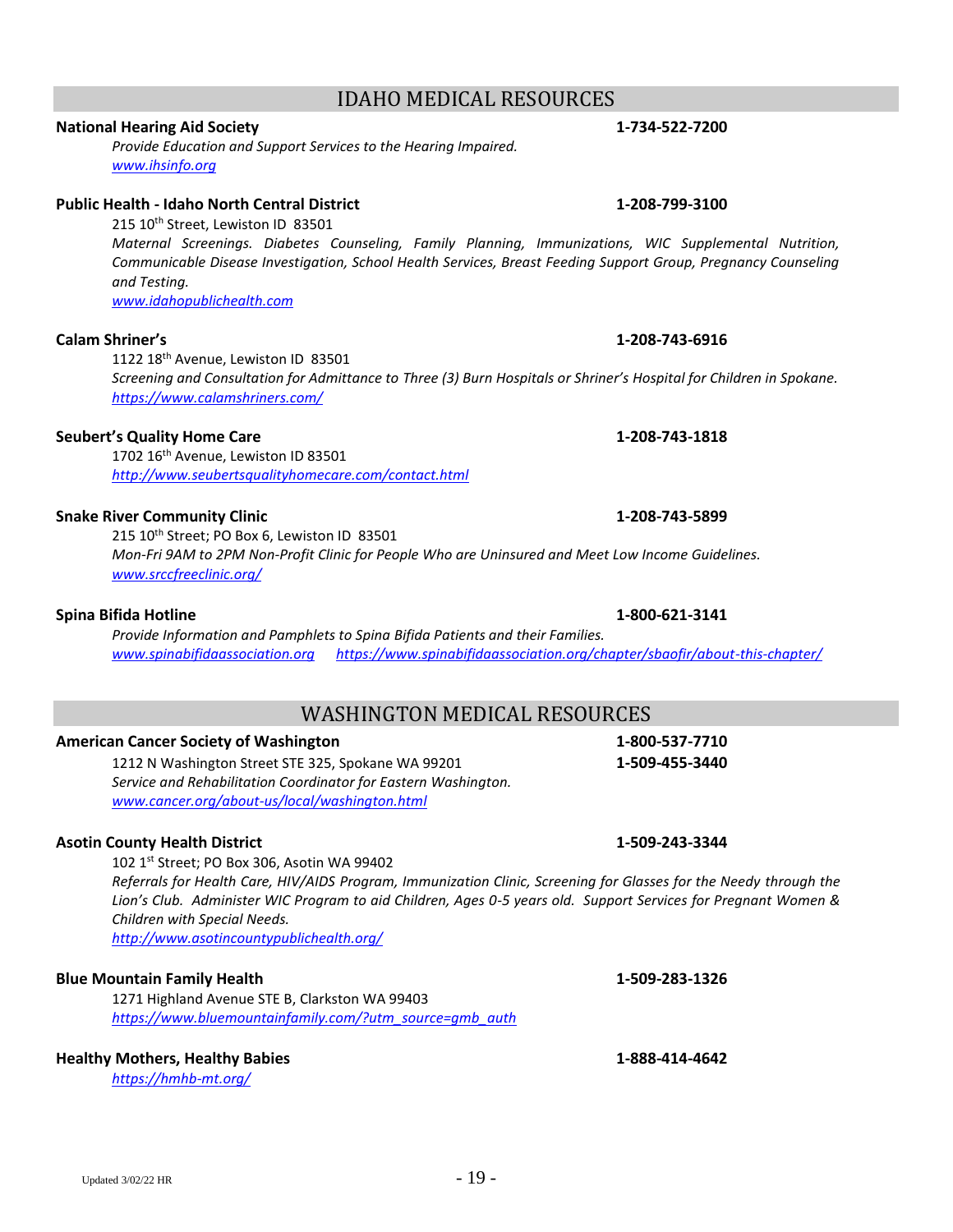# WASHINGTON MEDICAL RESOURCES

### **Ronald McDonald House 1-509-624-0500**

1028 W 5th Avenue, Spokane WA 99204 *<https://rmhcinlandnw.org/>*

### **Washington Care Line 1-877-211-9274 or 211**

*Information and Referral Center for Health and Human Resources. <https://wa211.org/>*

# COMMUNITY SERVICE ORGANIZATIONS

### **Boys & Girls Clubs**

| $\bullet$ | Administration                           | 1-208-746-2301 |
|-----------|------------------------------------------|----------------|
|           | 1021 Burrell Avenue, Lewiston ID 83501   |                |
| $\bullet$ | <b>Lewiston Club</b>                     | 1-208-746-2301 |
|           | 1021 Burrell Avenue, Lewiston ID 83501   |                |
| $\bullet$ | <b>Clarkston Club</b>                    | 1-509-758-9647 |
|           | 1414 Highland Avenue, Clarkston WA 99403 |                |
| $\bullet$ | Lapwai Club                              | 1-208-843-9371 |
|           | 104 Agency Road, Lapwai ID 83540         |                |
|           | www.poweroftheclub.org                   |                |
|           |                                          |                |

### **Boy Scouts of America 1-509-325-4562**

411 W Boy Scout Way, Spokane WA 99201 *Pack and Troop Activities, Resident and Day Camps, Character Education, Jamborees, Scoutoramas, Etc. [www.scouting.org](http://www.scouting.org/) [www.nwscouts.org](http://www.nwscouts.org/)*

### **Campfire (Boys & Girls), Inland Northwest 1-509-747-6191**

*Self-Development and Self-Reliance for Youth, School Day-Off Programs and Camping for Kids in Kindergarten through Grade 12. [www.campfireinc.org](http://www.campfireinc.org/)*

### **Girl Scouts, Eastern Washington & North Idaho 1-509-747-8091**

*Emphasis on Deepening Self-Awareness, Relating to Others, Developing Values & Contributing to Society. (Adults serve as Leaders, Resources and Committee Members.) [www.gsewni.org](http://www.gsewni.org/)*

| <b>Lewis Clark Valley Chamber of Commerce</b><br>PO BOX 1996, Clarkston WA 99403<br>www.lcvalleychamber.org   | 1-509-758-7712 |
|---------------------------------------------------------------------------------------------------------------|----------------|
| <b>Lewiston Community Center</b>                                                                              | 1-208-746-2313 |
| 1424 Main Street, Lewiston ID 83501                                                                           |                |
| <b>Lewiston Transit System</b>                                                                                | 1-208-298-1340 |
| 215 D Street, Lewiston ID 83501                                                                               |                |
| <b>Clarkston</b>                                                                                              | 1-509-758-3567 |
| 1494 Poplar Street, Clarkston WA 99403                                                                        |                |
| 24 Hour Notice Required for "Dial A Ride".                                                                    |                |
| Hours: 6:00 am to 6:00 pm, Monday through Friday.                                                             |                |
| Public Transportation Provided via "Dial-A-Ride" System. Also, Have Established Community Routes in Lewiston, |                |
| Clarkston and Asotin. Route Information Available Through the Office.                                         |                |

*[www.ridethevalley.org](http://www.ridethevalley.org/)*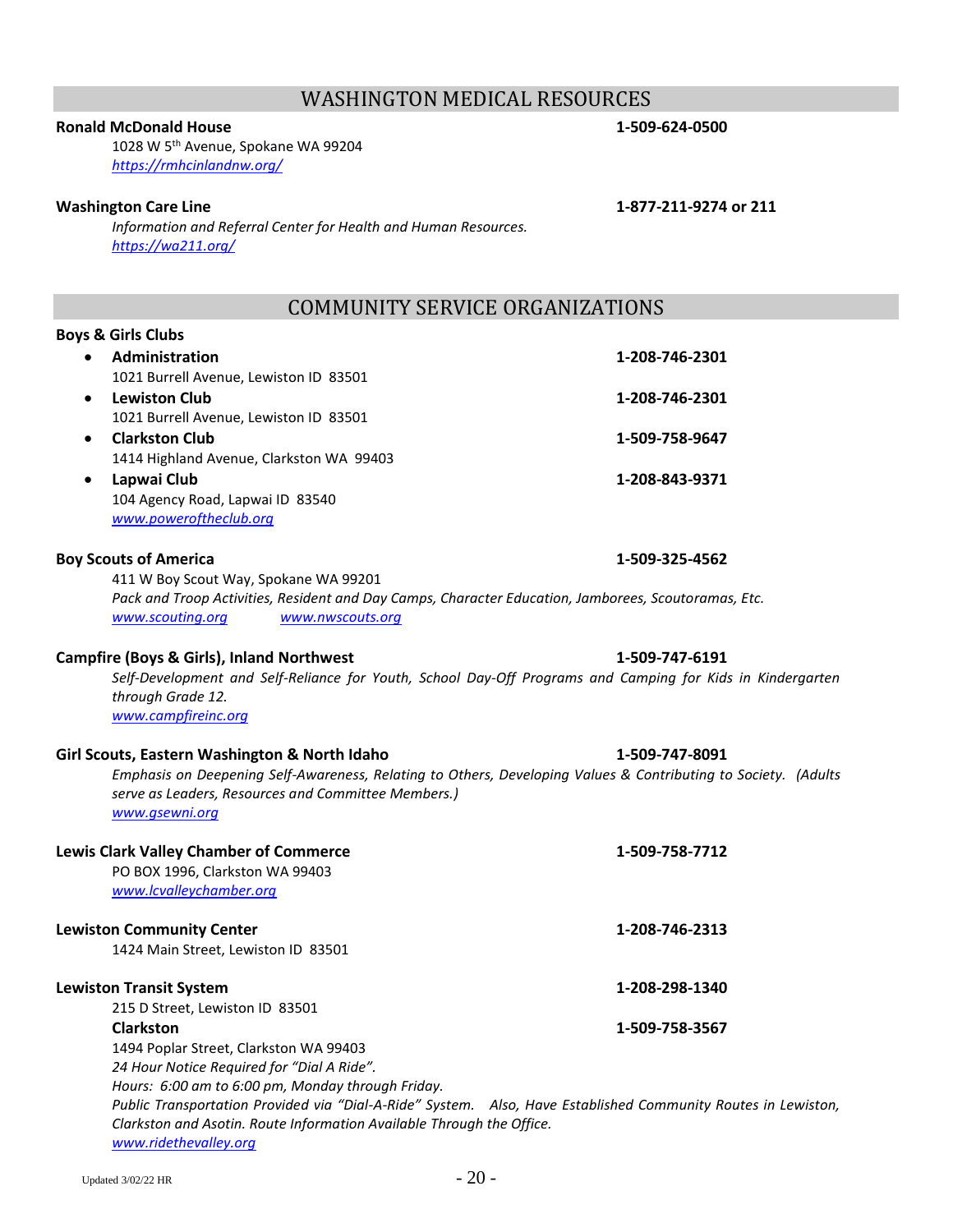### Updated  $3/02/22$  HR  $-21$  -

## COMMUNITY SERVICE ORGANIZATIONS

### **Parks & Recreation 1-208-746-2313**

1424 Main Street; PO Box 617, Lewiston ID 83501 *City Recreation and Event Resource. <http://cityoflewiston.org/parksandrec>*

### **Rotary Club**

Hells Canyon Grand Hotel; 621 21st Street, Lewiston ID 83501 Meet Wednesdays at 12:00PM *<https://district5080.org/>*

## **SL Start & Associates, Inc. 1-208-798-8771**

1630 23rd Avenue #201B, Lewiston ID 83501 *Human services organization that provides services for children and adults. A developmental disabilities agency. [www.slstart.com/](http://www.slstart.com/)*

### **Valley Vision 1-208-799-9083**

313 D Street STE 201, Lewiston ID 83501 *Economic Development Lewis-Clark Valley* [www.lewis-clarkvalley.org](http://www.lewis-clarkvalley.org/)

### **Visit Lewis Clark Valley 1-509-758-7489**

847 Port Way, Clarkston WA 99403 *<https://visitlcvalley.com/>*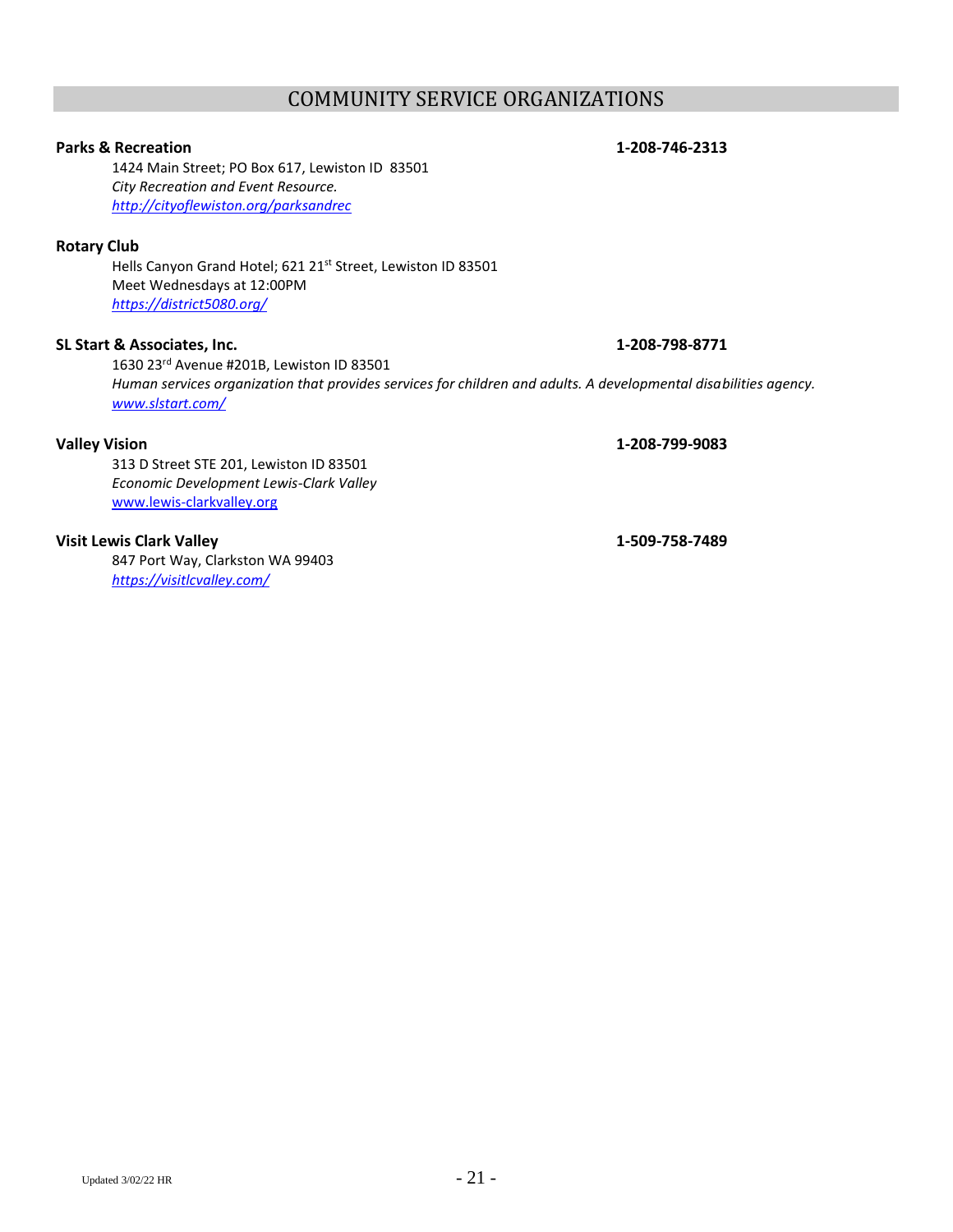# **CRAIGMONT CENTER** 213 W MAIN STREET **CRAIGMONT ID 83523** (208) 743-6573

### PAGE #

| $\bullet$ |  |
|-----------|--|
| $\bullet$ |  |
| $\bullet$ |  |
| $\bullet$ |  |
| $\bullet$ |  |
| $\bullet$ |  |
| $\bullet$ |  |
| $\bullet$ |  |
| $\bullet$ |  |
| $\bullet$ |  |
|           |  |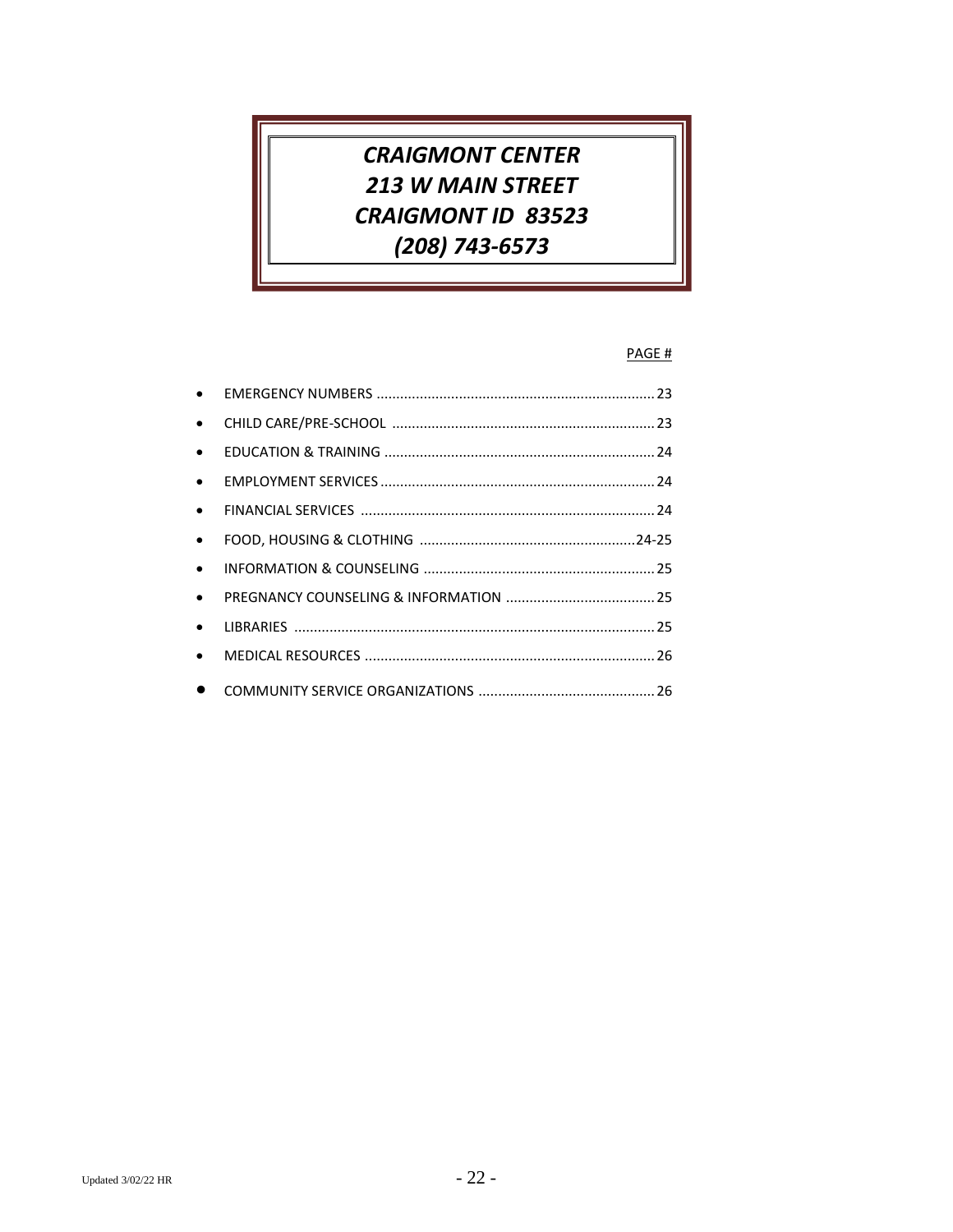| EMERGENCY NUMBERS                                                                                  |                  |
|----------------------------------------------------------------------------------------------------|------------------|
| <b>*LEWIS COUNTY EMERGENCIES</b>                                                                   | <b>DIAL 911*</b> |
| LAW ENFORCEMENT AGENCIES                                                                           |                  |
| <b>Lewis County Courthouse</b>                                                                     | 1-208-937-2261   |
| 510 Oak Street, Nezperce ID 83543                                                                  |                  |
| Legal Information, Forms and Referrals.                                                            |                  |
| www.lewiscountyid.us/                                                                              |                  |
| <b>Lewis County Sheriff</b>                                                                        | 1-208-937-2447   |
| 510 Oak Street Rm 5, Nezperce ID 83543                                                             |                  |
| General Law Enforcement. Responds to Emergencies of Any Nature Through the Use of the 911 Service. |                  |
| www.lewiscountyid.us/Elected-Officials/Sheriff                                                     |                  |
| <b>FIRE DEPARTMENTS</b>                                                                            |                  |
| <b>Craigmont Fire Department</b>                                                                   | 1-208-924-5252   |
| 109 3rd Avenue, Craigmont ID 83523                                                                 |                  |
| Respond to Fire Emergencies.                                                                       |                  |
| <b>Nezperce Fire Department</b>                                                                    | 1-208-937-2447   |
| 402 Oak Street; PO Box 367, Nezperce ID 83543                                                      |                  |
| Respond to Fire Emergencies.                                                                       |                  |
| <b>Winchester Volunteer Fire Department</b>                                                        | 1-208-937-2447   |
| 501 Nezperce Avenue; PO Box 292, Winchester ID 83555                                               |                  |
| <b>HOSPITALS</b>                                                                                   |                  |
| St. Mary's Hospital                                                                                | 1-208-962-3267   |
| 701 Lewiston Street, Cottonwood ID 83522                                                           |                  |
| 24 Hour Trauma and General Medical Emergency Services.                                             |                  |
| www.smh-cvhc.org                                                                                   |                  |
| <b>Syringa General Hospital</b>                                                                    | 1-208-983-1700   |
| 607 W Main Street, Grangeville ID 83530                                                            |                  |
| 24 Hour Trauma and General Medical Emergency Services.                                             |                  |
| http://syringahospital.org                                                                         |                  |
| <b>OTHER EMERGENCY CONTACTS</b>                                                                    |                  |
| <b>Crisis Services</b>                                                                             | 1-800-669-3176   |

EMERGENCY NUMBERS

CHILD CARE / PRE-SCHOOL

## **Lewis-Clark Early Childhood Program**

### **Craigmont Center 1-208-743-6573**

213 W Main Street; PO Box 124, Craigmont ID 83523 *Early Childhood Education & Family Support. Follows Low Income Guidelines. [www.lcecp.com](http://www.lcecp.com/)*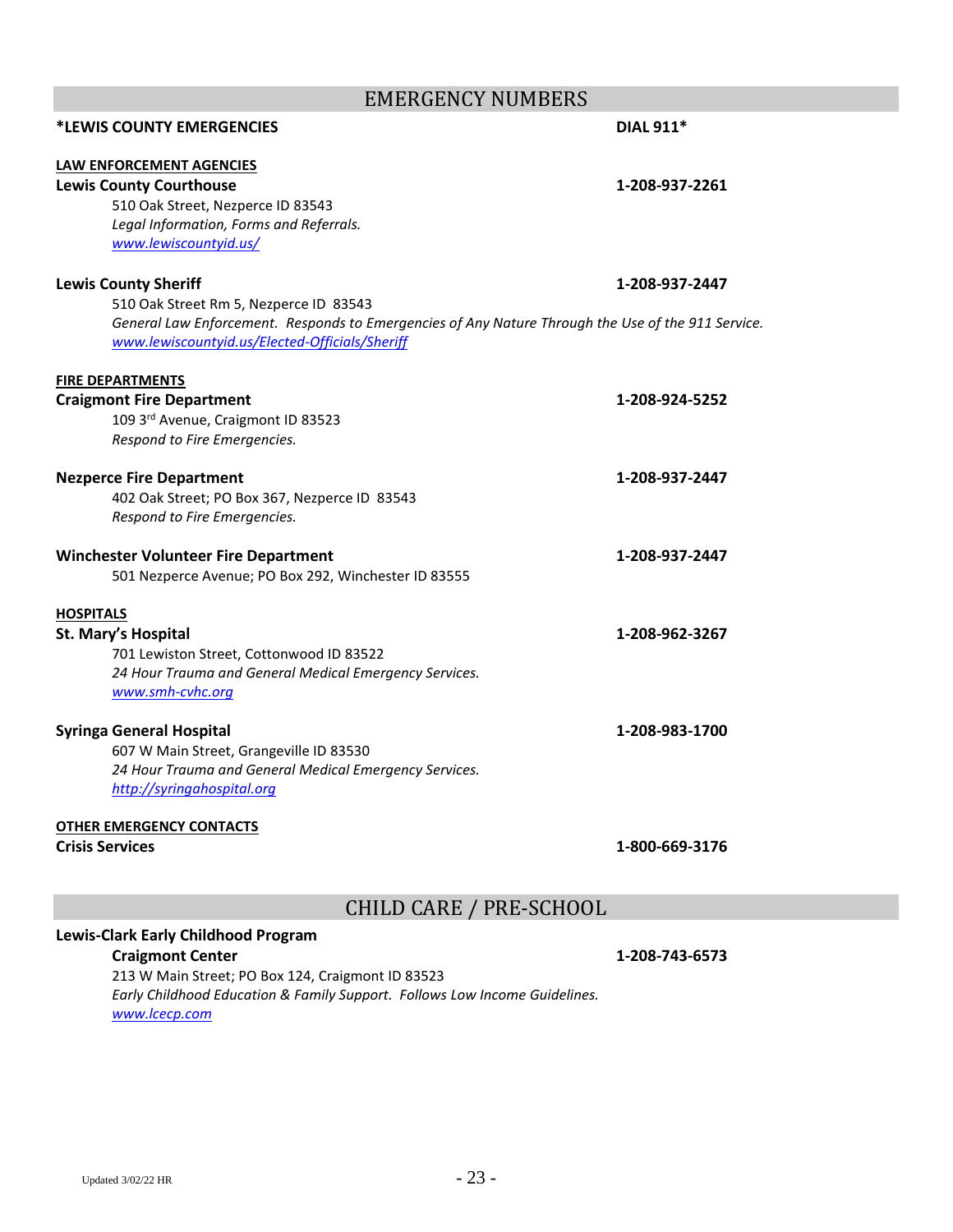## EDUCATION & TRAINING

# *Public Education for Children in Pre-School through Grade 12 Residing within Nez Perce School District #302. [www.nezpercesd.us](http://www.nezpercesd.us/)* **Highland School District #305** • **Administration 1-208-924-5211** 112 Boulevard Avenue ; PO Box 130, Craigmont ID 83523 • **Elementary/Secondary School 1-208-924-5452** 112 Boulevard Avenue, Craigmont ID 83523

# *Public Education for Children in Kindergarten through Grade 12 Residing within the Highland School District #305. [www.sd305.k12.id.us](http://www.sd305.k12.id.us/)*

### **Lewis County University of Idaho Extension Office 1-208-937-2311**

510 Oak Street #6, Nezperce ID 83543 *<http://www.lewiscountyid.us/Contact-Us>*

614 2<sup>nd</sup> Avenue ; PO Box 279, Nezperce ID 83543

• **Elementary School**

615 2<sup>nd</sup> Avenue, Nezperce ID 83543

614 2<sup>nd</sup> Avenue, Nezperce ID 83543

# FINANCIAL SERVICES

### **Department of Health & Welfare / TAFI / Self-Reliance Program - Region 2**

### **Grangeville 1-877-456-1233**

216 South C Street, Grangeville ID 83530 *Assistance to Families: Medical or Medicaid Benefits, Welfare Assistance and Food Stamps. <https://healthandwelfare.idaho.gov/ContactUs/Region2/GrangevilleOffices/tabid/307/Default.aspx>*

### **Food Stamps 1-877-456-1233**

216 South C Street, Grangeville ID 83530 *Food Assistance to Families that Meet Low Income Guidelines. <http://healthandwelfare.idaho.gov/ContactUs/Region2/GrangevilleOffices/tabid/307/Default.aspx>*

# FOOD-HOUSING-CLOTHING

# **Community Action Partnership 1-800-326-4843**

158 E Main Street; PO BOX 731, Grangeville ID 83530 *Provide Life Skills Training, Parenting Classes, Financial Assistance to Meet Basic Needs, Child Care, Etc. [www.cap4action.org](http://www.cap4action.org/)*

### **Idaho Food Bank - Mobile Food Van 1-208-746-2288**

*First Thursday of Each Month from 11 am to 1 pm. [www.idahofoodbank.org](http://www.idahofoodbank.org/)*

### **Pantry of Hope – Food Bank**

### **Karen McKinley 1-208-924-6659 Val Beesley 1-208-791-5247** or **1-208-836-5520** St. Paul's Lutheran Church, 520 Villard Avenue, Craigmont ID 83823 *Distribution Day: 3 rd Thursday of Every Month, 2:00-4:30PM. <http://www.goodhopestpauls.com/>*

**Grangeville 1-208-983-0437**

**Nezperce School District #302 1-208-937-2551**

• **High School 1-208-937-2551**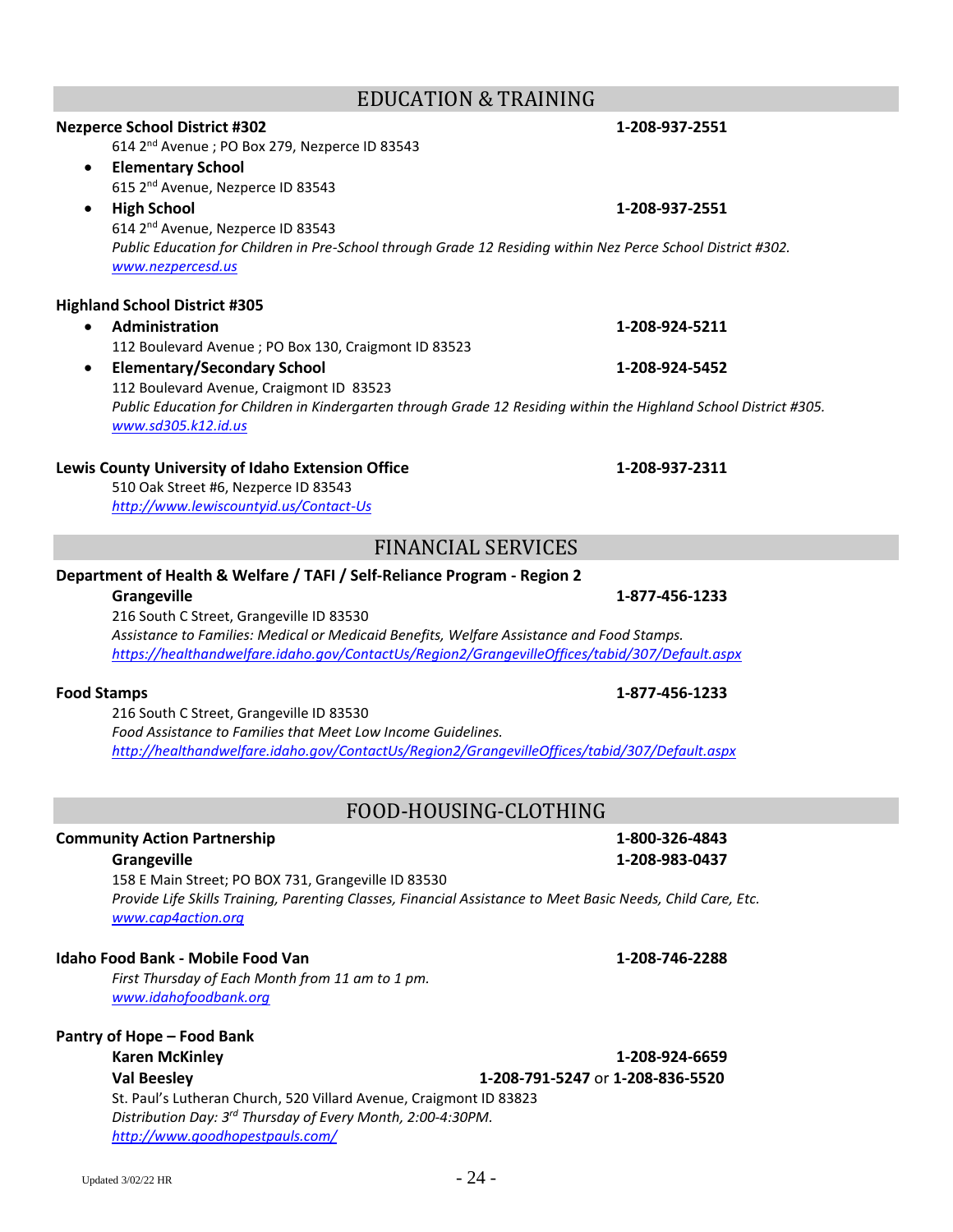# FOOD-HOUSING-CLOTHING

# **"Thrift on Fifth" St. John's Lutheran Church Thrift Store 1-208-937-2223**

206 5 th Avenue, Nezperce ID83543 *Open Tuesdays 10 am to 3 pm.*

# INFORMATION & COUNSELING

### **Family and Children Services 1-208-983-2522**

216 South C Street; PO Box 548, Grangeville ID 83530 *Investigate Reports of Physical Abuse, Sexual Abuse and Neglect. <http://healthandwelfare.idaho.gov/ContactUs/Region2/GrangevilleOffices/tabid/307/Default.aspx>*

### **Mental Health (Child & Adult) 1-208-983-2300**

216 South C Street, Grangeville ID 83530 *Provide Mental Health Services to Children and Adults. <http://healthandwelfare.idaho.gov/ContactUs/Region2/GrangevilleOffices/tabid/307/Default.aspx>*

# PREGNANCY COUNSELING / INFORMATION:

LIBRARIES

### **Hope Pregnancy Center 1-208-983-0093**

113 W North St, Grangeville ID 8530 *<https://hopecenterid.com/>*

| LIBRARIES                                                                                                                                                                            |                |
|--------------------------------------------------------------------------------------------------------------------------------------------------------------------------------------|----------------|
| <b>Craigmont City Library</b><br>113 W Main Street; PO Box 191, Craigmont ID 83523<br>Free Loan of Books.<br>http://www.prld.org/                                                    | 1-208-924-5510 |
| <b>Nezperce City Library</b><br>602 4th Avenue; PO Box 124, Nezperce ID 83543<br>Free Loan of Books.                                                                                 | 1-208-937-2458 |
| <b>Winchester Community Library</b><br>314 Nezperce Street; PO Box 275, Winchester ID 83555                                                                                          | 1-208-924-5164 |
| <b>MEDICAL RESOURCES</b>                                                                                                                                                             |                |
| <b>St. Mary's Craigmont Medical Clinic</b><br>320 N Division Avenue, Craigmont ID 83523<br>Office Hours: 8:00 am to 5:00 pm, Monday and Wednesday.<br>https://smh-cvh.org/locations/ | 1-208-924-5504 |
| Department of Health & Welfare, C. H. I. P.                                                                                                                                          |                |

**Grangeville 1-877-456-1233** 216 South C Street, Grangeville ID 83530 *Full Medical Coverage for Children of Family Medicaid Cases. <http://healthandwelfare.idaho.gov/ContactUs/Region2/GrangevilleOffices/tabid/307/Default.aspx>*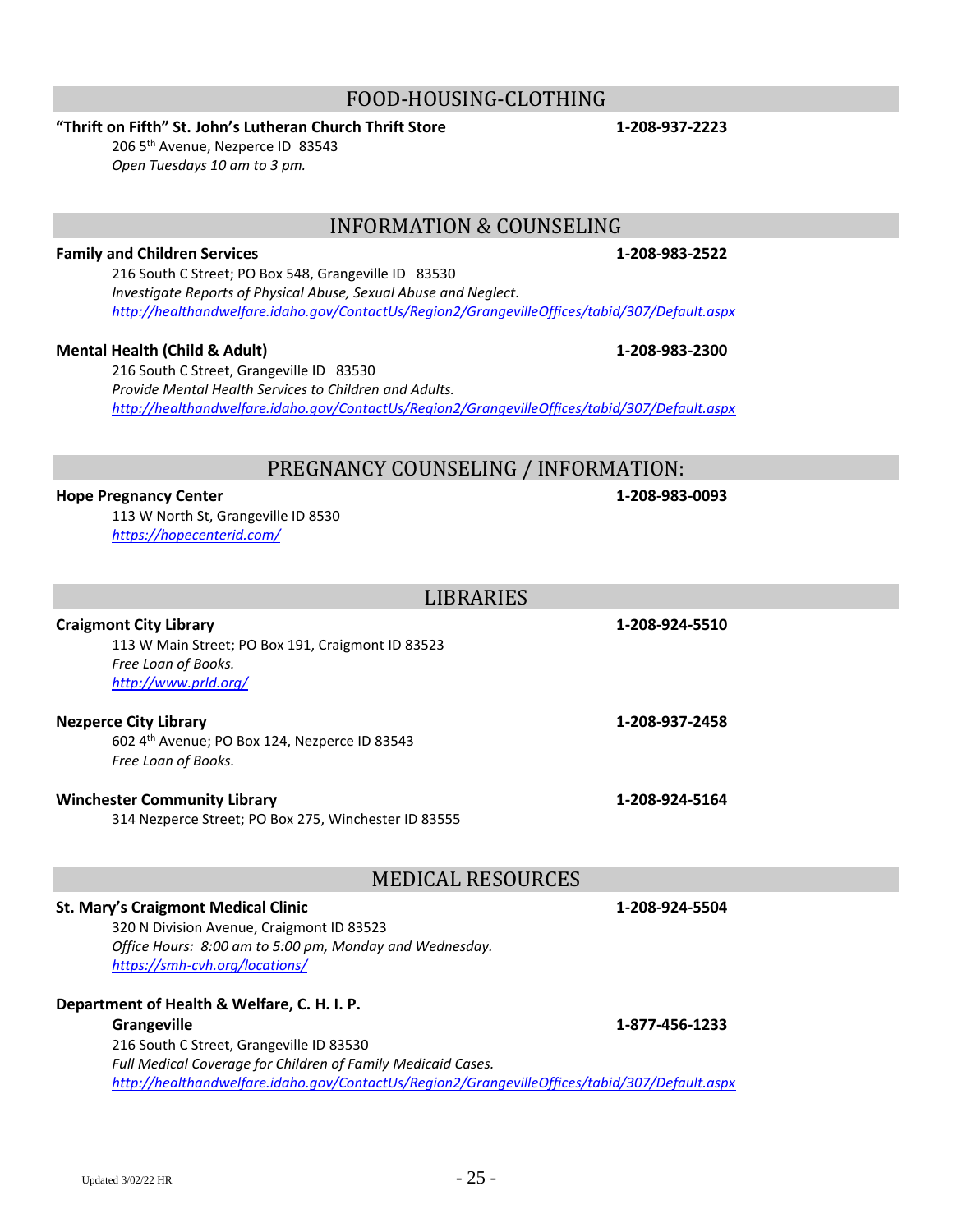| Updated 3/02/22 HR | $-26-$ |
|--------------------|--------|

| 420 N Division Avenue, Craigmont ID 83523<br>Administers Routine Dental Check-Ups.                                                                                                                                        |                                  |
|---------------------------------------------------------------------------------------------------------------------------------------------------------------------------------------------------------------------------|----------------------------------|
| Dr. John A. Johnson, DDS (Dentist)<br>420 N Division Avenue, Craigmont ID 83523<br>Administers Routine Dental Check-Ups.                                                                                                  | 1-208-924-5830                   |
| <b>St. Mary's Nezperce Medical Clinic</b><br>501 Oak Street, Nezperce ID 83543<br>Office Hours: 10:00 am to 5:00 pm, Monday; 9:00 am to 12:00 pm, Wednesday; 8:00 am to 1:00 pm, Friday<br>https://smh-cvh.org/locations/ | 1-208-937-2496                   |
| <b>Public Health - Idaho North Central District</b><br><b>Grangeville</b><br>903 W Main Street, Grangeville ID 83530<br>http://www.idahopublichealth.com/district-2                                                       | 1-208-983-2842                   |
| <b>Valley View Counseling</b><br>109 S Mill Street, Grangeville ID 83530                                                                                                                                                  | 1-208-983-0898                   |
| <b>Veteran's Hospital</b><br><b>Idaho County</b><br><b>Agent Orange Program (Utah)</b><br>https://idaho-county-veterans-outreach-community-center.business.site/                                                          | 1-208-983-9387<br>1-801-750-3684 |

# COMMUNITY SERVICE ORGANIZATIONS

510 Oak Street Rm 6, Nezperce ID 83543 *Offers a Variety of Programs to Youth, Ages 8 to 18, Which Include: Livestock, Home Economics, Agriculture. <https://www.uidaho.edu/extension/county/lewis>*

# **Craigmont Chamber of Commerce 1-208-924-0050**

408 Nezperce Avenue, Winchester ID 83555

# **Kamiah Kiwanis Club**

PO Box 614, Kamiah ID 83536 *<https://www.kamiahchamber.com/business/kamiah-kiwanis-club/>*

# **Senior Citizen's Center 1-208-983-2033**

130 Grangeville Truck Route, Grangeville ID 83530

**4-H, Nezperce 1-208-937-2311**

# **Dr. Andrea Radabaugh, DDS (Dentist) 1-208-924-5830**

MEDICAL RESOURCES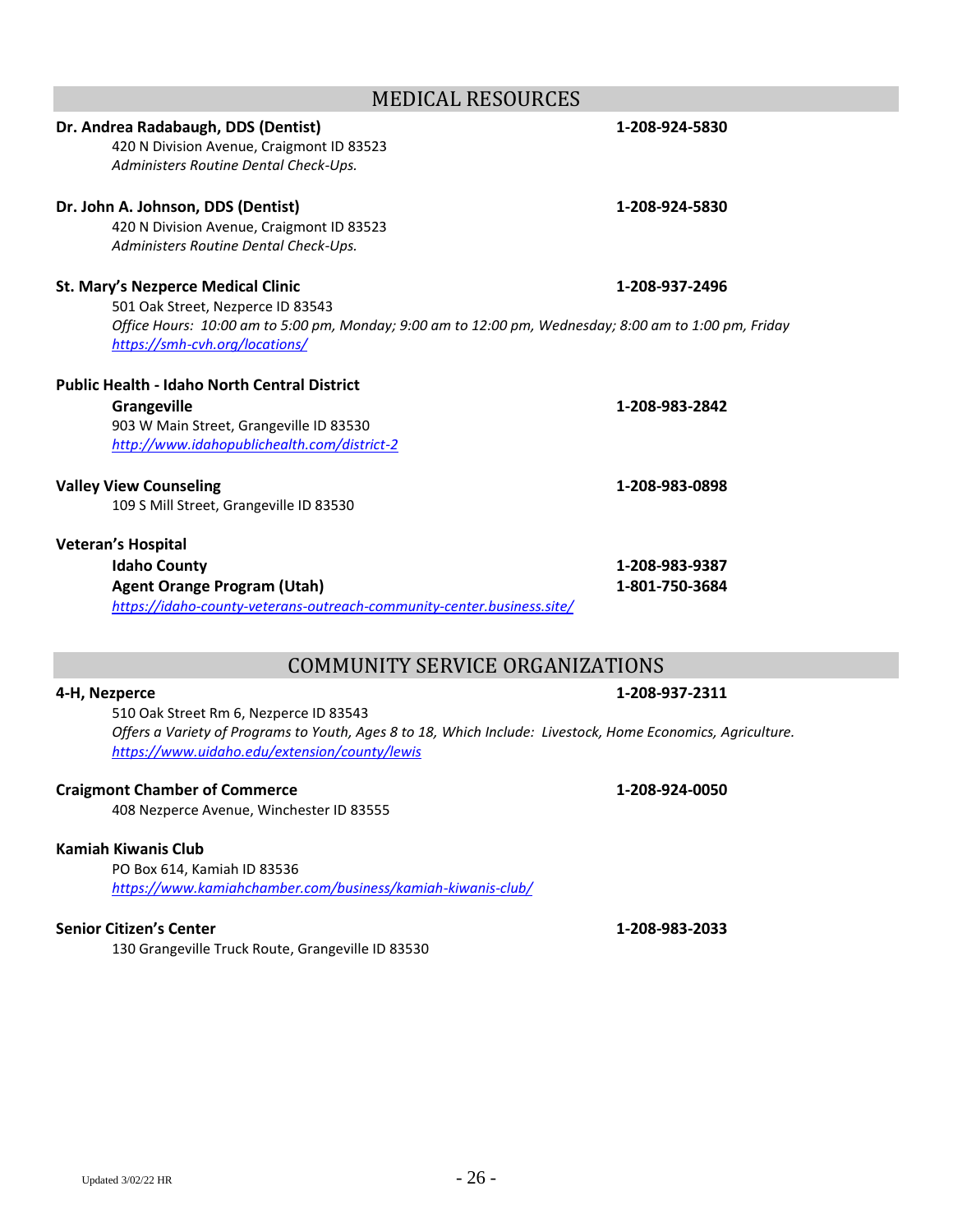# *GRANGEVILLE CENTER 404 W MAIN STREET (Office) GRANGEVILLE ID 83530 (208) 743-6573*

### PAGE #

| $\bullet$ |  |
|-----------|--|
| $\bullet$ |  |
| $\bullet$ |  |
| $\bullet$ |  |
| $\bullet$ |  |
| $\bullet$ |  |
| $\bullet$ |  |
| $\bullet$ |  |
| $\bullet$ |  |
| $\bullet$ |  |
|           |  |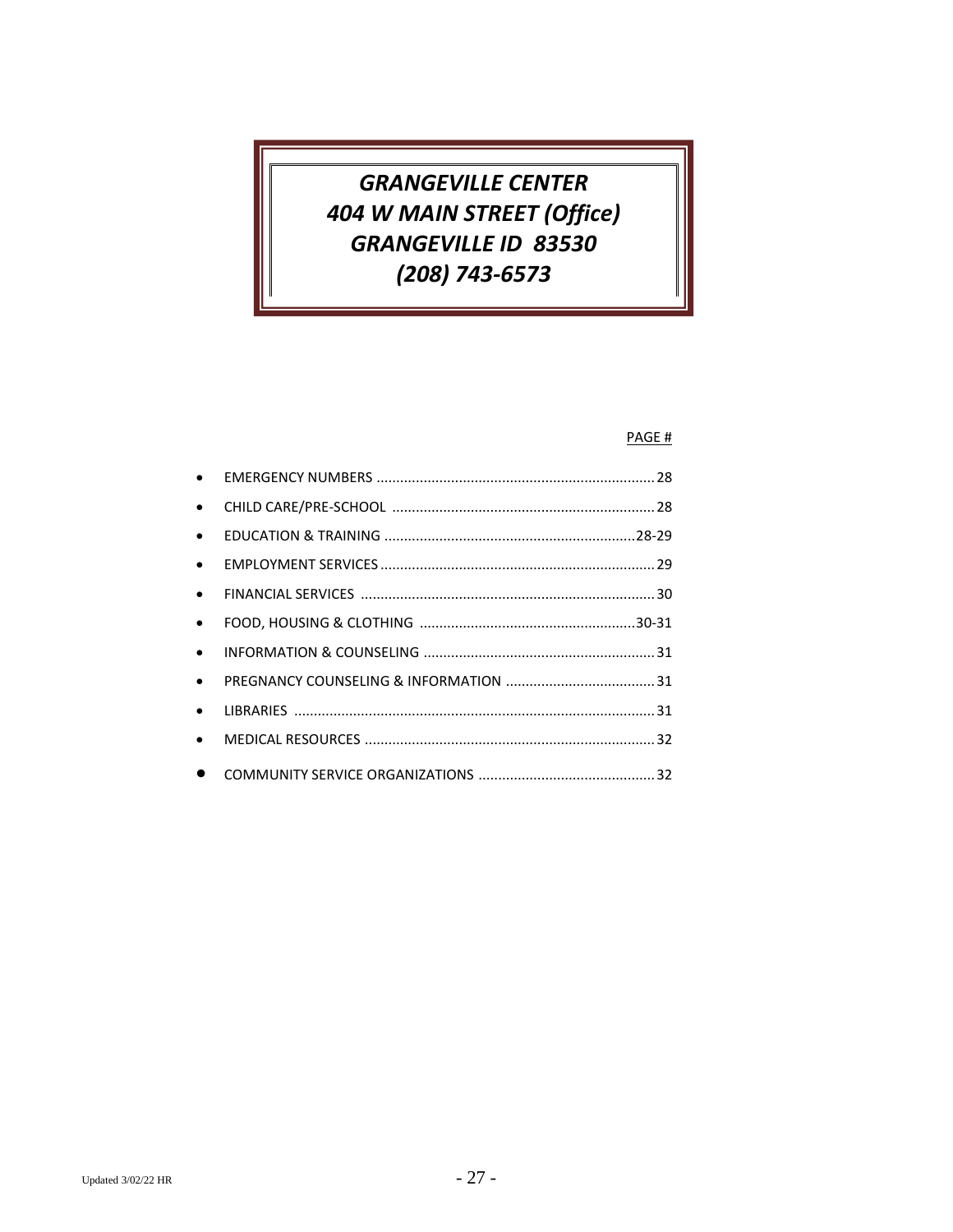# EMERGENCY NUMBERS

# **\*Grangeville Emergencies Dial 911\***

### **LAW ENFORCEMENT AGENCIES**

### **Grangeville City Police 1-208-983-1351**

225 W North Street, Grangeville ID 83530 *General Law Enforcement within Grangeville City Limits. Responds to Emergencies through Use of 911 Service. <http://grangeville.us/city-police-home/>*

### **Idaho County Sheriff 1-208-983-1100**

320 W Main Street, Grangeville ID 83530 *General Law Enforcement. Responds to Emergencies of Any Nature Through the Use of the 911 Service. <http://idahocounty.org/sheriffs-office/>*

### **FIRE DEPARTMENT**

### **Grangeville Fire Department 1-208-983-2851**

320 W Main Street, Grangeville, ID 83530 *Respond to Fire Emergencies. <http://grangeville.us/fire-department/>*

### **HOSPITALS**

### **Syringa Hospital 1-208-983-1700**

607 W Main Street, Grangeville ID 83530 *24 Hour Trauma and General Medical Emergency Services. [http://syringahospital.org](http://syringahospital.org/)*

# CHILD CARE / PRE-SCHOOL

### **Kids Klub 1-208-983-2285**

506 South A Street, Grangeville ID 83530 *Multi-service youth development center that provides safe and enriching opportunities for Grangeville's youth. [www.thekidsklub.org](http://www.thekidsklub.org/)*

### **Lewis-Clark Early Childhood Program**

### **Grangeville Center 1-208-743-6573**

404 W Main Street, Grangeville ID 83530 *Early Childhood Education & Family Support. Follows Low Income Guidelines. [www.lcecp.com](http://www.lcecp.com/)*

# EDUCATION & TRAINING

### **Developmental Disabilities Program 1-208-983-4835**

### **Grangeville**

216 South C Street; PO Box 548, Grangeville ID 83530

*DD & Infant Toddler eligibility determination, early intervention services for children from birth to age three, family support, behavioral intervention*

*<https://healthandwelfare.idaho.gov/ContactUs/Region2/GrangevilleOffices/tabid/307/Default.aspx>*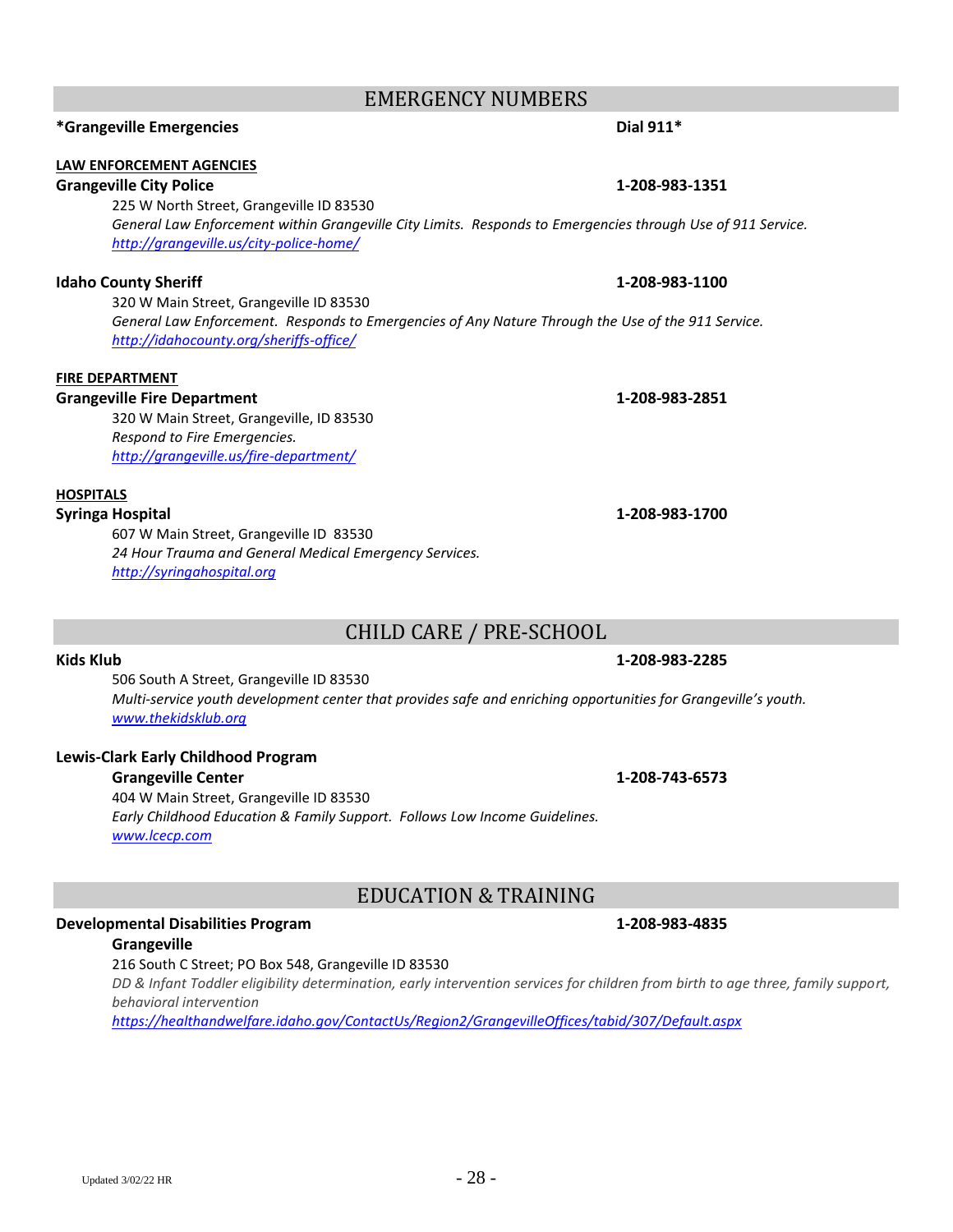# EDUCATION & TRAINING

| <b>Lewis-Clark State College</b>                                                                                      |                |
|-----------------------------------------------------------------------------------------------------------------------|----------------|
| <b>Grangeville Adult Learning Center</b>                                                                              | 1-208-792-2595 |
| 201 E Main Street, Grangeville ID 83530                                                                               |                |
| Help improve reading, writing, and math skills. Assistance in learning to speak English for non-native learners. Prep |                |
| for GED testing including: Reasoning through Language Arts, Social Studies, Science and Math Reasoning.               |                |
| https://www.lcsc.edu/adult-learning-center/outreach-centers                                                           |                |
| <b>Mountain View School District #244</b>                                                                             | 1-208-983-0990 |
| 714 Jefferson Street, Grangeville ID 83530                                                                            |                |
| Public School District Office Serving Residents of Grangeville, Kooskia, Elk City and Whitebird.<br>www.sd244.org     |                |
| <b>Grangeville Elementary / Middle School</b><br>$\bullet$                                                            | 1-208-983-0400 |
| 400 S Idaho Avenue, Grangeville ID 83530                                                                              |                |
| Public Education for Children in Kindergarten through Grade 8 Residing within the Mountain View School District #244. |                |
| <b>Grangeville High School</b>                                                                                        | 1-208-983-0580 |
| 910 South D Street, Grangeville ID 83530                                                                              |                |
| Public Education for Children in Grade 9 through 12 Residing within the Mountain View School District #244.           |                |
| http://grangevillehighschool.org/                                                                                     |                |
| <b>Cottonwood Joint School District #242</b>                                                                          | 1-208-962-3971 |
| 1916 East Street; PO Box 158, Cottonwood ID 83522                                                                     |                |
| https://sd242.org                                                                                                     |                |
| <b>Prairie Elementary</b><br>$\bullet$                                                                                | 1-208-962-3521 |
| 1916 East Street; PO Box 570, Cottonwood ID 83522                                                                     |                |
| Prairie Jr/Sr High School<br>$\bullet$                                                                                | 1-208-962-3901 |
| 453 Keuterville Road; PO Box 540, Cottonwood ID 83522                                                                 |                |
| http://sd242.org/phs/                                                                                                 |                |
| <b>University of Idaho Extension Office</b>                                                                           |                |
| <b>Idaho County Courthouse</b>                                                                                        | 1-208-983-2667 |
| 320 W Main Street Rm 3, Grangeville ID 83530                                                                          |                |
| www.uidaho.edu/extension/county/idaho                                                                                 |                |
| <b>Lewis County Courthouse</b><br>$\bullet$                                                                           | 1-208-937-2311 |
| 510 Oak Street Rm 6, Nezperce ID 83543                                                                                |                |
| www.uidaho.edu/extension/county/lewis                                                                                 |                |

# EMPLOYMENT SERVICES

## **Opportunities Unlimited, Inc.**

### **Grangeville Office 1-208-983-0309**

305 N State St, Grangeville, ID 83530

*Vocational and Business Services for Developmentally Disabled and/or Mentally or Physically Disadvantaged. Job Search, Training and Placement. Teach Basic Life Skills. [http://oui.org](http://oui.org/)*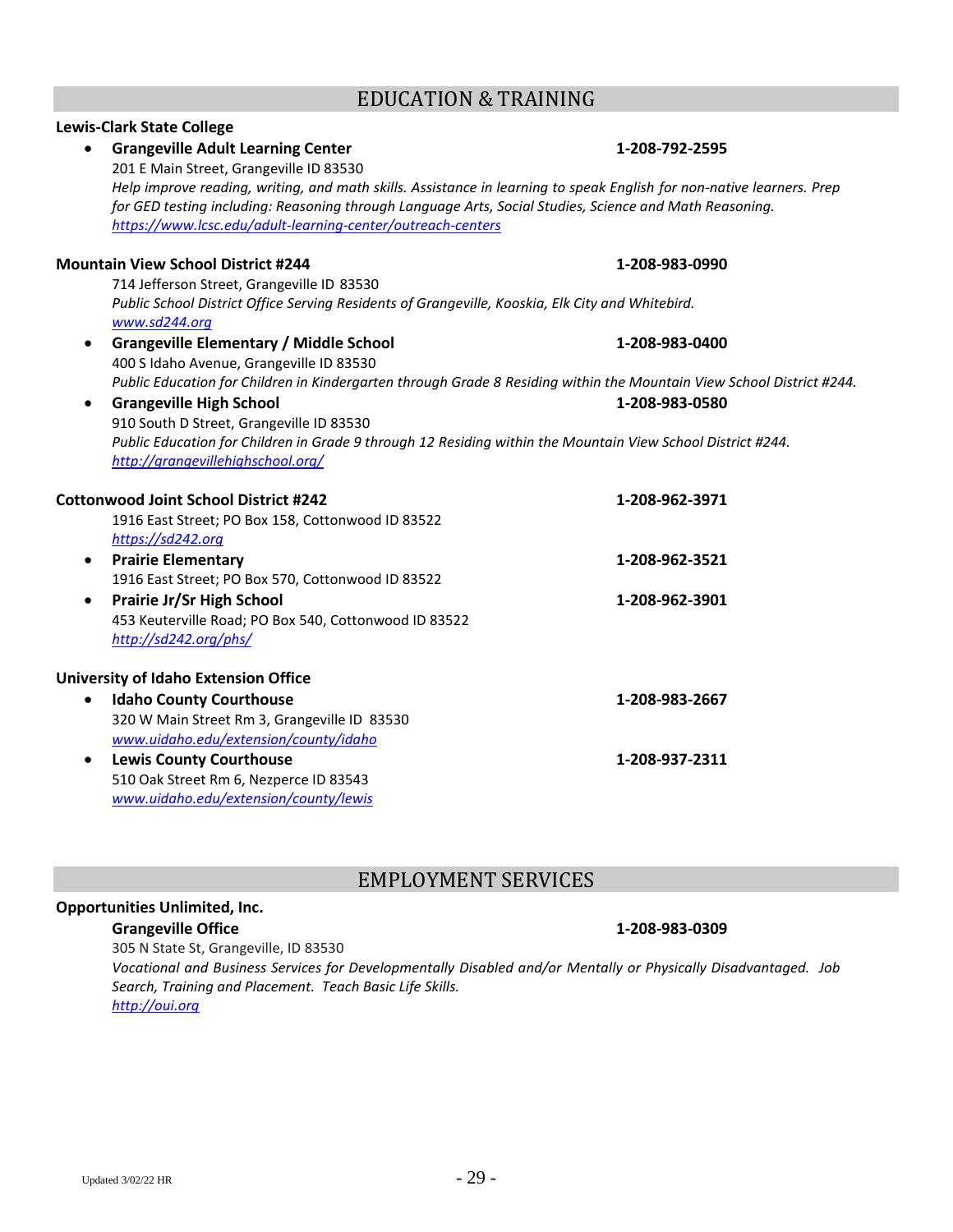225 W North Street, Grangeville ID 83530

*Bus Tickets, Meals, etc.*

# **Department of Health & Welfare / TAFI / Self-Reliance Program – Region 2**

### **Grangeville 1-877-456-1233**

216 South C Street, Grangeville ID 83530 *Assistance to Families: Medical or Medicaid Benefits, Welfare Assistance and Food Stamps. <http://healthandwelfare.idaho.gov/ContactUs/Region2/GrangevilleOffices/tabid/307/Default.aspx>*

### **SNAP-Food Stamps 1-877-456-1233**

216 South C Street, Grangeville ID 83530 *Food Assistance to Families that Meet Low Income Guidelines. <http://healthandwelfare.idaho.gov/ContactUs/Region2/GrangevilleOffices/tabid/307/Default.aspx>*

# FOOD – HOUSING – CLOTHING

| <b>Apartments (Low Income)</b>                                                                         |                |  |
|--------------------------------------------------------------------------------------------------------|----------------|--|
| <b>Tamarack Apartments</b>                                                                             | 1-208-983-0188 |  |
| 412 South E Street, Grangeville ID 83530                                                               |                |  |
| <b>Pleasant Valley Apartments</b>                                                                      | 1-208-983-1471 |  |
| 220 N Myrtle Street, Grangeville ID 83530                                                              |                |  |
| <b>Camas Prairie Food Bank</b>                                                                         | 1-208-507-2365 |  |
| 411 E North Street; PO Box 686, Grangeville ID 83530                                                   |                |  |
| Behind Les Schwab; Open Tue & Fri 10AM-2PM                                                             |                |  |
| www.camasprairiefoodbank.org                                                                           |                |  |
| <b>Community Action Partnership</b>                                                                    |                |  |
| Grangeville / Cottonwood / Craigmont                                                                   | 1-208-983-0437 |  |
| 158 E Main Street; PO Box 731, Grangeville ID 83530                                                    | 1-800-326-4843 |  |
| Financial Assistance to Meet Basic Needs and Prevent Homelessness.                                     |                |  |
| www.cap4action.org                                                                                     |                |  |
| <b>Clothing Bank</b>                                                                                   | 1-877-456-1233 |  |
| Grangeville                                                                                            |                |  |
| 216 South C Street; PO Box 548, Grangeville ID 83530                                                   |                |  |
| Referrals by Department of Health & Welfare.                                                           |                |  |
| http://healthandwelfare.idaho.gov/ContactUs/Region2/GrangevilleOffices/tabid/307/Default.aspx          |                |  |
| <b>Food Banks</b>                                                                                      |                |  |
| Grangeville 320 NW 6th Street, Grangeville ID 83530                                                    | 1-208-983-0437 |  |
| Kooskia                                                                                                | 1-208-926-4883 |  |
| Shelter - Idaho County Welfare                                                                         | 1-208-983-0239 |  |
| 321 W Main Street, Grangeville ID 83530                                                                |                |  |
| Provide Shelter for those in Crisis.                                                                   |                |  |
| <b>Travelers' Aid Fund</b>                                                                             | 1-208-983-2851 |  |
| Grangeville Ministerial Association. Refer to Grangeville Police Dept. or County Welfare in Courthouse |                |  |

### FINANCIAL SERVICES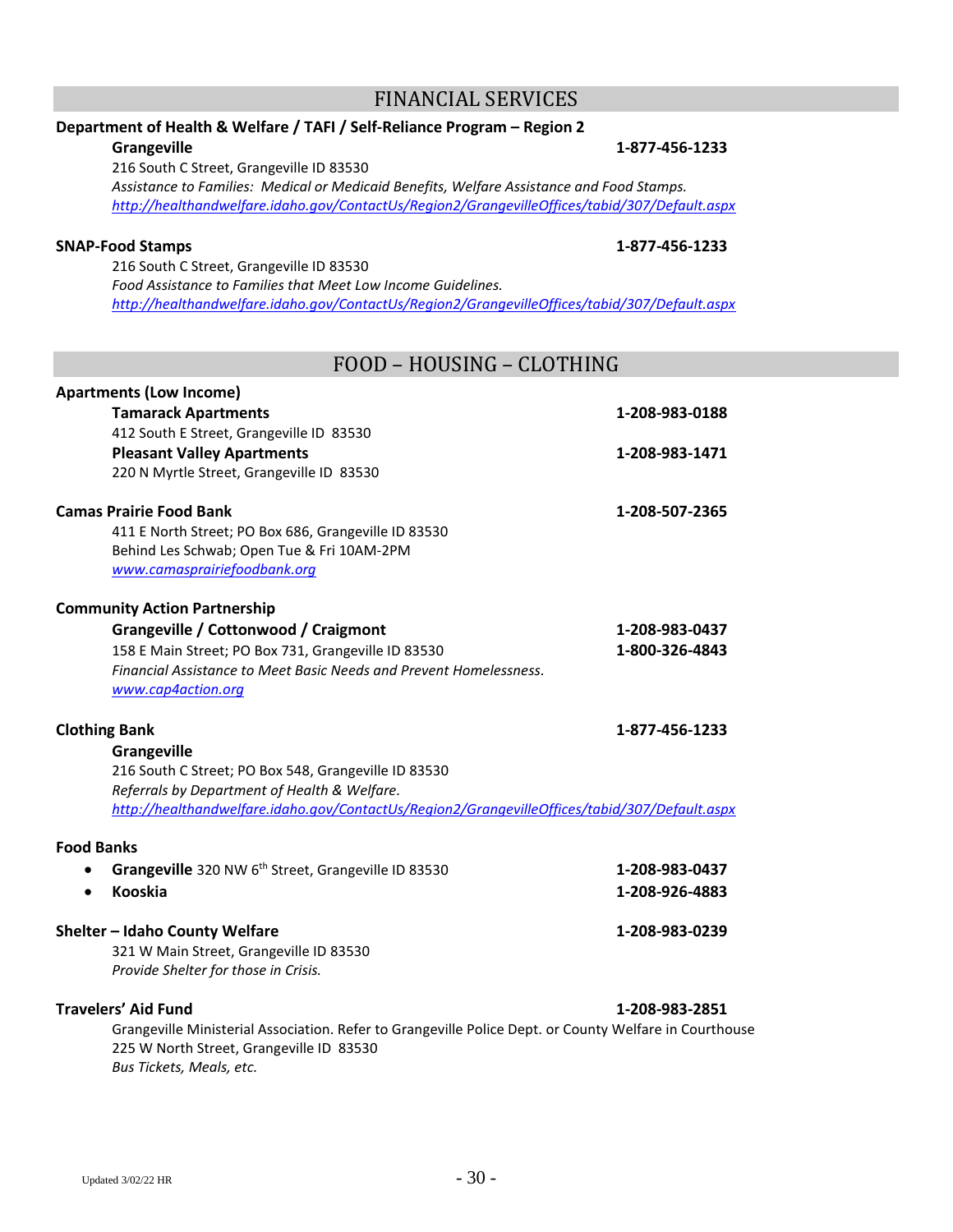# FOOD – HOUSING – CLOTHING

### **Utility Assistance 1-877-456-1233**

Idaho County Welfare Office (Courthouse) 320 W Main Street, Grangeville ID 83530 *Provide Emergency Assistance for Payment of Utilities. <http://healthandwelfare.idaho.gov/ContactUs/Region2/GrangevilleOffices/tabid/307/Default.aspx>*

### **WIC (Women, Infant & Children) 1-208-983-2522**

903 W Main Street, Grangeville ID 83530 *<https://www.idahopublichealth.com/district-2/aboutidahopublichealth/officelocations>*

221 W Main Street Rm 21, Grangeville ID 83530 *<https://ywcaidaho.org/connect/>*

# INFORMATION & COUNSELING

# **Camas Professional Counseling 1-208-983-0235**

304 N State Street; PO Box 627, Grangeville ID 83530 *[www.camasprofessionalcounseling.com](http://www.camasprofessionalcounseling.com/)*

## **Child Abuse & Neglect (Family and Children Services)**

### **Idaho County 1-208-983-2522** 216 South C Street, Grangeville ID 83530 **Lewis County 1-208-983-2522**

**Clearwater County 1-208-799-4360** *Investigate Reports of Physical Abuse, Sexual Abuse and Neglect. Provide Mental Health Services to Children. Referrals to other Agencies as Needed by the Family. <http://healthandwelfare.idaho.gov/ContactUs/Region2/GrangevilleOffices/tabid/307/Default.aspx>*

### **Clearwater Counseling 1-208-983-7717**

318 E Main Street, Grangeville ID 83530

### **ID Children's Mental Health Services 1-208-983-2300**

216 South C Street, Grangeville ID 83530 *<http://healthandwelfare.idaho.gov/ContactUs/Region2/GrangevilleOffices/tabid/307/Default.aspx>*

# PREGNANCY COUNSELING / INFORMATION:

### **Hope Pregnancy Center 1-208-983-0093**

113 W North Street, Grangeville, ID 83530 *<https://hopecenterid.com/>*

# LIBRARIES

# **Grangeville Centennial Public Library 1-208-983-0951**

215 W North Street, Grangeville ID 83530 *Browse, search and borrow library materials within Valnet. <http://grangeville.us/grangeville-centennial-library/>*

**YWCA 1-208-983-0888**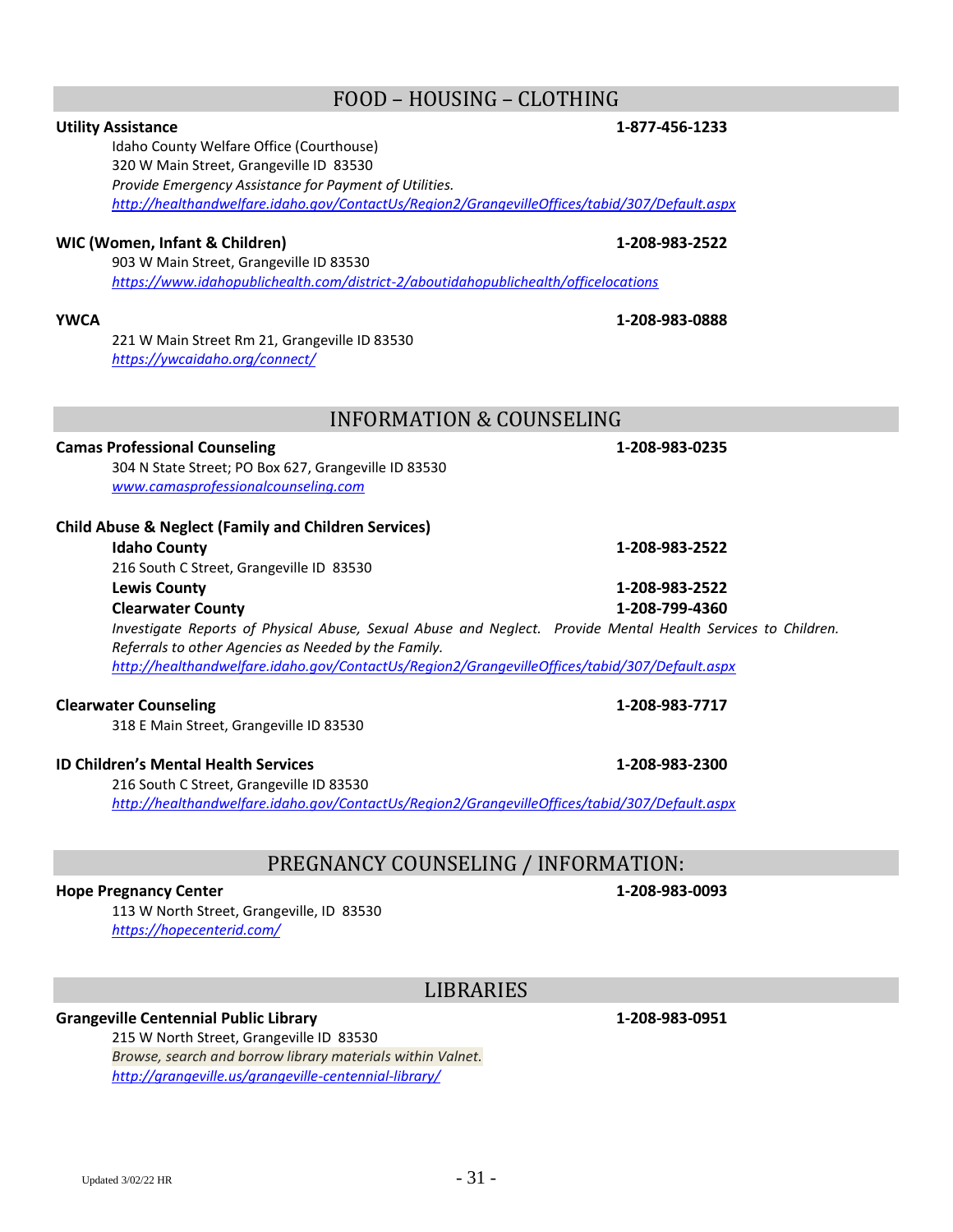# MEDICAL RESOURCES

| Home Health -- Seubert's Quality Home Care<br><b>Grangeville</b><br>158 E Main Street, Grangeville ID 83530<br>Provide Home Health Services.<br>http://www.seubertsqualityhomecare.com/contact.html                                                                                                                                                                                             | 1-800-597-6620                   |
|-------------------------------------------------------------------------------------------------------------------------------------------------------------------------------------------------------------------------------------------------------------------------------------------------------------------------------------------------------------------------------------------------|----------------------------------|
| <b>Mountain View Dentistry</b><br>321 Grangeville Truck Route, Grangeville ID 83530                                                                                                                                                                                                                                                                                                             | 1-208-983-0105                   |
| <b>Nez Perce Tribal Services</b><br>Kamiah<br>Ni Mii Puu Health Clinic<br>313 3rd Street, Kamiah ID 83536<br>http://nimiipuuhealth.org                                                                                                                                                                                                                                                          | 1-208-935-0733                   |
| <b>Nursing Home - Grangeville Health &amp; Rehabilitation</b><br>410 NE 2 <sup>nd</sup> Street, Grangeville ID 83530<br>Provide Assisted Living and Health Care to Elderly and/or Disabled.<br>https://www.ahcfacilities.com/rehabilitation-facilities/grangeville/                                                                                                                             | 1-208-983-1131                   |
| <b>Public Health - Idaho North Central District</b><br><b>Grangeville</b><br>903 W Main Street, Grangeville ID 83530<br>Maternal Screenings. Diabetes Counseling, Family Planning, Immunizations, WIC Supplemental Nutrition,<br>Communicable Disease Investigation, School Health Services, Breast Feeding Support Group, Pregnancy Counseling<br>and Testing.<br>http://idahopublichealth.com | 1-208-983-2842                   |
| <b>St Mary's Grangeville Medical Clinic</b><br>617 W North 2 <sup>nd</sup> Street STE 2, Grangeville ID 83530<br>http://www.smh-cvhc.org                                                                                                                                                                                                                                                        | 1-208-983-6027                   |
| <b>Valley View Recovery</b><br>109 S Mill Street, Grangeville ID 83530                                                                                                                                                                                                                                                                                                                          | 1-208-983-0898                   |
| <b>Veteran's Hospital</b><br><b>Idaho County</b><br><b>Agent Orange Program (Utah)</b><br>https://idaho-county-veterans-outreach-community-center.business.site/                                                                                                                                                                                                                                | 1-208-983-0239<br>1-801-750-3684 |
| <b>COMMUNITY SERVICE ORGANIZATIONS</b>                                                                                                                                                                                                                                                                                                                                                          |                                  |
| <b>Grangeville Chamber of Commerce</b><br>Highway 95 at Pine Street; PO Box 212, Grangeville ID 83530<br>http://grangevilleidaho.com                                                                                                                                                                                                                                                            | 1-208-983-0460                   |
| <b>Grangeville Lions Club</b><br>222 E Main Street; PO Box 525, Grangeville ID 83530                                                                                                                                                                                                                                                                                                            | 1-208-983-0769                   |
| <b>Senior Citizen's Center</b><br>130 Grangeville Truck Route, Grangeville ID 83530                                                                                                                                                                                                                                                                                                             | 1-208-983-2033                   |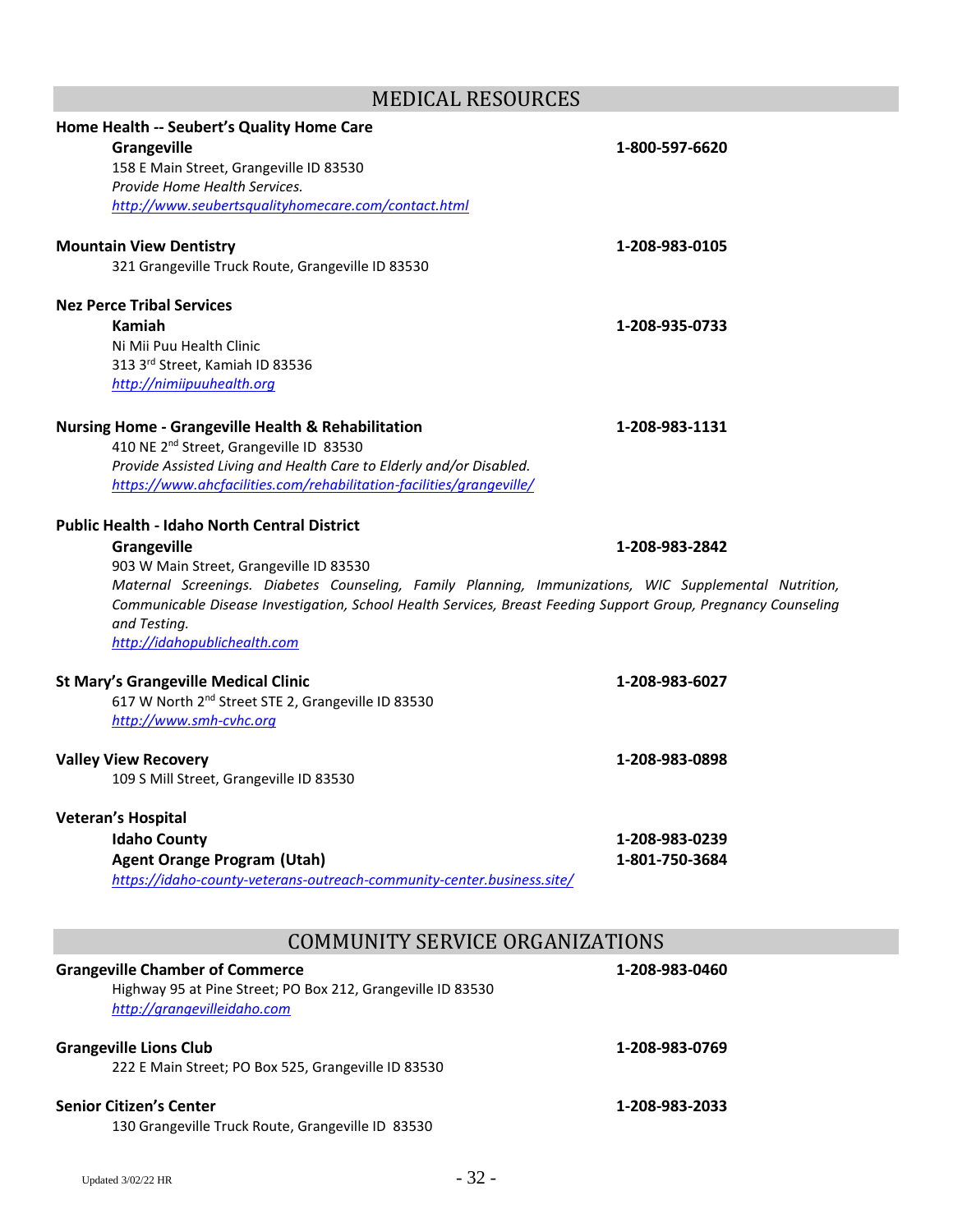# *KOOSKIA CENTER 306 E PINE STREET KOOSKIA ID 83539 (208) 743-6573 CITY OF KAMIAH*

### PAGE #

| $\bullet$ |  |
|-----------|--|
| $\bullet$ |  |
| $\bullet$ |  |
| $\bullet$ |  |
| $\bullet$ |  |
| $\bullet$ |  |
| $\bullet$ |  |
| $\bullet$ |  |
| $\bullet$ |  |
| $\bullet$ |  |
| $\bullet$ |  |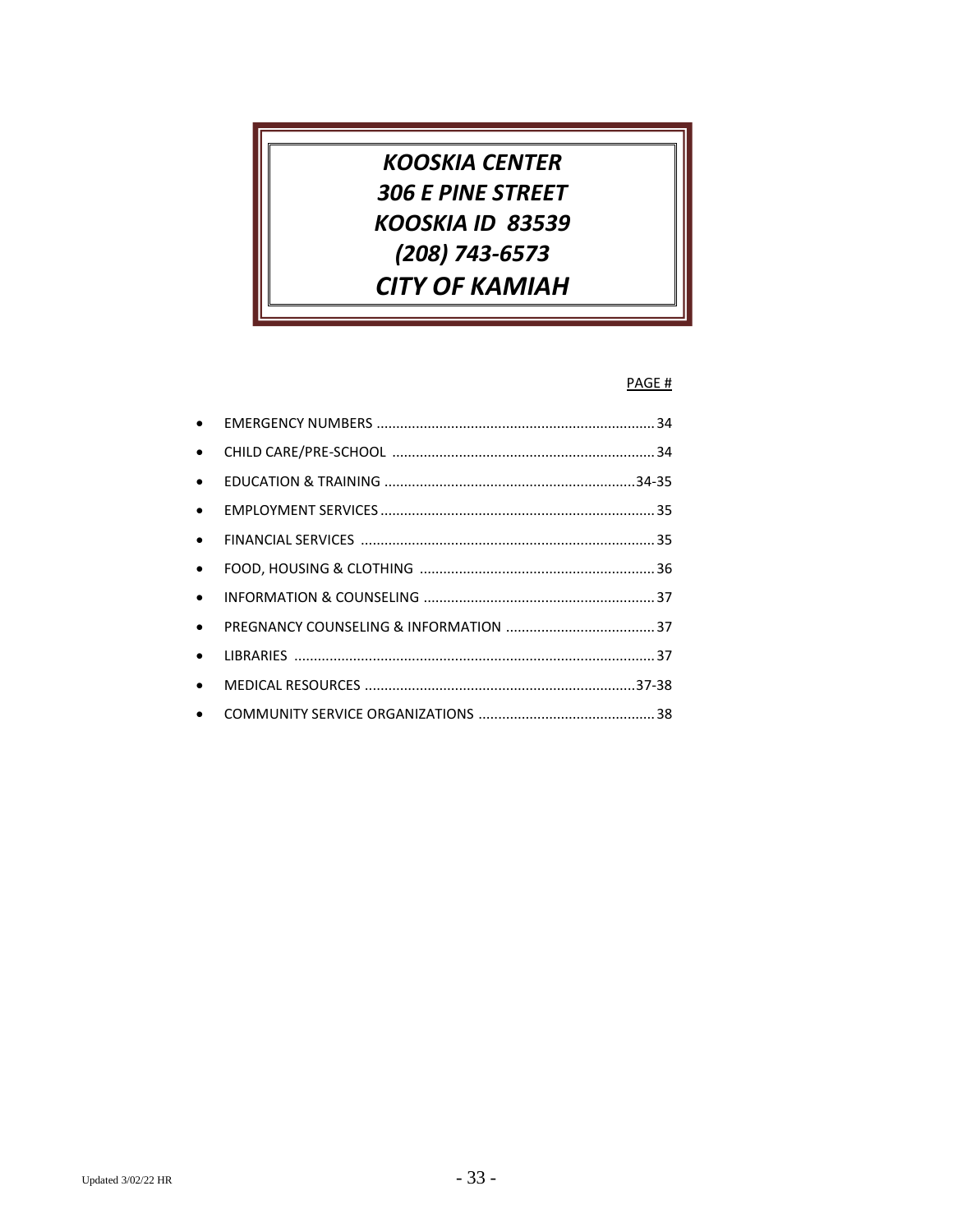# EMERGENCY NUMBERS

# **\*KAMIAH EMERGENCIES DIAL 911\***

### **LAW ENFORCEMENT AGENCIES**

# **Lewis County Sheriff / Kamiah City Law Enforcement 1-208-937-2447**

510 Oak Street #5, Kamiah ID 83536 *General Law Enforcement. Responds to Emergencies of Any Nature Through the Use of the 911 Service. [www.lewiscountyid.us/Elected-Officials/Sheriff](http://www.lewiscountyid.us/Elected-Officials/Sheriff)*

# **VOLUNTEER FIRE DEPARTMENT**

### **Volunteer Fire Department 1-208-935-7537**

515 Main Street; PO Box 338, Kamiah ID 83536 *Respond to Fire Emergencies. <https://cityofkamiah.org/kamiah-fire-rescue>*

### **HOSPITALS**

### **Clearwater Valley Hospital 1-208-476-4555**

301 Cedar Street, Orofino ID 83544 *24 Hour Trauma and General Medical Emergency Services. [http://www.smh-cvhc.org](http://www.smh-cvhc.org/)*

# CHILD CARE / PRE-SCHOOL

### **Lewis-Clark Early Childhood Program**

### **Kooskia Center 1-208-743-6573**

### 306 E Pine Street; PO Box 534, Kooskia ID 83539 *Early Childhood Education & Family Support. Follows Low Income Guidelines. [www.lcecp.com](http://www.lcecp.com/)*

### **Nez Perce Tribe Head Start 1-208-935-2888**

4th & Idaho Street, Kamiah ID 83536 *[www.nezperce.org/government/education/](http://www.nezperce.org/government/education/)*

# EDUCATION & TRAINING

### **Hope Center 1-208-935-0376**

404 Hill Street; PO Box 577, Kamiah ID 83536 *<https://hopecenterid.com/>*

### **Kamiah School District #304 1-208-935-2991**

1102 Hill Street, Kamiah ID 83536 *Public School District Office Serving Residents of Kamiah and Outlying Areas. [www.kamiah.org](http://www.kamiah.org/)*

• **Kamiah Elementary School 1-208-935-4012** 805 9 th Street, Kamiah ID 83536 *Public Education for Children in Kindergarten through Grade 4 Residing within the Kamiah School District #304.*

### • **Kamiah Middle School 1-208-935-4040** 906 12th Street, Kamiah ID 83536 *Public Education for Children in Grades 5-6 Residing within Kamiah School District #304.*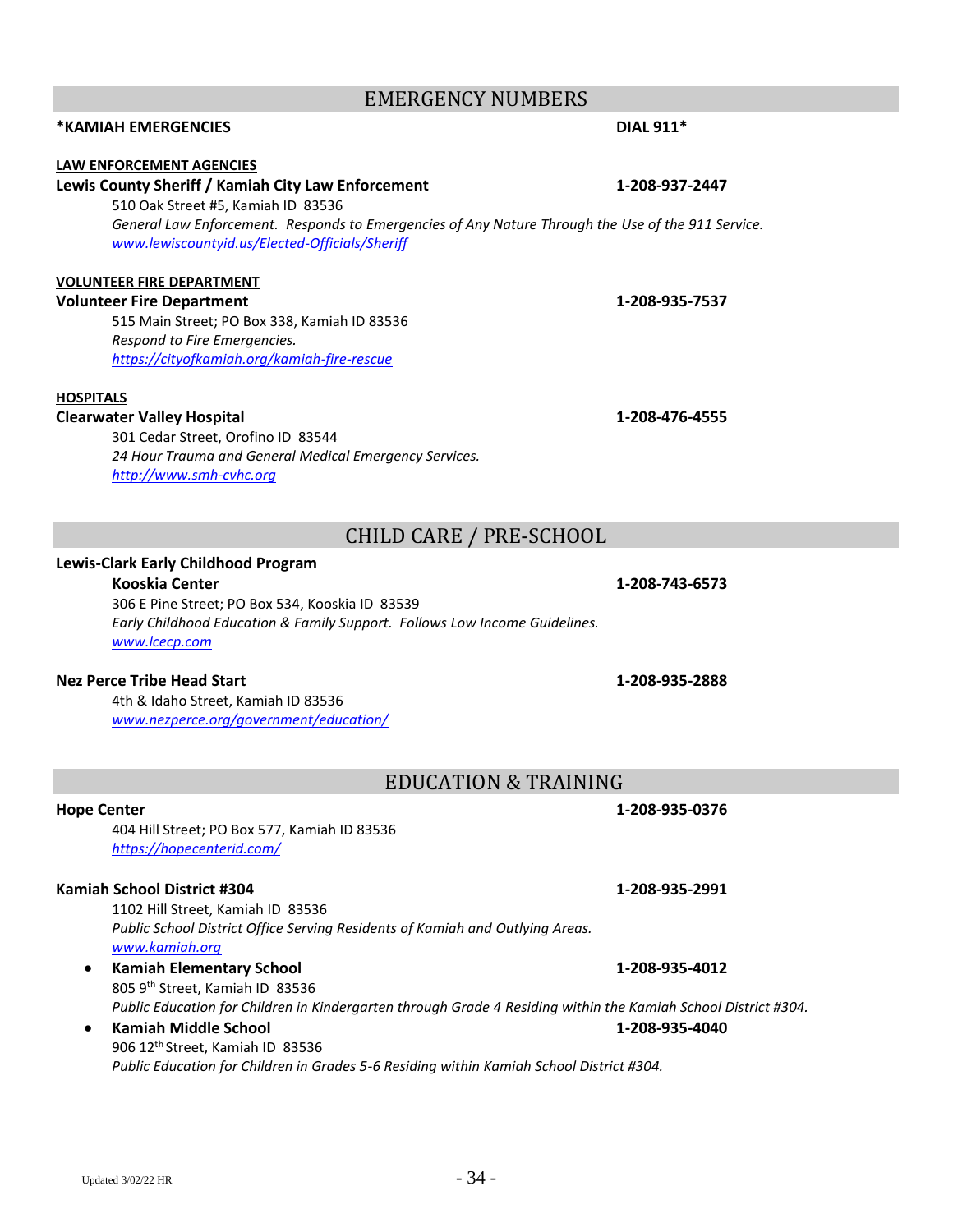## EDUCATION & TRAINING

# • **Kamiah Junior/Senior High School 1-208-935-4067** 711 9th Street, Kamiah ID 83536 *Public Education for Children in Grade 7 - 12 Residing within Kamiah School District #304. [www.kamiah.org/kamiah-high-school/](http://www.kamiah.org/kamiah-high-school/)*

### **Lewis-Clark State College 1-866-527-2223**

• **Outreach 1-208-926-7085** Clearwater Valley High School Room 108, 4643 Highway 13, Kooskia ID 83539

### **University of Idaho Extension Office**

**Kamiah School District #304 (Cont.)**

- **Idaho County Courthouse 1-208-983-2667** 320 W Main Street Rm 3, Grangeville ID 83530 *[www.uidaho.edu/extension/county/idaho](http://www.uidaho.edu/extension/county/idaho)*
- **Lewis County Courthouse 1-208-937-2311** 510 Oak Street Rm 6, Nezperce ID 83543 *<https://www.uidaho.edu/extension/county/lewis>*

# EMPLOYMENT SERVICES

### **Idaho Department of Labor / Job Service**

416 Johnson Avenue STE 12, Orofino ID 83544 *Employment Resources, Local Job Listings, Unemployment Benefits, Job Training, Etc. [https://labor.idaho.gov](https://labor.idaho.gov/)*

### **Vocational Rehabilitation 1-208-476-5574**

416 Johnson Avenue STE 17, Orofino ID 83544 *Provide Employment Services to Persons, Ages 16 and Older with Impairments. [www.vr.idaho.gov](http://www.vr.idaho.gov/)*

# FINANCIAL SERVICES

### **Department of Health & Welfare / TAFI / Self-Reliance Program - Region 2**

**Grangeville 1-877-456-1233**

216 South C Street; PO Box 548, Grangeville ID 83530 *Assistance to Families: Medical or Medicaid Benefits, Welfare Assistance and Food Stamps. <https://healthandwelfare.idaho.gov/ContactUs/Region2/GrangevilleOffices/tabid/307/Default.aspx>*

### **SNAP-Food Stamps 1-877-456-1233**

216 South C Street, Grangeville ID 83530 *Food Assistance to Families That Meet Low Income Guidelines. <https://healthandwelfare.idaho.gov/ContactUs/Region2/GrangevilleOffices/tabid/307/Default.aspx>*

**Orofino 1-208-476-5506**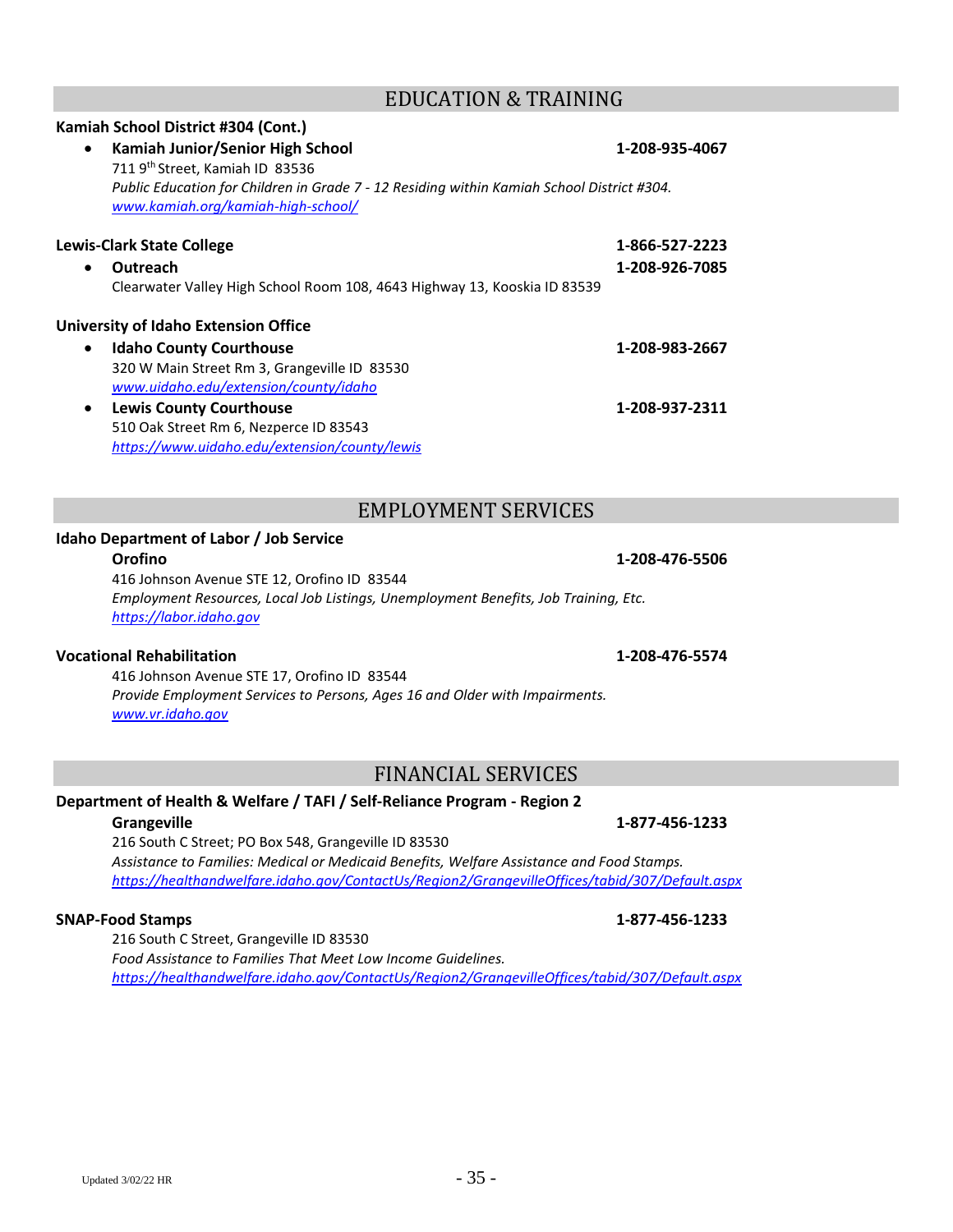# FOOD – HOUSING – CLOTHING

|                   | <b>Community Action Partnership</b>                                                                                 |                |
|-------------------|---------------------------------------------------------------------------------------------------------------------|----------------|
|                   | Kamiah                                                                                                              | 1-208-935-2412 |
|                   | 615 4th Street; PO Box 128, Kamiah ID 83536                                                                         |                |
|                   | Financial Assistance to Meet Basic Needs and Prevent Homelessness.                                                  |                |
|                   | www.cap4action.org                                                                                                  |                |
|                   |                                                                                                                     |                |
|                   | <b>Emergency Feeding Outreach</b>                                                                                   | 1-208-935-2602 |
|                   | Community Presbyterian Church                                                                                       |                |
|                   | 620 7 <sup>th</sup> Street, Kamiah ID 83536                                                                         |                |
|                   | Emergency Food Boxes, Christmas Food Baskets, Nutritional Training, Back-to-School Supplies.                        |                |
| <b>Food Banks</b> |                                                                                                                     |                |
|                   | Kooskia                                                                                                             |                |
|                   |                                                                                                                     | 1-208-926-4883 |
| $\bullet$         | Grangeville                                                                                                         | 1-208-983-0437 |
|                   | <b>Kamiah Food Bank</b>                                                                                             | 1-208-935-5313 |
|                   | 4224 Highway 12; PO Box 1479, Kamiah ID 83536                                                                       |                |
|                   | Kamiah Food Bank provides Daily emergency food boxes upon request. Must call to make an appointment. Pick up at the |                |
|                   | Life Center Church, 4224 Hwy 12. Every 2nd Thursday 10:00 am - 12:00 pm, 4th Thursday 10:00 - 12:00 pm              |                |
|                   |                                                                                                                     |                |
|                   | <b>Kamiah Properties</b>                                                                                            | 1-208-935-0043 |
|                   | 519 3rd St, Kamiah ID 83536                                                                                         |                |
|                   | https://www.idahoriverland.com/                                                                                     |                |
|                   |                                                                                                                     |                |
|                   | Loving Hands- TLC Thrift Store / Bethman Addition                                                                   | 1-208-935-0147 |
|                   | 4285 US Highway 12, Kamiah ID 83836                                                                                 |                |
|                   | Monday, Wednesday, Friday 9:30 am to 4:00 pm. Tuesday & Thursday 9:30 am to 6:00 pm.                                |                |
|                   | https://loving-hands-thrift-and-more.business.site/                                                                 |                |
|                   | <b>Mobile Pantry and Soup Kitchen</b>                                                                               | 1-208-935-0414 |
|                   | Clearwater Valley Assembly of God                                                                                   |                |
|                   | 1011 Yates Street, Kamiah ID 83536                                                                                  |                |
|                   | Food Boxes and Soup Kitchen, Third Thursday 10 am-12 pm.                                                            |                |
|                   |                                                                                                                     |                |
|                   | Nez Perce Tribe - USDA Food & Nutrition Services                                                                    | 1-208-935-4115 |
|                   | Wa A'Yas Building                                                                                                   |                |
|                   | 401 Idaho Street, Kamiah ID 83536                                                                                   |                |
|                   | Food Boxes, Clearinghouse for Donated Perishable Foods.                                                             |                |
|                   | www.nezperce.org/government/social-services/                                                                        |                |
|                   |                                                                                                                     |                |
|                   | <b>Utility Assistance</b>                                                                                           | 1-208-983-0239 |
|                   | Idaho County Welfare Office (Courthouse)                                                                            |                |
|                   | 320 W Main Street, Grangeville ID 83530                                                                             |                |
|                   | Provide Emergency Assistance for Payment of Utilities.                                                              |                |
|                   |                                                                                                                     |                |
| <b>YWCA</b>       |                                                                                                                     | 1-208-935-0044 |
|                   | 603 6 <sup>th</sup> Street, Kamiah ID 83536                                                                         |                |
|                   | https://ywcaidaho.org/connect/                                                                                      |                |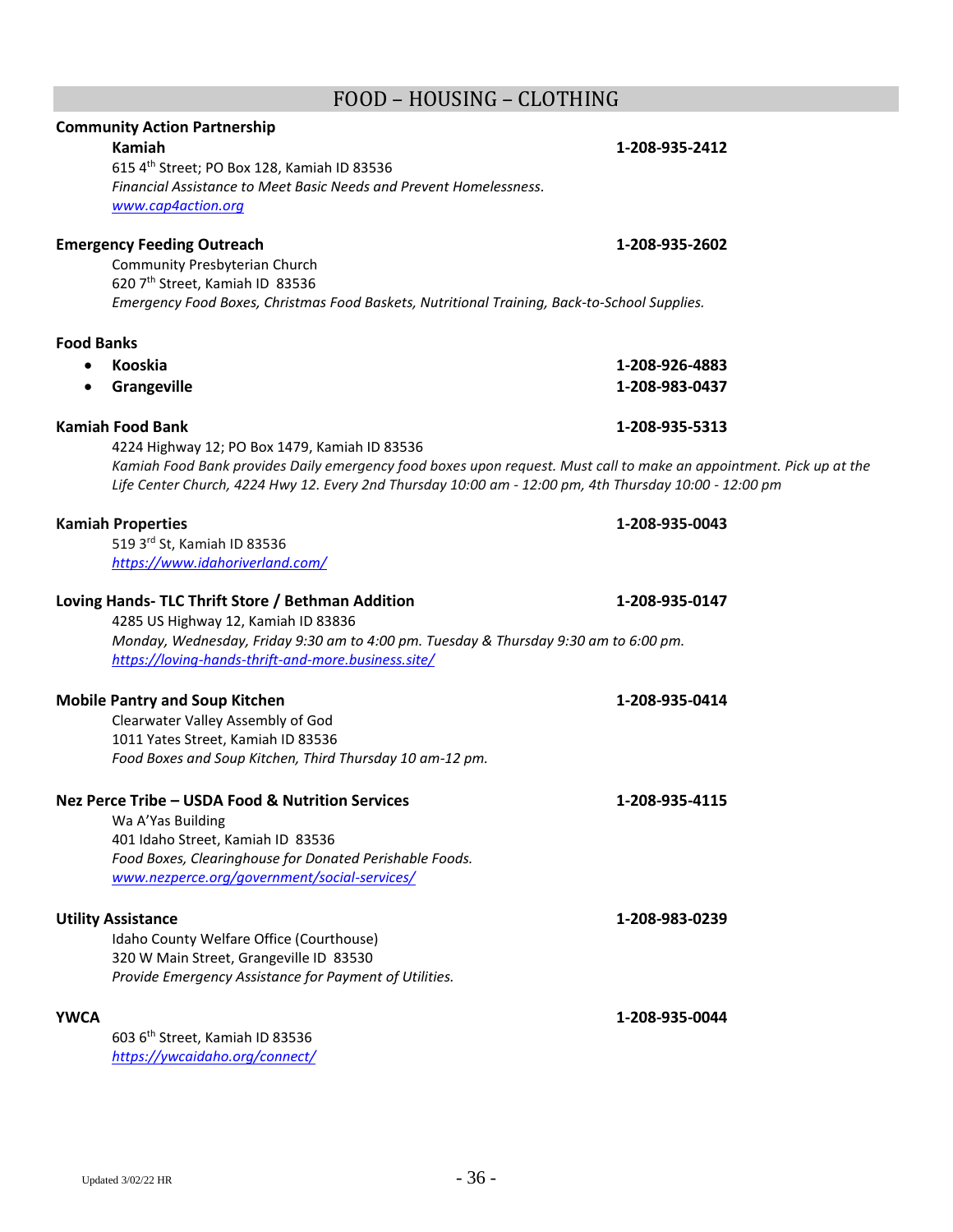## INFORMATION & COUNSELING

## **Alcohol Resource Treatment Center (Orofino) 1-208-476-7635**

### **Child Abuse & Neglect (Family and Children Services) 1-208-983-2522**

**Lewis County 1-855-552-5437** 216 South C Street; PO Box 548, Grangeville ID 83530 *Investigate Reports of Physical Abuse, Sexual Abuse and Neglect. <https://healthandwelfare.idaho.gov/ContactUs/Region2/GrangevilleOffices/tabid/307/Default.aspx>*

### **Legal Aid Services of Idaho, Inc.**

### **Kamiah 1-208-935-2525**

Wa A'Yas Nez Perce Tribal Building

401 Idaho Street, Kamiah ID 83536

*Legal Representation of Indian Law Provided to Senior Citizens and Low-Income People, Public Entitlements (e.g. TANF, Food Stamps, Medicaid), Social Security (SSI), Housing (Eviction Notices and Fair Housing Act). [www.nezperce.org/government/legal-counsel/](http://www.nezperce.org/government/legal-counsel/)*

### **Mental Health (Child & Adult)**

### **Grangeville 1-208-983-2300**

216 South C Street; PO Box 548, Grangeville ID 83530 *<https://healthandwelfare.idaho.gov/ContactUs/Region2/GrangevilleOffices/tabid/307/Default.aspx>*

### **Upriver Youth Leadership Council 1-208-743-0392**

405 Main Street; PO Box 625, Kamiah ID 83536 *To Empower Youth and Adults to Build a Healthier, Drug-free Community Through Prevention Leadership. [www.upriveryouth.org](http://www.upriveryouth.org/)*

# PREGNANCY COUNSELING / INFORMATION:

### **Hope Pregnancy Center 1-208-935-0376**

404 Hill Street; PO Box 577, Kamiah ID 83536 *<https://hopecenterid.com/>*

LIBRARIES

### **Kamiah City Library 1-208-935-0428**

505 Main Street; PO Box 846, Kamiah ID 83536 *Free Loan of Books. [www.prld.org/kamiah.html](http://www.prld.org/kamiah.html)*

# MEDICAL RESOURCES

### **Alternative Nursing Services 1-208-935-2204**

520 Main Street, Kamiah ID 83536 *<http://anscares.com/locations/>*

### **Home Health, Seubert's Quality Home Care**

**Grangeville/Cottonwood/Kamiah 1-800-597-6620** 158 E Main Street STE 4, Grangeville ID 83530 *Provide Home Health Services. <http://www.seubertsqualityhomecare.com/contact.html>*

Updated  $3/02/22$  HR  $-37$  -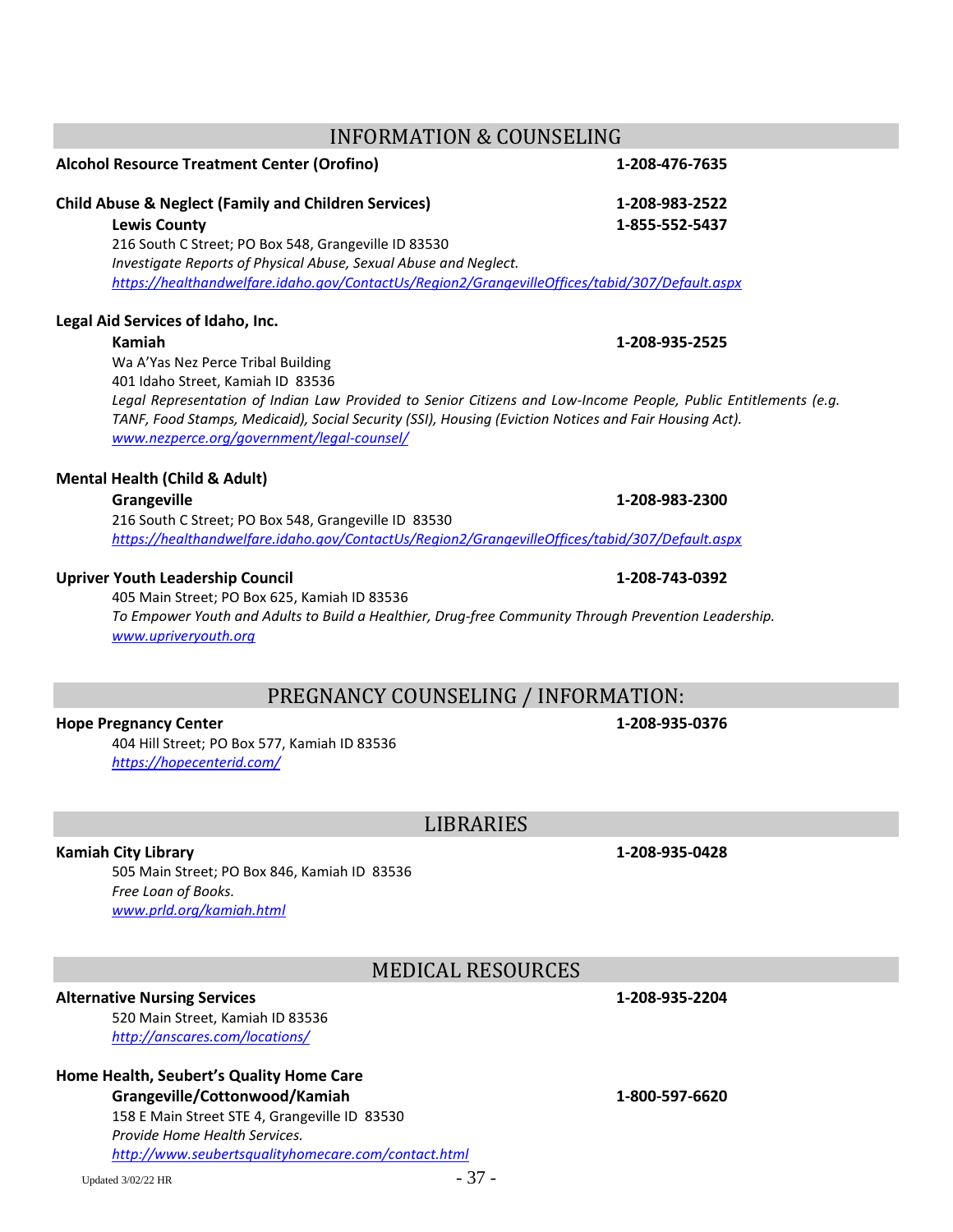MEDICAL RESOURCES **Lewis County Health Nurse 1-208-935-2124 Mountain View Dentistry 1-208-935-2143** 306 Main Street, Kamiah ID 83536 **Nez Perce Tribal Services 1-208-843-2253 Dental Clinic 1-208-935-0719** 313 3 rd Street (Highway 12), Kamiah ID 83536 **Kamiah 1-208-935-0733** "Nee-Mee Poo" Health Medical/Dental 313 3rd Street, Kamiah ID 83536 *<https://nimiipuuhealth.org/contact-us/>* **Nursing Home - Grangeville Health & Rehabilitation 1-208-983-1131** 410 NE 2nd Street, Grangeville ID 83530 *Provide Assisted Living and Health Care to Elderly and/or Disabled. <https://www.ahcfacilities.com/rehabilitation-facilities/grangeville/>* **Public Health - Idaho North Central District Kamiah 1-208-935-2124** 132 N Hill Street; PO Box 277, Kamiah ID 83536 *Maternal Screenings, Diabetes Counseling, Family Planning, Immunizations, WIC Supplemental Nutrition, Communicable Disease Investigation, School Health Services, Breast Feeding Support Group, Pregnancy Counseling and Testing. [http://idahopublichealth.com](http://idahopublichealth.com/)* **Veteran's Hospital** 1630 23rd Avenue, Lewiston ID 83501 **1-208-746-7784 Agent Orange Program (Utah) 1-801-750-3684** *[www.va.gov/directory/guide/facility.asp?id=5372](http://www.va.gov/directory/guide/facility.asp?id=5372)* COMMUNITY SERVICE ORGANIZATIONS **4-H Club 1-208-937-2311** 510 Oak Street Rm 6, Nezperce ID 83543 *[http://4-h.org](http://4-h.org/) <https://www.uidaho.edu/extension/county/lewis>* **Boy Scouts of America 1-208-476-4715** *[www.scouting.org](http://www.scouting.org/)* **Kamiah Chamber of Commerce 1-208-935-2290**

518 Main Street; PO Box 1124, Kamiah ID 83536 *[http://kamiahchamber.com](http://kamiahchamber.com/)*

| <b>Retired Senior Volunteer Program (RSVP)</b> | 1-208-746-7787 |
|------------------------------------------------|----------------|
| 1424 Main Street, Lewiston ID 83501            |                |
| https://waidvolunteercenter.org/contact-us/    |                |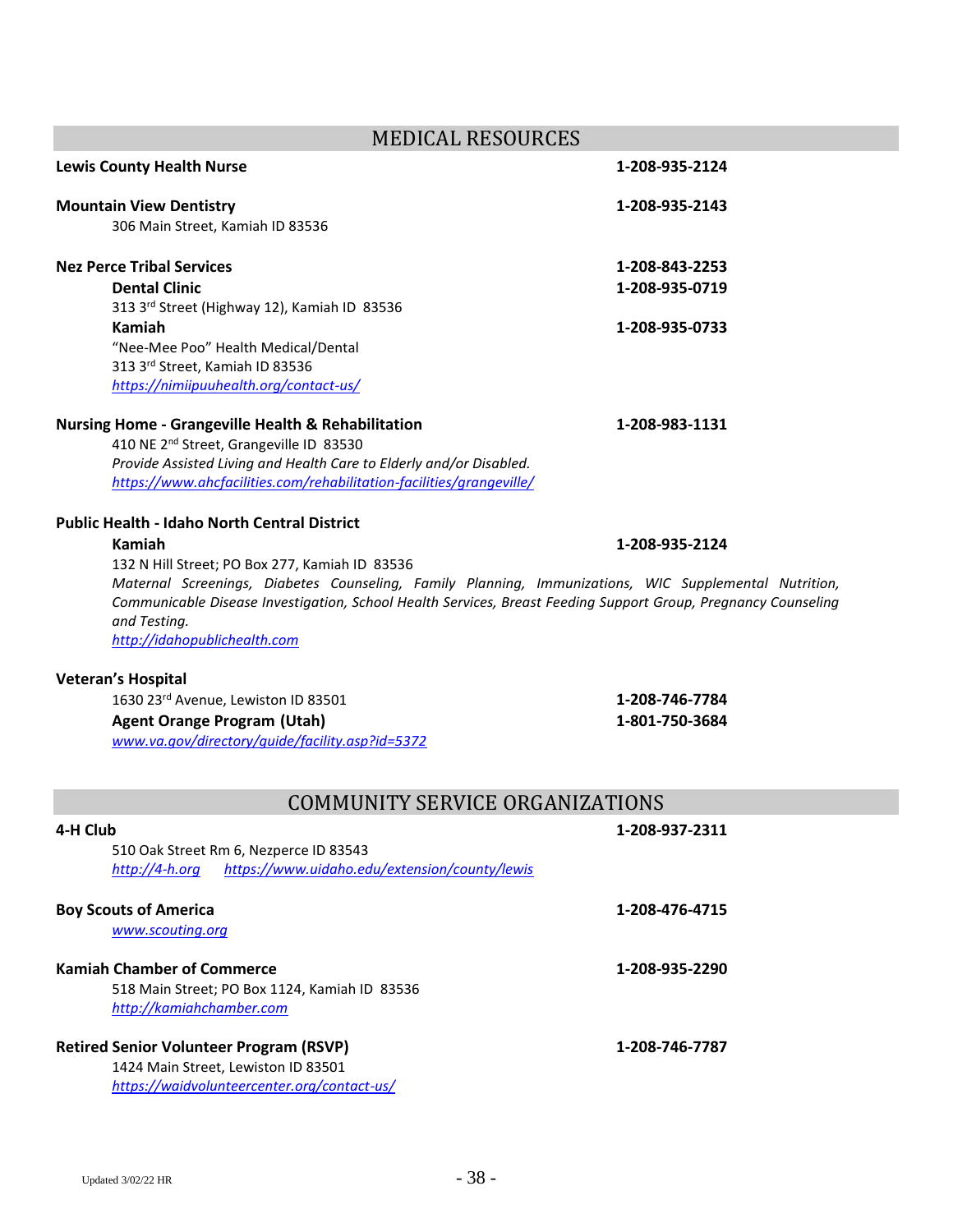# **KOOSKIA CENTER** 306 E PINE STREET KOOSKIA ID 83539 (208) 743-6573

### PAGE #

| $\bullet$ |  |
|-----------|--|
| $\bullet$ |  |
| $\bullet$ |  |
| $\bullet$ |  |
| $\bullet$ |  |
| $\bullet$ |  |
| $\bullet$ |  |
| $\bullet$ |  |
| $\bullet$ |  |
| $\bullet$ |  |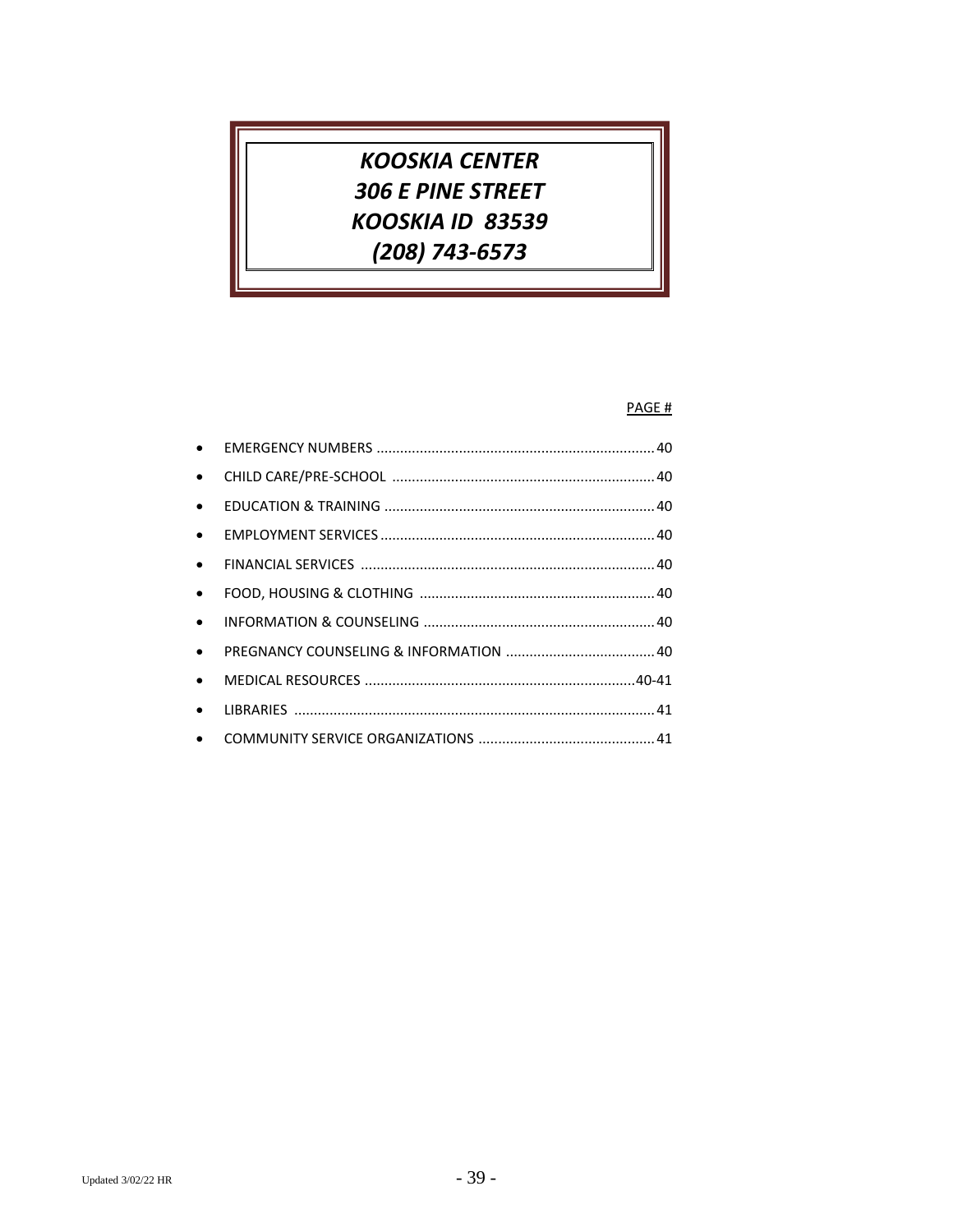# EMERGENCY NUMBERS

# **\*KOOSKIA EMERGENCIES DIAL 911\***

### **LAW ENFORCEMENT AGENCIES**

### **Idaho County Sheriff's Department 1-208-926-4221**

26 Main Street, Kooskia ID 83539 *General Law Enforcement. Responds to Emergencies of Any Nature Through the Use of the 911 Service. <http://idahocounty.org/sheriffs-office/>*

### **HOSPITALS**

### **Clearwater Valley Hospital 1-208-476-4555**

301 Cedar Street, Orofino ID 83544 *24 Hour Trauma and General Medical Emergency Services. [http://www.smh-cvhc.org](http://www.smh-cvhc.org/)*

## CHILD CARE / PRE-SCHOOL

### **Lewis-Clark Early Childhood Program**

### **Kooskia Center 1-208-743-6573**

306 E Pine Street; PO Box 534, Kooskia ID 83539 *Early Childhood Education & Family Support. Follows Low Income Guidelines. [www.lcecp.com](http://www.lcecp.com/)*

# EDUCATION & TRAINING

### **Mountain View School District #244 1-208-983-0990**

714 Jefferson Street, Grangeville ID 83530 *Public School District Office Serving Residents of Grangeville, Kooskia, Elk City and Whitebird. [www.sd244.org](http://www.sd244.org/)*

- **Clearwater Valley Elementary School 1-208-926-4311** 306 Pine Street, Kooskia ID 83539
- **Clearwater Valley Jr / Sr High School 1-208-926-4511** 4643 Highway 13; PO Box 130, Kooskia ID 83539 *<https://sd244.org/cvhs/>*

# FOOD – HOUSING – CLOTHING

### **Food Banks**

| Kooskia                             | 1-208-926-4883 |
|-------------------------------------|----------------|
| Grangeville                         | 1-208-983-0437 |
| <b>Idaho Country Properties</b>     | 1-208-926-0075 |
| 114 N Main Street, Kooskia ID 83539 |                |
| https://www.idahoriverland.com/     |                |

# MEDICAL RESOURCES

### **St Mary's Clearwater Valley Kooskia Clinic 1-208-926-7801**

201 Thenon Street; PO Box 29, Kooskia ID 83539 *[http://www.smh-cvhc.org](http://www.smh-cvhc.org/)*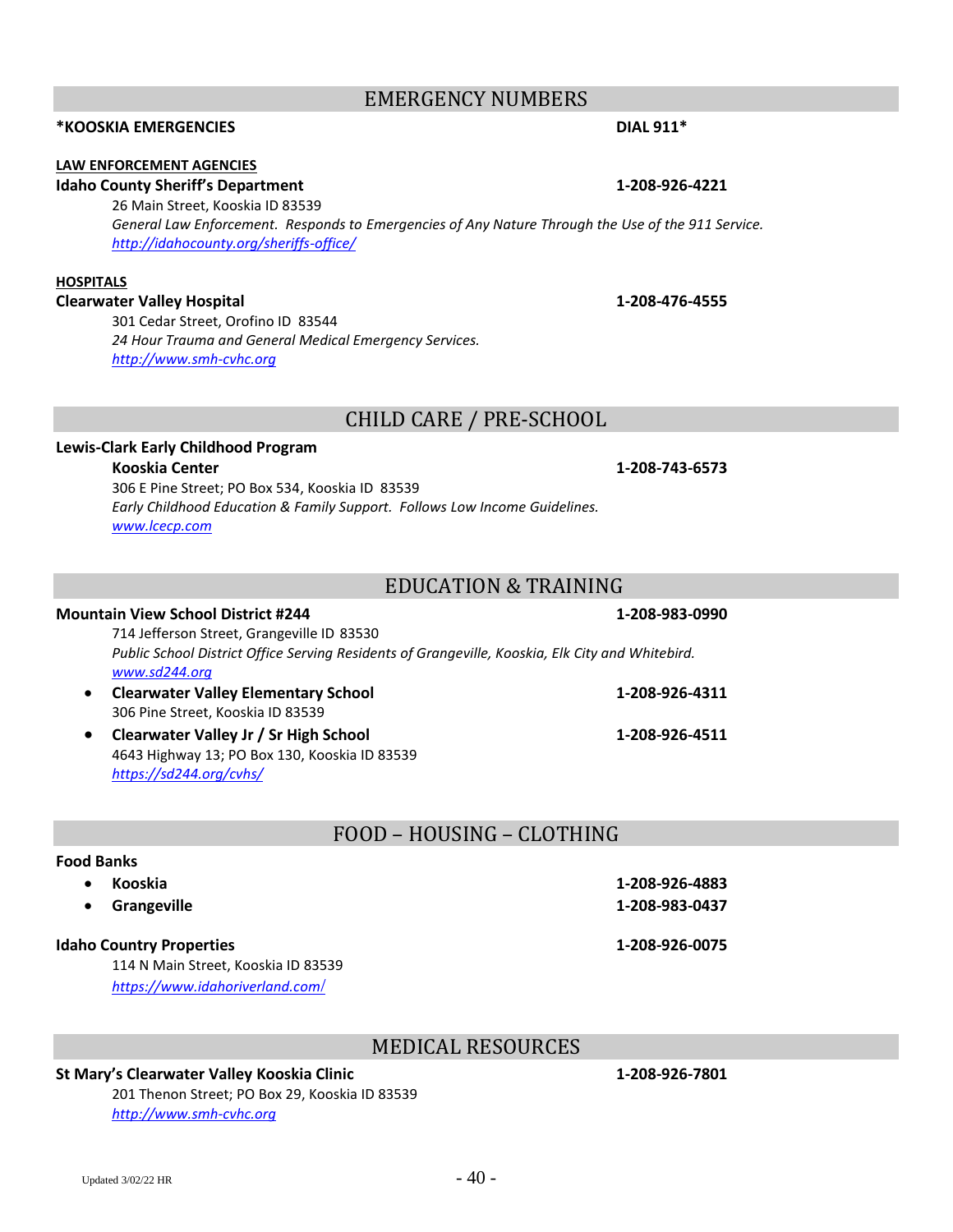# MEDICAL RESOURCES

### **Syringa Kooskia Clinic 1-208-926-4776**

22 N Main Street, Kooskia ID 83539 *[www.syringahospital.org/our-clinics.html](http://www.syringahospital.org/our-clinics.html)*

# LIBRARIES

**Kooskia City Library 1-208-926-4539**

26 S Main Street, Kooskia ID 83536 *[www.prld.org/kooskia.html](http://www.prld.org/kooskia.html)*

# COMMUNITY SERVICE ORGANIZATIONS

### **Greater Kooskia Chamber of Commerce 1-208-935-5837** PO Box 41, Kooskia ID 83539

<https://www.kooskia.com/>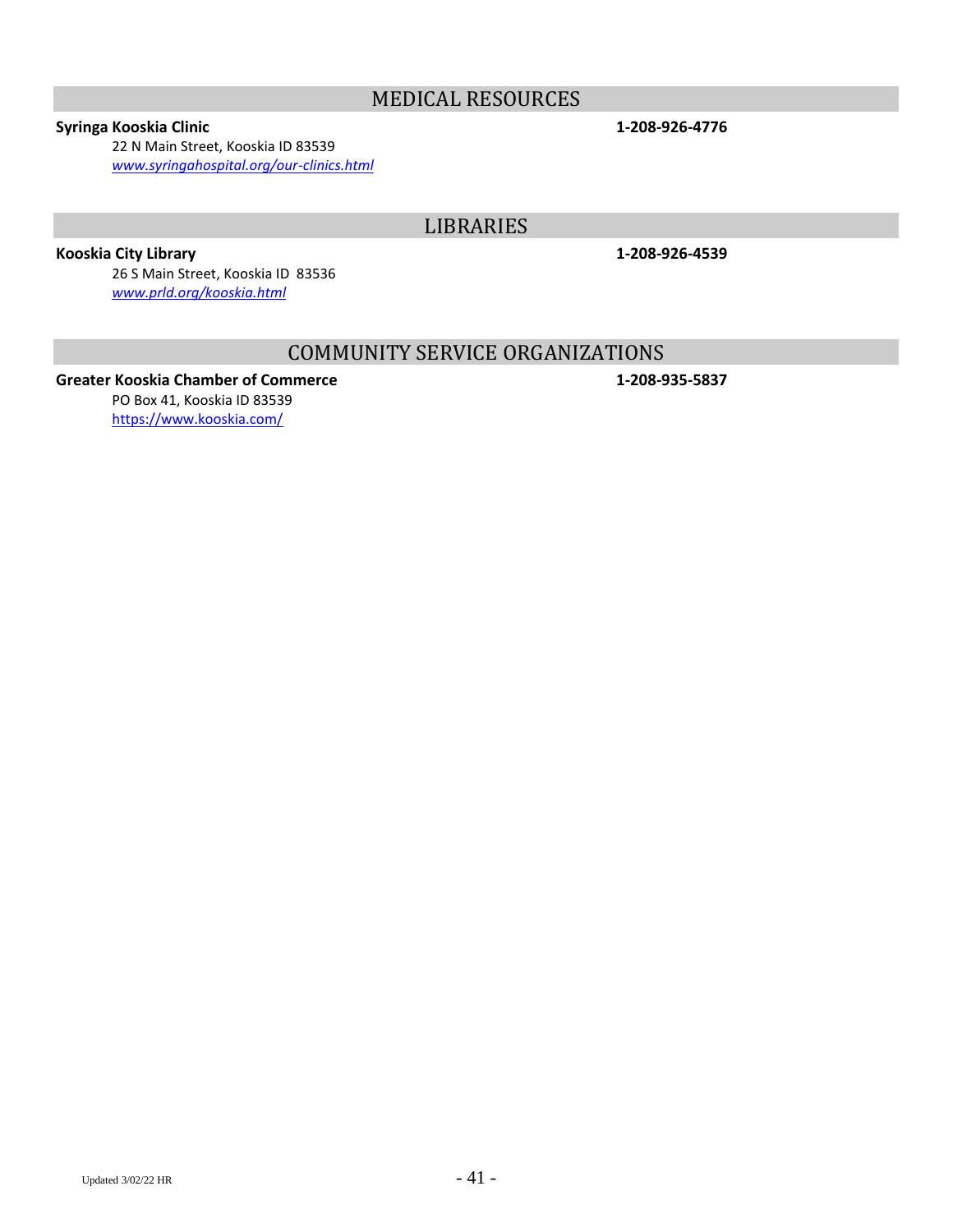# *MOSCOW CENTER 514 NORTHWOOD DRIVE MOSCOW ID 83843 (208) 743-6573*

### PAGE #

| $\bullet$ |  |
|-----------|--|
| $\bullet$ |  |
| $\bullet$ |  |
| $\bullet$ |  |
| $\bullet$ |  |
| $\bullet$ |  |
| $\bullet$ |  |
| $\bullet$ |  |
| $\bullet$ |  |
| $\bullet$ |  |
|           |  |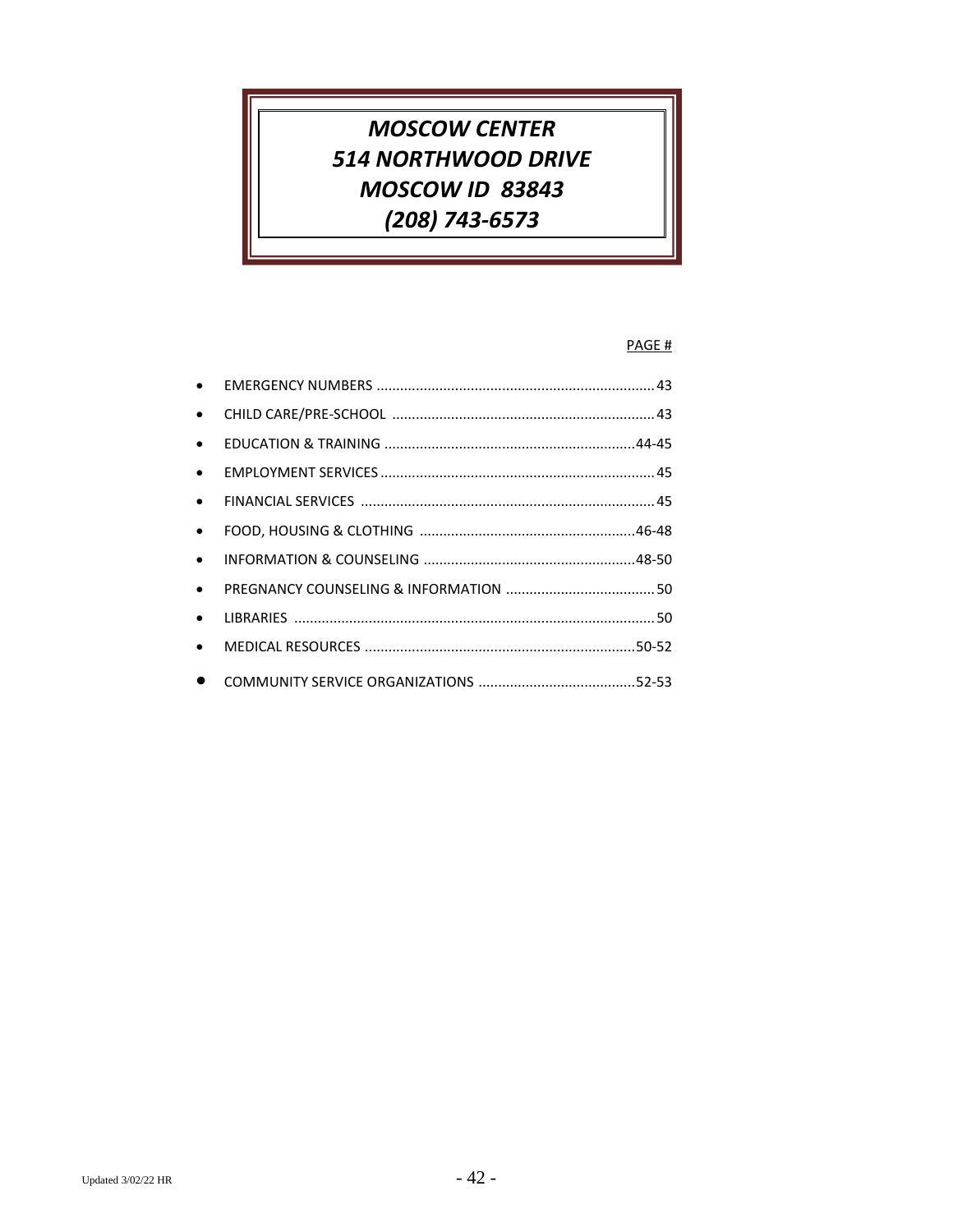# EMERGENCY NUMBERS

# **LAW ENFORCEMENT AGENCIES Latah County Sheriff 1-208-882-2216** Courthouse 522 S Adams Street, Moscow ID 83843 *General Law Enforcement. Responds to Emergencies of Any Nature Through the Use of the 911 Service. [www.latah.id.us/sheriff](http://www.latah.id.us/sheriff)* **Moscow City Police Department 1-208-883-7054** 155 Southview; (mailing) 206 E Third St, Moscow ID 83843 *Community Policing Agency for Moscow Area. Trained Officers in Crime Protection. [www.ci.moscow.id.us/234/Police](http://www.ci.moscow.id.us/234/Police)* **U of I Security Services 1-208-883-7054** 118 E 4th Street, Moscow ID 83843 *Campus Policing Agency for University of Idaho. [www.ci.moscow.id.us/278/Campus-Division](http://www.ci.moscow.id.us/278/Campus-Division)* **FIRE DEPARTMENTS Moscow Volunteer Fire Department 1-208-882-2831** 229 Pintail Lane, Moscow ID 83843 *Responds to Fire and Medical Emergencies. Offers Fire Prevention Education to the Public.*

**\*MOSCOW EMERGENCIES DIAL 911\***

### **Genesee Fire Department 1-208-285-1762**

235 W Chestnut Street, Genesee ID 83832

*[www.ci.moscow.id.us/184/Moscow-Volunteer-Fire](http://www.ci.moscow.id.us/184/Moscow-Volunteer-Fire)*

### **HOSPITALS**

### **Gritman Medical Center 1-208-882-4511**

700 S Main Street, Moscow ID 83843 *A Private, Not-for-Profit Hospital, offering a Full Range of Health Care Services, Including 24 Hour Emergency Care, Diagnostic Services and Educational Programs. [www.gritman.org](http://www.gritman.org/)*

CHILD CARE / PRE-SCHOOL

| Idaho Careline - Child Care Resource & Referral                                                                                                             | 211            |
|-------------------------------------------------------------------------------------------------------------------------------------------------------------|----------------|
| <b>Lewis-Clark Early Childhood Program</b>                                                                                                                  | 1-208-743-6573 |
| <b>Moscow Center</b><br>514 Northwood Drive, Moscow ID 83843<br>Early Childhood Education & Family Support. Follows Low Income Guidelines.<br>www.lcecp.com |                |
| <b>Moscow Day School</b><br>405 S Van Buren Street, Moscow ID 83843<br>www.moscowdayschool.org                                                              | 1-208-882-8426 |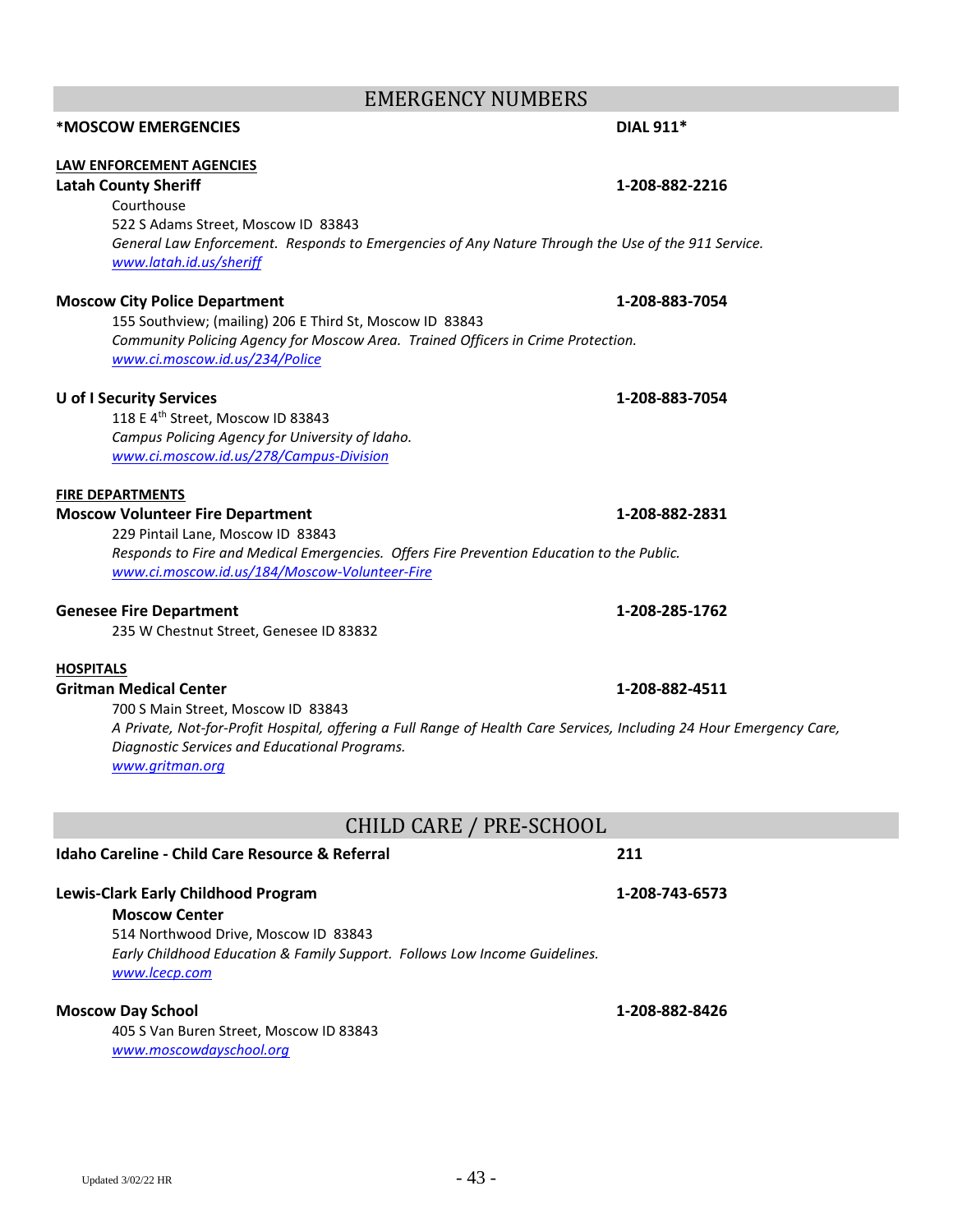# EDUCATION & TRAINING

| <b>GED Program</b>                                                                        | 1-208-882-2591                                                                                                    |
|-------------------------------------------------------------------------------------------|-------------------------------------------------------------------------------------------------------------------|
| Moscow High School                                                                        |                                                                                                                   |
| 402 E 5 <sup>th</sup> Street, Moscow ID 83843                                             |                                                                                                                   |
| https://mhs.msd281.org/                                                                   |                                                                                                                   |
| <b>Idaho State Vocational Rehabilitation Services</b>                                     | 1-208-882-8550                                                                                                    |
| 505 N Main Street, Moscow ID 83843                                                        |                                                                                                                   |
| Training & Job Placement for Disabled and Handicapped.                                    |                                                                                                                   |
| www.vr.idaho.gov                                                                          |                                                                                                                   |
| <b>Latah County Adult Literacy</b>                                                        | 1-208-883-2626                                                                                                    |
| Moscow Public Library                                                                     |                                                                                                                   |
| 123 W 1st Street, Moscow ID 83843                                                         |                                                                                                                   |
| <b>Lewis-Clark State College</b>                                                          |                                                                                                                   |
| <b>Moscow Adult Learning Center</b>                                                       | 1-208-792-2544                                                                                                    |
| United Church of Moscow                                                                   |                                                                                                                   |
| 123 W 1st Street-Basement Level, Moscow ID 83843                                          |                                                                                                                   |
|                                                                                           | Assists Adults by Increasing Academic Skills and Provide GED Testing. Offers English as a Second Language Course. |
| Teach Reading, Writing, Math and Basic Computer Skills.                                   |                                                                                                                   |
| https://www.lcsc.edu/adult-learning-center/outreach-centers                               |                                                                                                                   |
| <b>Moscow School District #281</b>                                                        | 1-208-882-1120                                                                                                    |
| 650 N Cleveland Street, Moscow ID 83843                                                   |                                                                                                                   |
| Public School District Serving Residents of Moscow and Outlying Areas.                    |                                                                                                                   |
| www.msd281.org                                                                            |                                                                                                                   |
| <b>ELEMENTARY SCHOOLS</b>                                                                 |                                                                                                                   |
| Lena Whitmore Elementary School<br>٠                                                      | 1-208-882-2621                                                                                                    |
| 110 S Blaine Street, Moscow ID 83843                                                      |                                                                                                                   |
| Public Education for Children in Grades K-6 Residing within Moscow School District #281.  |                                                                                                                   |
| A.B. McDonald Elementary School<br>٠                                                      | 1-208-882-0228                                                                                                    |
| 2323 East D Street, Moscow ID 83843                                                       |                                                                                                                   |
| Public Education for Children in Grades K-6 Residing within Moscow School District #281.  |                                                                                                                   |
| <b>Moscow Charter School</b>                                                              | 1-208-883-3195                                                                                                    |
| 1723 East F Street, Moscow ID 83843                                                       |                                                                                                                   |
| Public Education for Children in Grades K-6. Residing within Moscow School District #281. |                                                                                                                   |
| <b>Palouse Prairie Charter School</b>                                                     | 1-208-882-3684                                                                                                    |
| 1500 S Levick Street, Moscow ID 83843                                                     |                                                                                                                   |
| Public Education for Children Grades K-8. Residing within Moscow School District #281.    |                                                                                                                   |
| J. Russell Elementary School<br>$\bullet$                                                 | 1-208-882-2715                                                                                                    |
| 119 N Adams Street, Moscow ID 83843                                                       |                                                                                                                   |
| Public Education for Children in Grades K-6 Residing within Moscow School District #281.  |                                                                                                                   |
| <b>West Park Elementary</b><br>$\bullet$                                                  | 1-208-882-2714                                                                                                    |
| 510 Home Street, Moscow ID 83843                                                          |                                                                                                                   |
| Public Education for Children in Grades K-6 Residing within Moscow School District #281.  |                                                                                                                   |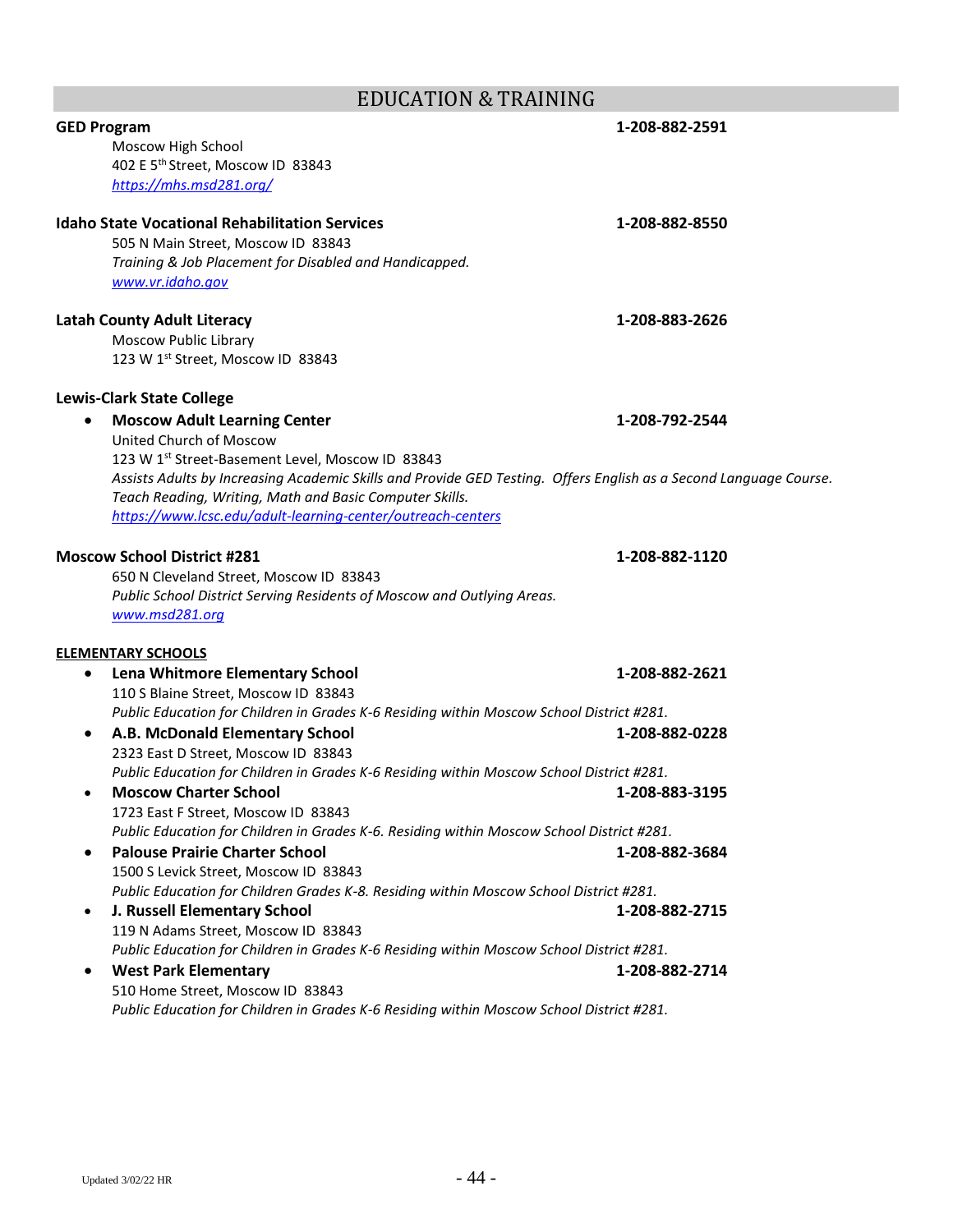# EDUCATION & TRAINING

| <b>Moscow School District #281 (Cont.)</b>                                                                           |                |
|----------------------------------------------------------------------------------------------------------------------|----------------|
| <b>MIDDLE SCHOOL</b>                                                                                                 |                |
| <b>Moscow Middle School</b><br>$\bullet$                                                                             | 1-208-882-3577 |
| 1410 East D Street, Moscow ID 83843                                                                                  |                |
| Public Education for Children in Grade 7-9 Residing within Moscow School District #281.                              |                |
| <b>SENIOR HIGH SCHOOL</b>                                                                                            |                |
| <b>Moscow Senior High School</b><br>$\bullet$                                                                        | 1-208-882-2591 |
| 402 E 5 <sup>th</sup> Street, Moscow ID 83843                                                                        |                |
| Public Education for Children in Grade 10-12 Residing within Moscow School District #281.<br>https://mhs.msd281.org/ |                |
| <b>Paradise Creek Regional High School</b>                                                                           | 1-208-882-3687 |
| 1314 S Main Street, Moscow ID 83843                                                                                  |                |
| https://pcrhs.msd281.org/                                                                                            |                |
| <b>Parenting Classes</b>                                                                                             | 1-208-882-0228 |
| <b>Moscow School District</b>                                                                                        |                |
| 655 N Cleveland Street, Moscow ID 83843                                                                              |                |
| Real Life Ministries - Palouse Christian School                                                                      | 1-208-882-0350 |
| 3148 Tomer Road, Moscow ID 83843                                                                                     |                |
| https://moscowid.adventistschoolconnect.org/                                                                         |                |
| University of Idaho                                                                                                  |                |
| <b>Information</b>                                                                                                   | 1-208-885-6111 |
| <b>Admissions</b><br>$\bullet$                                                                                       | 1-208-885-6326 |
| 702 Idaho Avenue, Moscow ID 83843                                                                                    |                |
| www.uidaho.edu                                                                                                       |                |
| <b>Washington State University</b>                                                                                   |                |
| Information<br>$\bullet$                                                                                             | 1-509-335-3564 |
| <b>Admissions</b><br>$\bullet$                                                                                       | 1-509-335-5586 |
| 225 N Grand Avenue, Pullman WA 99163                                                                                 |                |
| www.wsu.edu                                                                                                          |                |

# EMPLOYMENT SERVICES

### **Opportunities Unlimited, Inc. 1-208-883-5587**

### 119 E 4th Street, Moscow ID 83843 *Vocational and Business Services for Developmentally Disabled and/or Mentally or Physically Disadvantaged. Job Search, Training and Placement. Teach Basic Life Skills. <https://oui.org/contact/>*

# FINANCIAL SERVICES

### **Department of Health & Welfare / TAFI / Self-Reliance Program – Region 2 1-877-456-1233**

1350 Troy Highway, Moscow ID 83843 *Assistance to Families: Medical or Medicaid Benefits, Welfare Assistance and Food Stamps. <https://healthandwelfare.idaho.gov/ContactUs/Region2/MoscowFieldOffice/tabid/509/Default.aspx>*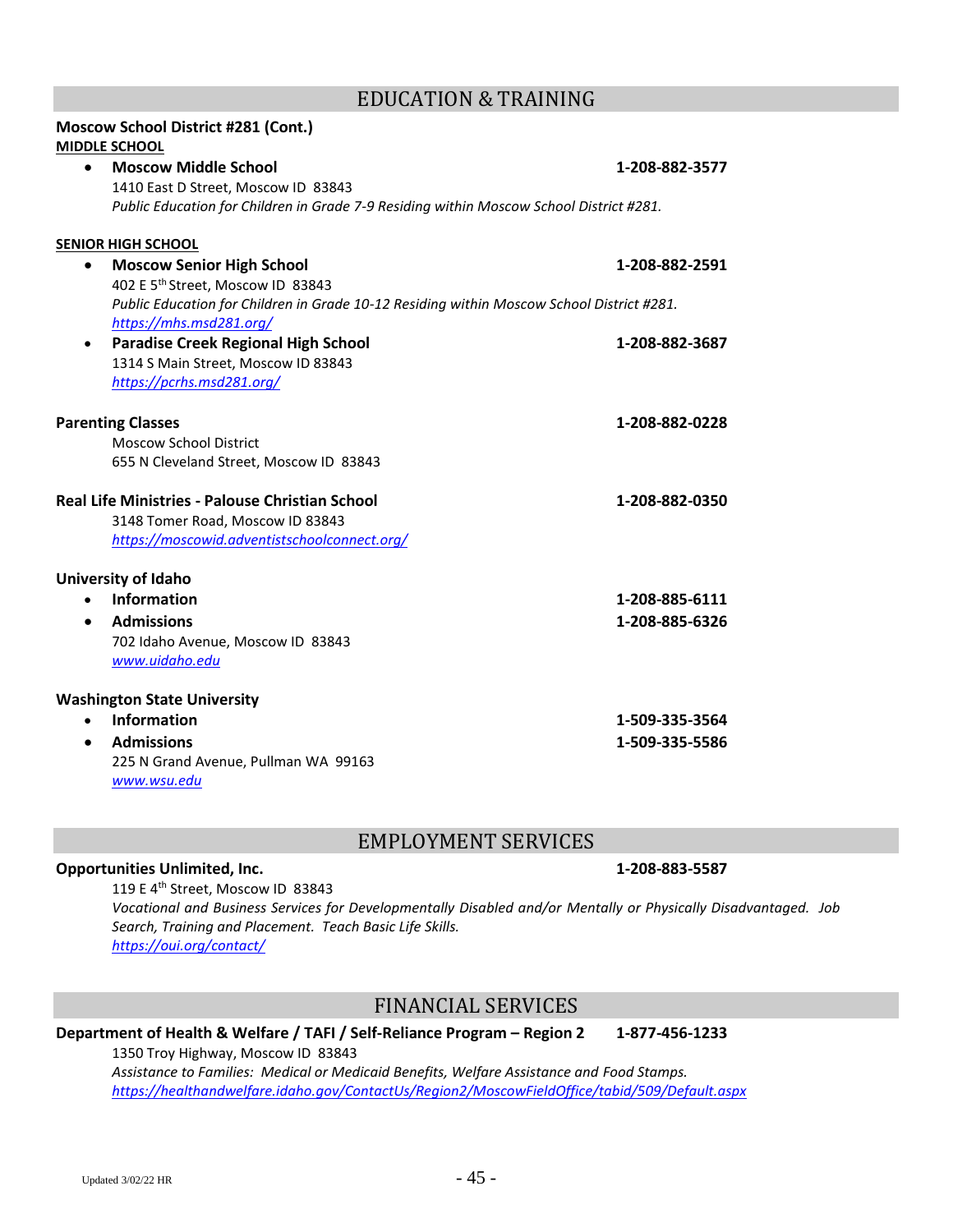# FINANCIAL SERVICES

| <b>Latah County Social Services</b><br>Latah County Annex<br>200 S Almon Street STE 103, Moscow ID 83843      | 1-208-883-7209 |
|---------------------------------------------------------------------------------------------------------------|----------------|
| https://latahcountyid.gov/social services/                                                                    |                |
| FOOD - HOUSING - CLOTHING                                                                                     |                |
| <b>Adventist Community Services</b>                                                                           | 1-208-877-7414 |
| 405 Main Street, Deary ID 83823                                                                               |                |
| Clothing & Food: Tues-Thurs 10:00 am-4:00 pm; Furniture 10:00 am-3:00 pm.                                     |                |
| <b>Apartment Rentals, Inc.</b>                                                                                | 1-208-882-4721 |
| 1122 E 3rd Street Apt 101A, Moscow ID 83843                                                                   |                |
| Pullman                                                                                                       |                |
| 1325 NE Valley Road, Pullman WA 99163                                                                         | 1-509-332-8622 |
| www.apartmentrentalsinc.com/                                                                                  |                |
| <b>Camas Village Apartments</b>                                                                               | 1-208-882-9604 |
| 1875 White Avenue, Moscow ID 83843                                                                            |                |
| www.thehousingcompany.org/locations/camas-village-apartments/                                                 |                |
| <b>Community Action Partnership</b>                                                                           | 1-208-882-3535 |
| 428 W 3rd Street #4, Moscow ID 83843                                                                          | 1-800-326-4843 |
| Financial Assistance to Meet Basic Needs and Prevent Homelessness.<br>www.cap4action.org                      |                |
| <b>Creekside Properties</b>                                                                                   | 1-208-883-3181 |
| 1630 S Main Street, Moscow ID 83843                                                                           |                |
| http://creeksideproperties.blogspot.com/                                                                      |                |
| <b>Edenmoor Apartments, Syringa Property Management</b>                                                       | 1-208-882-2599 |
| 416 S Grant Street, Moscow ID 83843                                                                           |                |
| https://edenmoorapartments.com/                                                                               |                |
| <b>Family Promise</b>                                                                                         | 1-208-882-0165 |
| Day Center                                                                                                    |                |
| 510 W Palouse River Drive; PO Box 98389, Moscow ID 83843                                                      |                |
| Free Services for Homeless Families: A Community Effort That Provides Temporary Shelter, Food and Other Help. |                |
| www.familypromisepalouse.org                                                                                  |                |
| <b>SNAP-Food Stamps</b>                                                                                       | 1-877-456-1233 |
| Department of Health & Welfare                                                                                |                |
| 1350 Troy Highway, Moscow ID 83843                                                                            |                |
| Food Assistance to Families That Meet Low Income Guidelines.                                                  |                |
| https://healthandwelfare.idaho.gov/ContactUs/Region2/MoscowFieldOffice/tabid/509/Default.aspx                 |                |
| <b>Genesee Food Bank</b>                                                                                      | 1-208-285-1195 |
| 732 W Walnut Street, Genesee ID 83832                                                                         |                |

Updated 3/02/22 HR  $- 46$  -

*Food Assistance to Those in Need. Services Provided by Appointment.*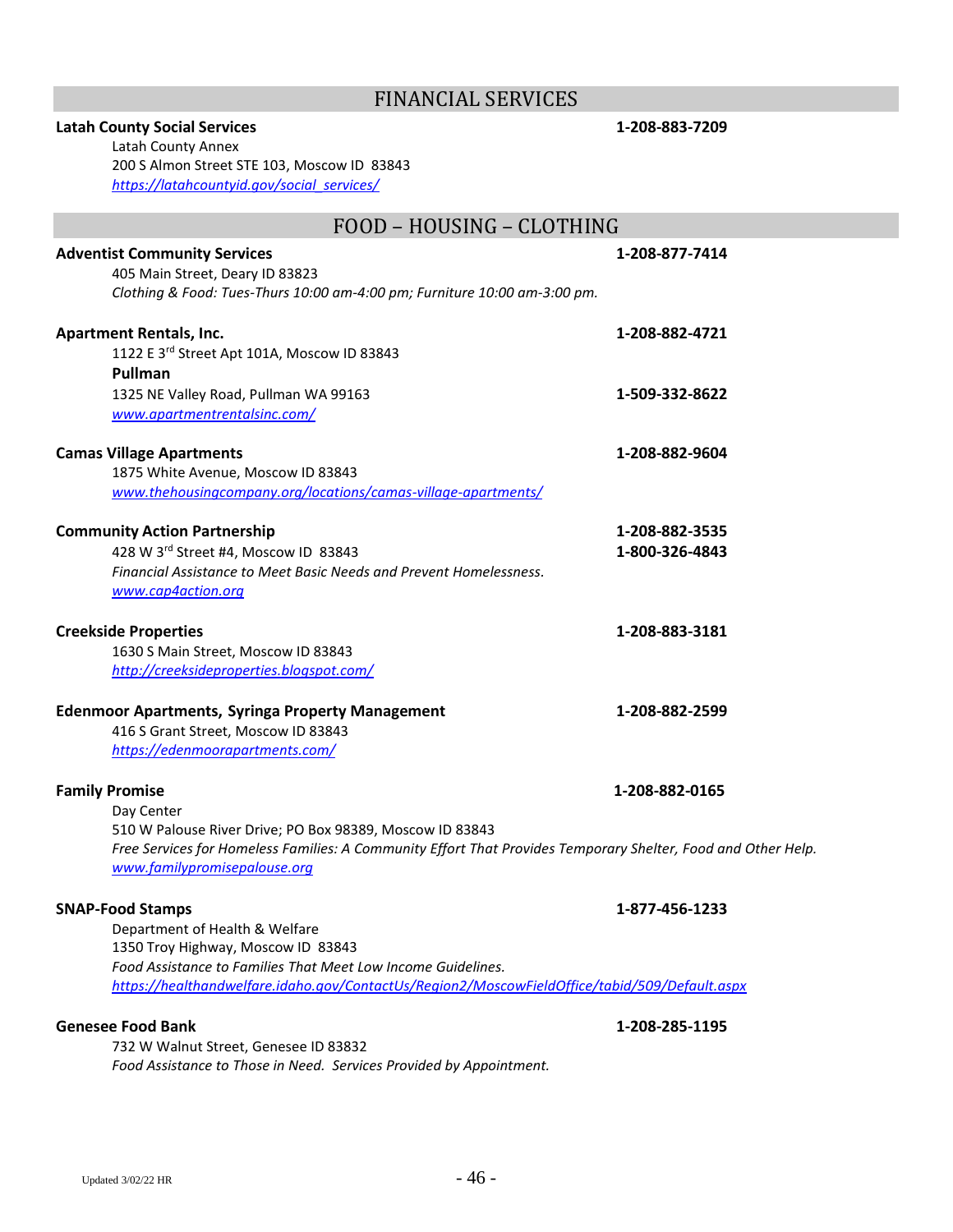# FOOD – HOUSING – CLOTHING

| <b>Goodwill Industries</b>                                                                                     | 1-208-883-4280 |
|----------------------------------------------------------------------------------------------------------------|----------------|
| 201 Warbonnet Drive, Moscow ID 83843<br><b>Pullman</b>                                                         |                |
| 640 S Grand, Pullman WA 99163                                                                                  |                |
| Retail Sales Support Job Training, Employment for the Handicapped. Services Provided Include: Vocational       |                |
| Evaluations, Protective Payee Program, Case Management, Work Adjustment, Job Placement and Occupational Skills |                |
| Training.                                                                                                      |                |
| https://discovergoodwill.org/moscow/<br>www.goodwill.org                                                       |                |
| <b>Hawthorne Village Apartments</b>                                                                            | 1-208-882-3516 |
| 1420 S Hawthorne Drive, Moscow ID 83843                                                                        |                |
| www.mercyhousing.org/northwest/hawthorne-village/                                                              |                |
| <b>Hillside Village Apartments</b>                                                                             | 1-208-882-9036 |
| 1126 N Polk Extension, Moscow ID 83843                                                                         |                |
| www.thehousingcompany.org/locations/hillside-village/                                                          |                |
| <b>Hope Center</b>                                                                                             | 1-208-882-4144 |
| 1212 W Pullman Road; PO Box 8622, Moscow ID 83843                                                              |                |
| <b>Thrift Store</b>                                                                                            |                |
| Monday-Saturday 10 am to 6 pm.                                                                                 |                |
| <b>Resource Ministry</b>                                                                                       | 1-208-596-4470 |
| Tuesday & Thursday 10 am to 12 pm or By Appointment.                                                           |                |
| http://hopecentermoscow.com/                                                                                   |                |
| <b>McConnell Building Apartments</b>                                                                           | 1-208-882-6798 |
| 104 S Main Street #105, Moscow ID 83843                                                                        |                |
|                                                                                                                |                |
| <b>Moscow Food Bank: Food Only</b>                                                                             | 1-208-882-4813 |
| St. Mary's Catholic Church (Use Back Entrance for Food Bank.)                                                  |                |
| 110 N Polk St, Moscow ID 83843                                                                                 |                |
| OPEN: Tuesday-Friday 2:00 pm to 4:00 pm.                                                                       |                |
| Monetary donations: PO Box 9106, Moscow ID 83843<br>https://stmarysparishmoscow.org/moscow-food-bank/          |                |
|                                                                                                                |                |
| <b>Mountain View Villa Apartments</b>                                                                          | 1-208-883-3039 |
| 1425 S Mountain View Road, Moscow ID 83843                                                                     |                |
| www.tomlinsonassociates.com/mountain-view-16/default.aspx                                                      |                |
| <b>Palouse Habitat for Humanity</b>                                                                            | 1-208-883-8502 |
| 304 N Main Street; PO Box 3054, Moscow ID 83843                                                                |                |
| https://palousehabitat.org/                                                                                    |                |
| <b>Palouse Treasures Thrift Store</b>                                                                          | 1-509-332-4060 |
| 1005 NW Nye Street, Pullman WA 99163                                                                           |                |
| http://boostcollaborativewa.org/thrift-store/                                                                  |                |
| <b>Potlatch Food Bank</b>                                                                                      | 1-208-875-0708 |
| 510 Pine Street; PO Box 525, Potlatch ID 83855                                                                 |                |
| OPEN: $2^{nd}$ and $4^{th}$ Thursdays 10:00 am-12:00 am and 6:00 pm-8:00 pm.                                   |                |
| Bring donations to City Hall, 195 6 <sup>th</sup> Street, Potlatch ID 83855                                    |                |
| www.cityofpotlatch.org/food-pantry                                                                             |                |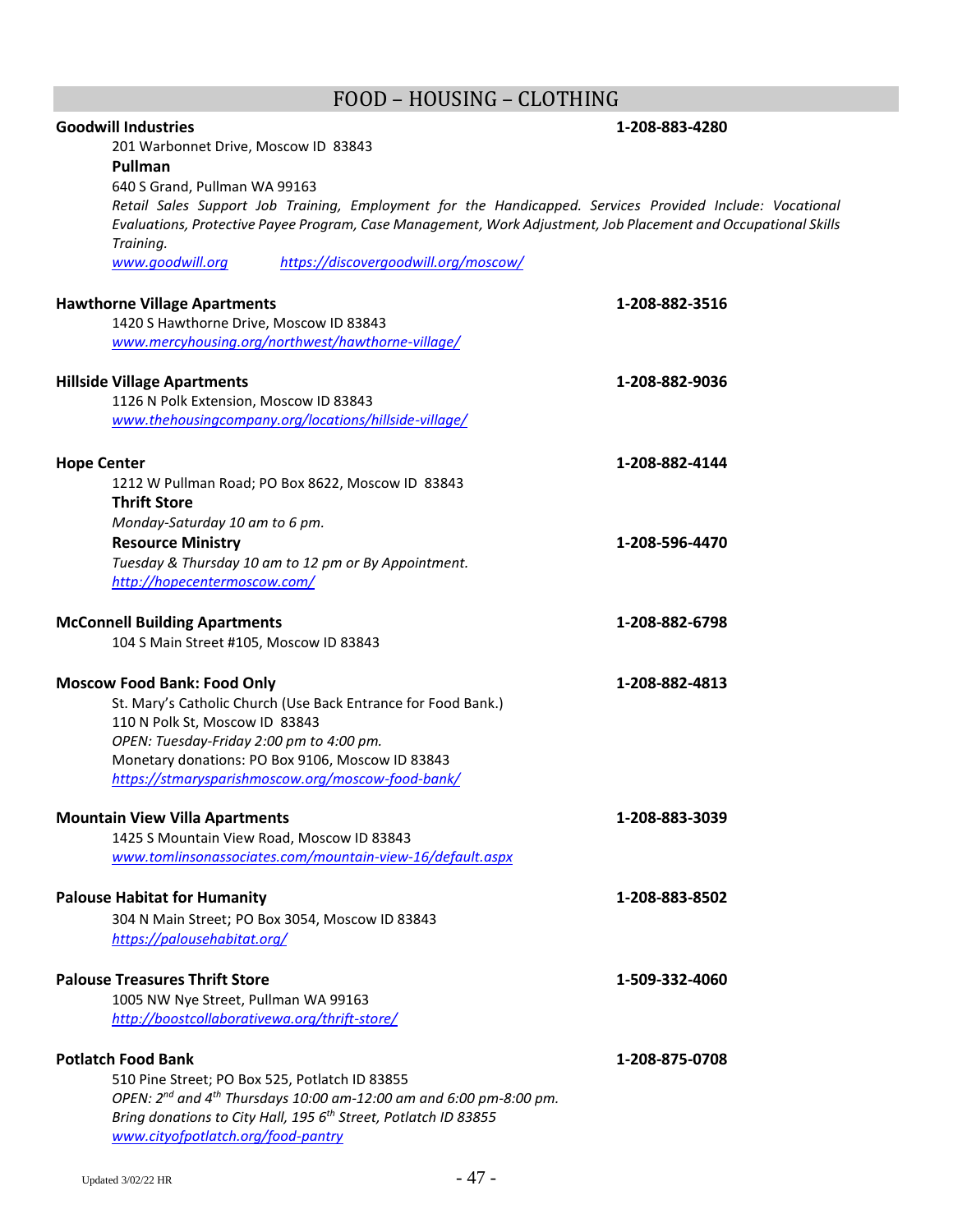# FOOD – HOUSING – CLOTHING **Pullman Thrift Shop-Cooper's Legacy Foundation 1-509-715-1122** 525 NE Campus Street, Pullman WA 99163 **Real Life Ministries 1-208-882-2484** 1428 S Blaine Street, Moscow ID 83843 **Pullman 1-509-339-6365** 1234 S Grand Ave, Pullman WA 99163 *Provides Clothing and Furniture by Appointment. <https://liferotp.com/> [www.rlcpullman.com/](http://www.rlcpullman.com/)* **Russet Square Garden Apartments 1-208-882-7553** 231 Lauder Avenue, Moscow ID 83843 **Sojourners Alliance 1-208-883-3438** 627 N Van Buren Street, Moscow ID 83843 *Transitional Housing for Men, Women and Children of the Palouse. Offering Self-Sufficiency Programs, Employment Readiness Programs, Case Management Services, Food Bank, Troy Wise Buys Facility and HIV(AIDS) Education. [www.sojournersalliance.org](http://www.sojournersalliance.org/)*  **University of Idaho Housing 1-208-885-6571** Wallace Residence Center, 2<sup>nd</sup> Floor 875 Perimeter Dr MS 2010, Moscow ID 83843 *Low-Cost Apartments for University of Idaho Students. 1, 2, 3- & 4-Bedroom Units, Gas or Electrical Utilities, Washer/Dryer Hookups and ADA Accessible Units. [www.uidaho.edu/student-life/housing](http://www.uidaho.edu/student-life/housing)*

### **WIC Program 1-208-882-7506**

Public Health - Idaho North Central District 333 E Palouse River Drive, Moscow ID 83843 *Food Supplements for Pregnant or Nursing Women and Those with Children Under the Age of Five (5). Offer Immunizations, Family Planning and Maternal Screenings. [http://idahopublichealth.com](http://idahopublichealth.com/)*

# INFORMATION & COUNSELING

### **Alternatives to Violence 1-208-883-HELP (4357)**

407 S Washington Street STE 101, Moscow ID 83843 **Pullman 1-509-332-HELP (4357)**

115 NW State Street Rm 305A, Pullman WA 99163 *24 Hour Crisis Line. Volunteer Advocate Support for Victims of Sexual Assault and Domestic Violence. Provide Crisis Intervention, Medical and Legal Advocacy, Counseling and Emergency Shelter, Food and Clothing. [www.atvp.org](http://www.atvp.org/)*

# **Aspire Counseling Services, LLC 1-208-310-4578**

200 S Almon STE 204, Moscow ID 83843 *<http://aspirecounselingservices.net/>*

# **Celebrate Recovery 1-208-882-0674**

Bridge Bible Fellowship 960 W Palouse River Drive, Moscow ID 83843 *[www.bridgebible.org](http://www.bridgebible.org/)*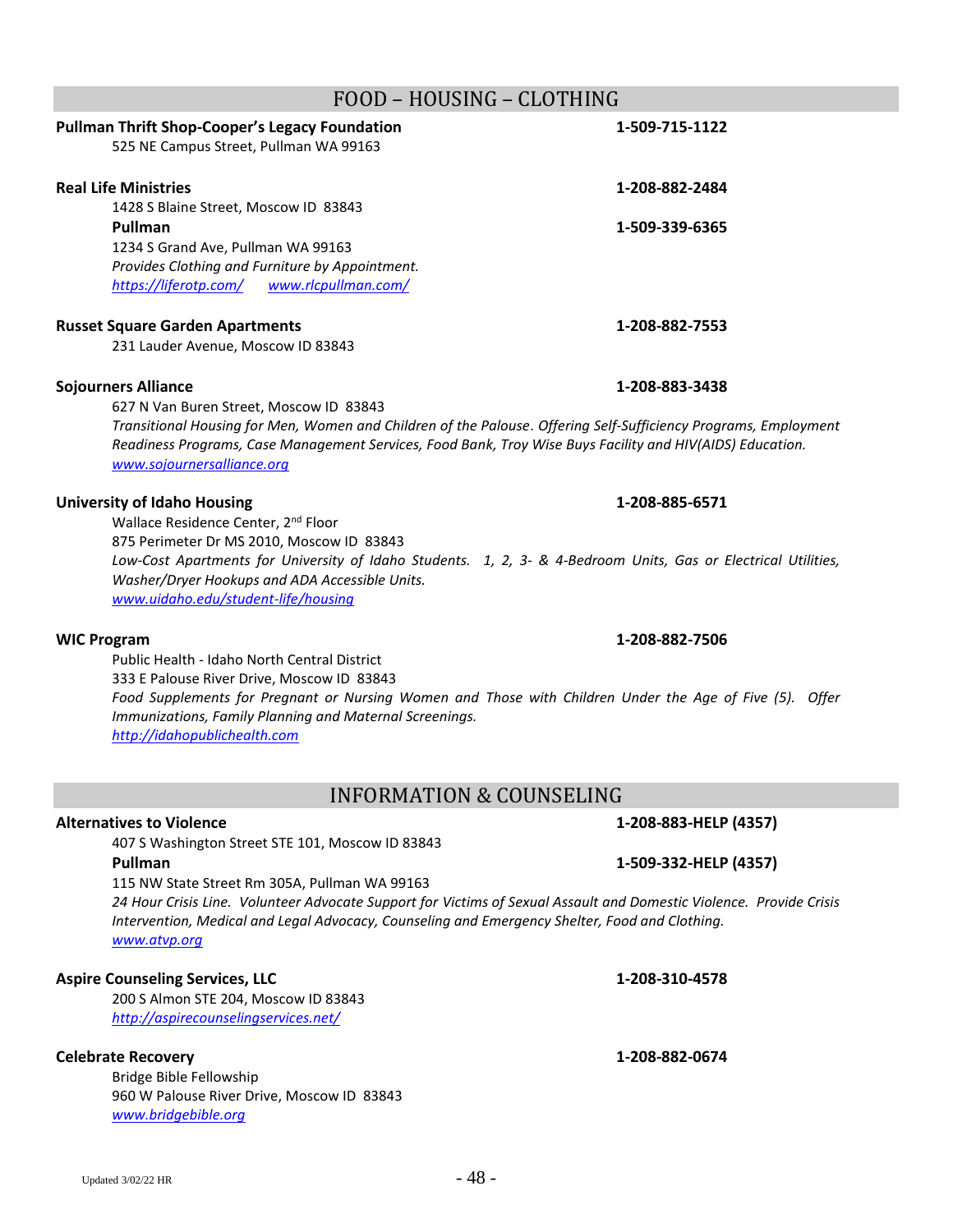# INFORMATION & COUNSELING

| <b>Center on Disabilities &amp; Human Development</b>                                                                     | 1-208-885-6000 |
|---------------------------------------------------------------------------------------------------------------------------|----------------|
| 1187 Alturas Drive, Moscow ID 83843                                                                                       |                |
| https://idahocdhd.org/                                                                                                    |                |
| <b>Child &amp; Youth Study Center</b>                                                                                     | 1-208-885-6191 |
| Provide Psychological Services to Children, Families and Professionals.                                                   |                |
|                                                                                                                           | 1-208-882-9200 |
| <b>Child / Family Enrichment Center</b><br>619 S Washington Street STE 301, Moscow ID 83843                               |                |
|                                                                                                                           |                |
| <b>Family and Children Services</b>                                                                                       | 1-208-882-0670 |
| 1350 Troy Highway, Moscow ID 83843                                                                                        |                |
| Investigate Reports of Physical Abuse, Sexual Abuse and Neglect.                                                          |                |
| https://healthandwelfare.idaho.gov/ContactUs/Region2/MoscowFieldOffice/tabid/509/Default.aspx                             |                |
| <b>Families Together</b>                                                                                                  | 1-208-874-7720 |
| PO Box 9323, Moscow ID 83843                                                                                              |                |
| Support and Services for Individuals with Disabilities and Their Families.                                                |                |
| http://www.familiestogether.org/contact/                                                                                  |                |
|                                                                                                                           |                |
| <b>ID Children's Mental Health Services</b>                                                                               | 1-208-882-0562 |
| 1350 Troy Highway STE 2, Moscow ID 83843                                                                                  |                |
| https://healthandwelfare.idaho.gov/ContactUs/Region2/MoscowFieldOffice/tabid/509/Default.aspx                             |                |
|                                                                                                                           |                |
| Latah Recovery Center                                                                                                     | 1-208-883-1045 |
| 531 S Main Street, Moscow Idaho 83843                                                                                     |                |
| We Are a Drop-in Recovery Community Center for Those Dealing with Addiction and/or Mental Health Issues. We are           |                |
| Knowledgeable of Community Resources; Offer a Variety of Life Skills Groups, Mentoring with Those in Long-term            |                |
| Recovery and a Chance for Those in Recovery to Give Back to the Community By Volunteering.<br>www.latahrecoverycenter.org |                |
|                                                                                                                           |                |
| <b>Moscow Mentor Program</b>                                                                                              | 1-208-892-1149 |
| Lynn Weaver, Coordinator                                                                                                  |                |
| Mentors Provide Guidance and Support to Youth Pursuing Personal, Academic and Family Dreams                               |                |
| https://www.msd281.org/parent_resources/special_programs/prevention_programs/moscow_mentors                               |                |
| <b>Scott Community Care</b>                                                                                               | 1-208-882-3504 |
| 317 W 6 <sup>th</sup> Street, Moscow ID 83843                                                                             |                |
| www.scottcommunitycare.com                                                                                                |                |
|                                                                                                                           |                |
| <b>Soundstart</b>                                                                                                         | 1-208-995-8297 |
| https://isb.idaho.gov/ilf/ivlp/soundstart/                                                                                |                |
| <b>Idaho Volunteer Lawyers Program</b>                                                                                    | 1-208-334-4500 |
| www.isb.idaho.gov/ilf/ivlp/ivlp.html                                                                                      |                |
|                                                                                                                           |                |
| U of I Legal Aide Clinic                                                                                                  | 1-208-885-6541 |
| 711 S Rayburn Street, Moscow ID 83843                                                                                     |                |
| Mailing: 875 Perimeter Drive, MS 2322 Moscow ID 83843                                                                     |                |
| www.uidaho.edu/law/academics/practical-skills/clinics/main-street                                                         |                |
|                                                                                                                           |                |
| <b>Weeks &amp; Vietri Counseling &amp; Community Service</b>                                                              | 1-208-882-8514 |
| 818 S Washington Street, Moscow ID 83843                                                                                  |                |
| www.weeksandvietri.com/                                                                                                   |                |
|                                                                                                                           |                |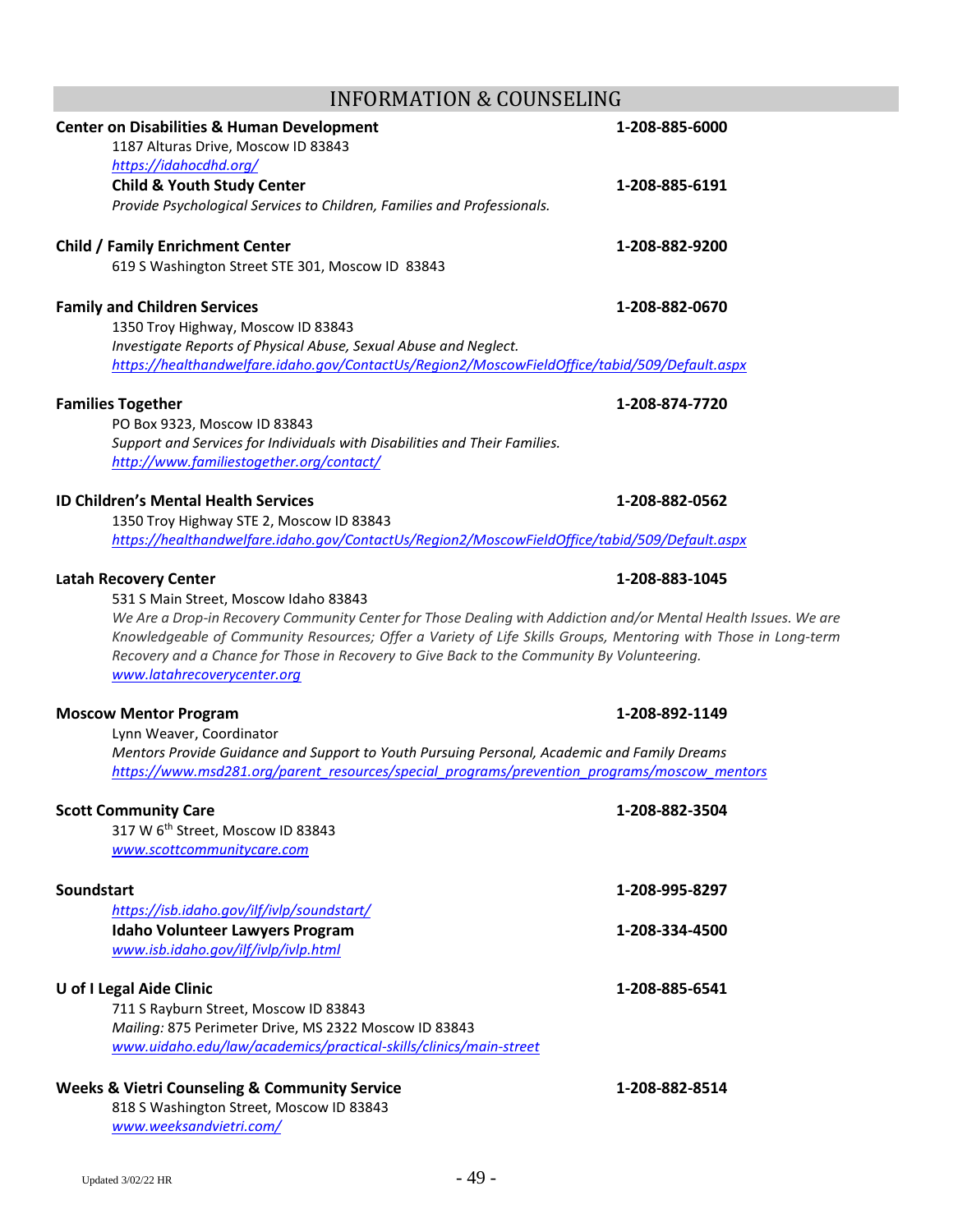# INFORMATION & COUNSELING

### **WSU Psychology Clinic 1-509-335-3587**

362 Johnson Tower; PO Box 644820, Pullman WA 99163 *Offers Mental Health Services for Children on a Sliding-Scale Fee [www.psychologyclinic.wsu.edu](http://www.psychologyclinic.wsu.edu/)*

# PREGNANCY COUNSELING / INFORMATION:

### **The Nest Birth & Wellness 1-509-330-5539**

425 S Grand Avenue, Pullman, WA 99163 *<https://nestbirthandwellness.com/>*

| <b>LIBRARIES</b>                                                                                                                                                                                                                                         |                                  |
|----------------------------------------------------------------------------------------------------------------------------------------------------------------------------------------------------------------------------------------------------------|----------------------------------|
| <b>Genesee Library</b><br>140 E Walnut Street; PO Box 278, Genesee ID 83832<br>http://www.latahlibrary.org/branches/genesee                                                                                                                              | 1-208-285-1398                   |
| <b>Latah County Public Library</b><br>110 S Jefferson Street, Moscow ID 83843<br>Free Loan of Books. Adult Literacy Program.<br>www.latahlibrary.org                                                                                                     | 1-208-882-3925                   |
| U of I Library<br>850 S Rayburn Street, Moscow ID 83843<br>www.lib.uidaho.edu                                                                                                                                                                            | 1-208-885-6559                   |
| <b>MEDICAL RESOURCES</b>                                                                                                                                                                                                                                 |                                  |
| <b>Alternative Nursing Services</b><br>828 S Washington STE F, Moscow ID 83843<br>http://anscares.com/locations/                                                                                                                                         | 1-208-882-0616                   |
| <b>Bearable Dentistry</b><br>1410 S Main Street, Moscow ID 83843<br>www.bearabledentistry.com                                                                                                                                                            | 1-208-882-3214                   |
| <b>Benewah Medical Center</b><br>427 N 12 <sup>th</sup> Street; PO Box 388, Plummer ID 83851<br>Medical and Dental Services Available for Latah County Residents on a Sliding Fee Scale.<br>www.marimnhealth.org                                         | 1-208-686-1931<br>1-800-325-7371 |
| Department of Health & Welfare, C. H. I. P.<br>1350 Troy Highway STE 2, Moscow ID 83843<br>Full Medical Coverage for Children of Family Medicaid Cases.<br>https://healthandwelfare.idaho.gov/ContactUs/Region2/MoscowFieldOffice/tabid/509/Default.aspx | 1-208-882-2433                   |
| <b>Disability Action Center</b><br>505 N Main Street, Moscow ID 83843<br>www.dacnw.org                                                                                                                                                                   | 1-208-883-0523<br>1-800-475-0070 |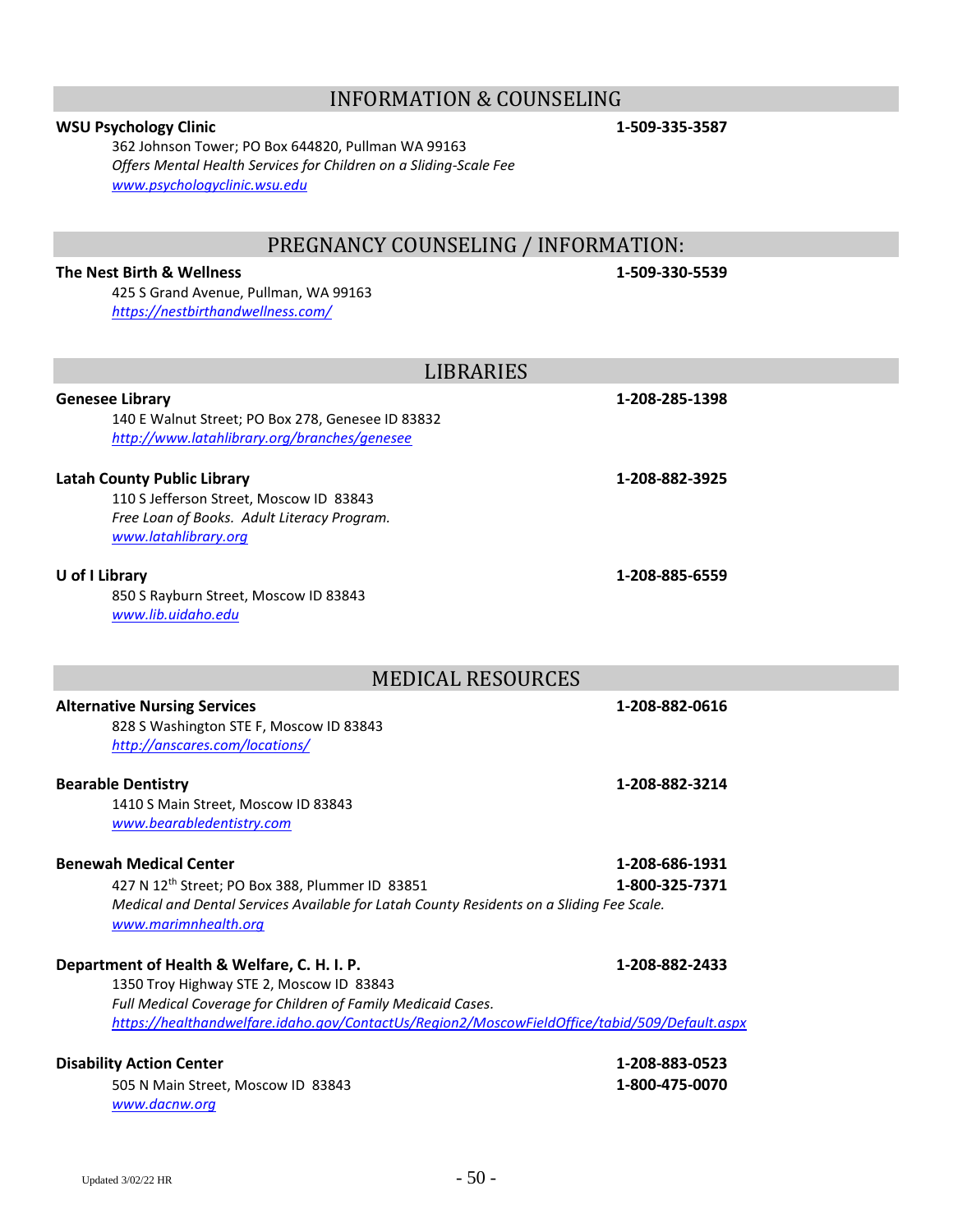# MEDICAL RESOURCES

| <b>Friends of Hospice</b>                                                                                          | 1-509-332-4414 |
|--------------------------------------------------------------------------------------------------------------------|----------------|
| 111 E Canyon St, Colfax WA 99111                                                                                   |                |
| PO Box 484, Pullman WA 99163                                                                                       |                |
| http://friendsofhospice.net/                                                                                       |                |
| <b>Gritman Medical Center - Child Care</b>                                                                         | 1-208-883-6025 |
| <b>Women's Imaging</b>                                                                                             | 1-208-883-5377 |
| 700 S Main Street, Moscow ID 83843                                                                                 |                |
| Developmental Therapy.                                                                                             |                |
| www.gritman.org                                                                                                    |                |
| <b>Kendrick Family Care</b>                                                                                        | 1-208-259-3841 |
| 606 E Main Street, Kendrick ID 83537                                                                               |                |
| https://gritman.org/patients-visitors/locations-hours/                                                             |                |
|                                                                                                                    |                |
| <b>Latah Community Health (CHAS)</b>                                                                               | 1-208-848-8300 |
| 803 S Main Street STE 120, Moscow ID 83843<br>Fax: 208-882-5587<br><b>TTY: 711</b>                                 |                |
| Pharmacy: 208-848-8312<br>https://chas.org/locations/latah-community-health                                        |                |
|                                                                                                                    |                |
| <b>Mint Condition Dental</b>                                                                                       | 1-509-339-6511 |
| 1410 SE Bishop Boulevard, Pullman WA 99163                                                                         |                |
| www.mintyteeth.com                                                                                                 |                |
| <b>Moscow Family Medicine</b>                                                                                      | 1-208-882-2011 |
| 623 S Main Street, Moscow ID 83843                                                                                 |                |
| Physicians for Family Practice, Obstetrics and Pediatrics. Please Call to See if They are Accepting New Patients.  |                |
| https://gritman.org/patients-visitors/locations-hours/                                                             |                |
| <b>Moscow Medical Clinic</b>                                                                                       | 1-208-882-7565 |
| 213 N Main Street, Moscow ID 83843                                                                                 |                |
| Physicians for Family Practice, Obstetrics, and Pediatrics. Please Call to See if They are Accepting New Patients. |                |
| www.moscowmedical.com                                                                                              |                |
|                                                                                                                    |                |
| <b>Palouse Pediatric Dentistry</b>                                                                                 | 1-208-882-9999 |
| 1246 West A Street, Moscow ID 83843<br>275 SE Bishop Boulevard STE A-2, Pullman WA 99163                           |                |
| www.palousepediatricdentistry.com/                                                                                 |                |
|                                                                                                                    |                |
| <b>Palouse Pediatrics Medical</b>                                                                                  | 1-208-882-2247 |
| 1420 S Blaine Street STE 5, Moscow ID 83843                                                                        |                |
| 1205 SE Professional Mall Boulevard STE 104, Pullman WA 99163                                                      | 1-509-332-2605 |
| www.palousepediatrics.com                                                                                          |                |
| <b>Planned Parenthood</b>                                                                                          | 1-509-207-3017 |
| 1525 SE King Drive, Pullman WA 99163                                                                               |                |
| www.plannedparenthood.org                                                                                          |                |
|                                                                                                                    |                |
| <b>Potlatch Family Care</b>                                                                                        | 1-208-875-2380 |
| 156 N 6 <sup>th</sup> Street, Potlatch ID 83855                                                                    |                |
| https://gritman.org/services-care-areas/family-internal-medicine/potlatch-family-medicine/                         |                |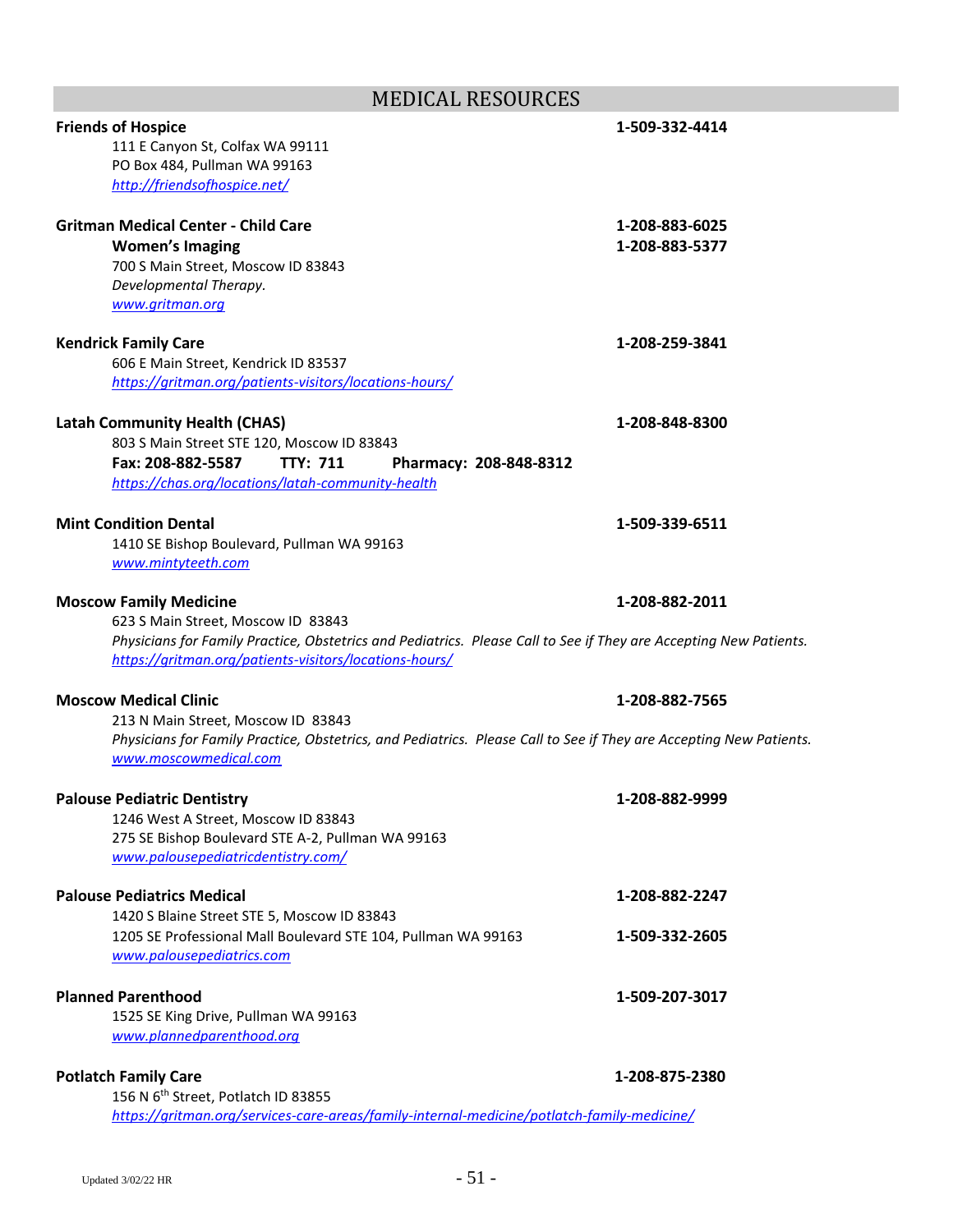# MEDICAL RESOURCES

# **Potlatch Family Dental 1-208-875-0441**

225 6<sup>th</sup> Street, Potlatch ID 83855

### **Public Health - Idaho North Central District 1-208-882-7506**

333 E Palouse River Drive, Moscow ID 83843

*Maternal Screenings. Diabetes Counseling, Family Planning, Immunizations, WIC Supplemental Nutrition, Communicable Disease Investigation, School Health Services, Breast Feeding Support Group, Pregnancy Counseling and Testing. [http://idahopublichealth.com](http://idahopublichealth.com/)*

### **Seubert's Quality Home Care 1-208-883-1114**

325 W 3rd Street, Moscow ID 83843 *<http://www.seubertsqualityhomecare.com/contact.html>*

412 S Main Street, Troy ID 83871 *<https://gritman.org/patients-visitors/locations-hours/>*

### **WSU Speech / Hearing Clinic 1-509-335-1509**

225 N Grand Avenue, Pullman WA 99163

# COMMUNITY SERVICE ORGANIZATIONS

### **4-H Youth Program, U of I Extension Office 1-208-883-2267**

200 S Almon Street STE 201, Moscow ID 83843 *<https://www.uidaho.edu/extension/county/latah>*

### **Campfire (Boys & Girls), Inland Empire Council 1-800-386-2324**

*Self-Development and Self-Reliance for Youth, School Day-Off Programs and Camping for Kids in Kindergarten through Grade 12. [www.campfireinc.org](http://www.campfireinc.org/)*

| <b>Eggan Youth Center</b>                                                    | 1-208-883-7084 |
|------------------------------------------------------------------------------|----------------|
| 1515 East D Street, Moscow ID 83843                                          |                |
| https://www.ci.moscow.id.us/Facilities/Facility/Details/Eggan-Youth-Center-5 |                |
| Elks Lodge #249                                                              | 1-208-882-2577 |
| 3080 Highway 8 East, Moscow ID 83843                                         |                |
| www.elks249.com                                                              |                |
| <b>Kiwanis</b>                                                               | 1-208-882-3292 |
| www.kiwanis.org                                                              |                |
|                                                                              |                |
| <b>Latah County Parks &amp; Recreation</b>                                   | 1-208-883-5709 |
| <b>Robinson Park</b>                                                         |                |
| 5168 Robinson Park Road, Moscow ID 83843                                     |                |
| City Recreation and Event Resource.                                          |                |
| https://latahcountyid.gov/parks rec/                                         |                |
| <b>Latah County Youth Service</b>                                            | 1-208-883-2277 |
| 522 S Adams Street, Moscow ID 83843                                          |                |
| https://latahcountyid.gov/probation/                                         |                |
|                                                                              |                |
| - 52 -<br>Updated 3/02/22 HR                                                 |                |

**Troy Clinic 1-208-835-5550**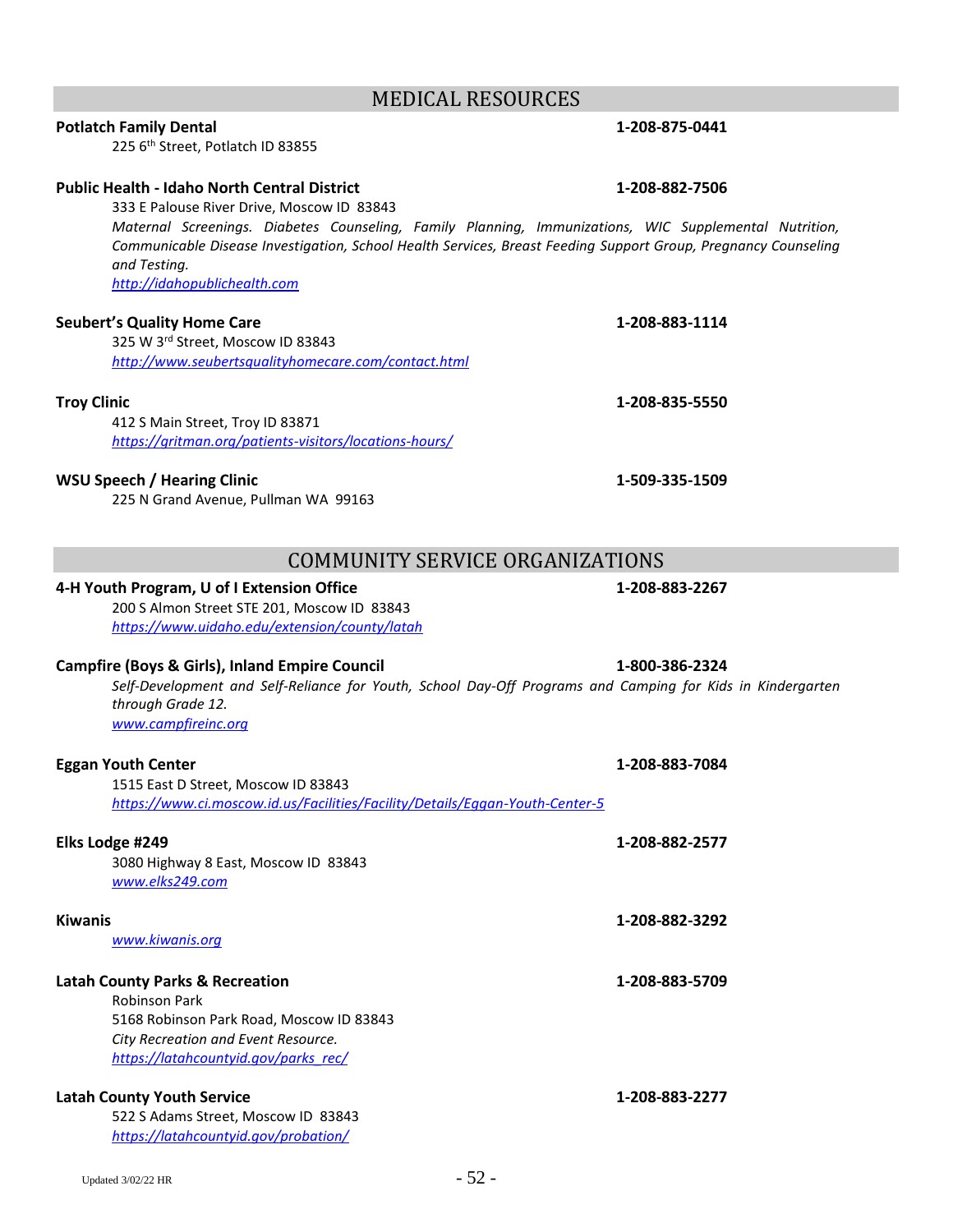# COMMUNITY SERVICE ORGANIZATIONS

|                              | <b>Moscow Chamber of Commerce</b><br>411 S Main Street, Moscow ID 83843<br>https://moscowchamber.com/contact/                             | 1-208-882-1800 |
|------------------------------|-------------------------------------------------------------------------------------------------------------------------------------------|----------------|
| Moose Lodge                  | 210 N Main Street, Moscow ID 83843                                                                                                        | 1-208-882-2912 |
| <b>Rotary Club of Moscow</b> | Best Western Plus-University Inn, 1516 W Pullman Road, Moscow ID 83843<br>https://portal.clubrunner.ca/1812                               | 1-208-882-9376 |
|                              | <b>SMART Transit (Regional Public Transportation, Inc.)</b><br>1006 Railroad Street; PO Box 3854, Moscow ID 83843<br>www.smarttransit.org | 1-208-883-7747 |
| <b>YMCA of the Palouse</b>   | 105 NE Spring Street, Pullman WA 99163<br>www.palouseymca.org                                                                             | 1-509-332-3524 |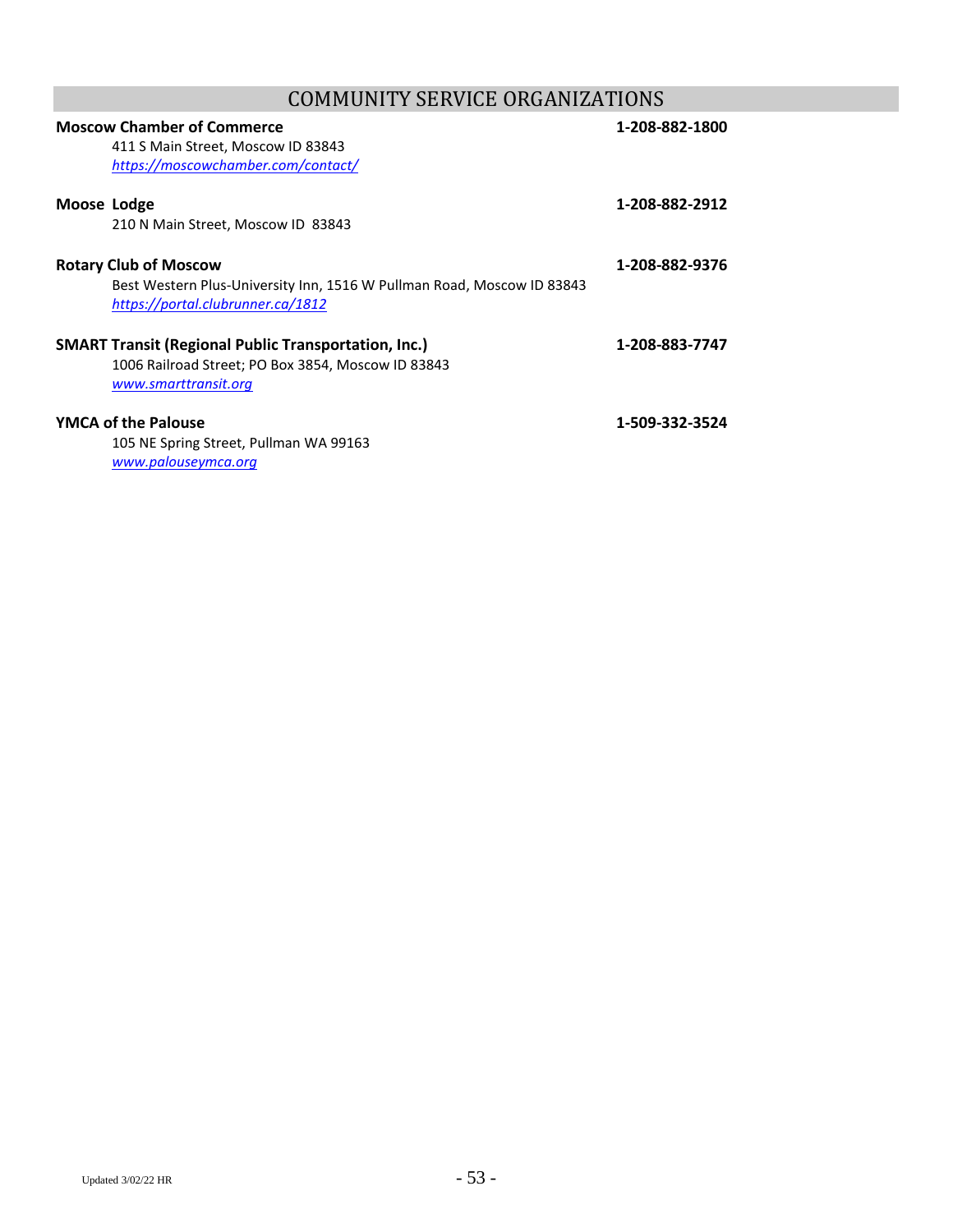# **OROFINO CENTER** 143 BARTLETT ST. OROFINO ID 83544 (208) 743-6573

### PAGE #

| $\bullet$ |  |
|-----------|--|
| $\bullet$ |  |
| $\bullet$ |  |
| $\bullet$ |  |
| $\bullet$ |  |
| $\bullet$ |  |
| $\bullet$ |  |
| $\bullet$ |  |
| $\bullet$ |  |
| $\bullet$ |  |
|           |  |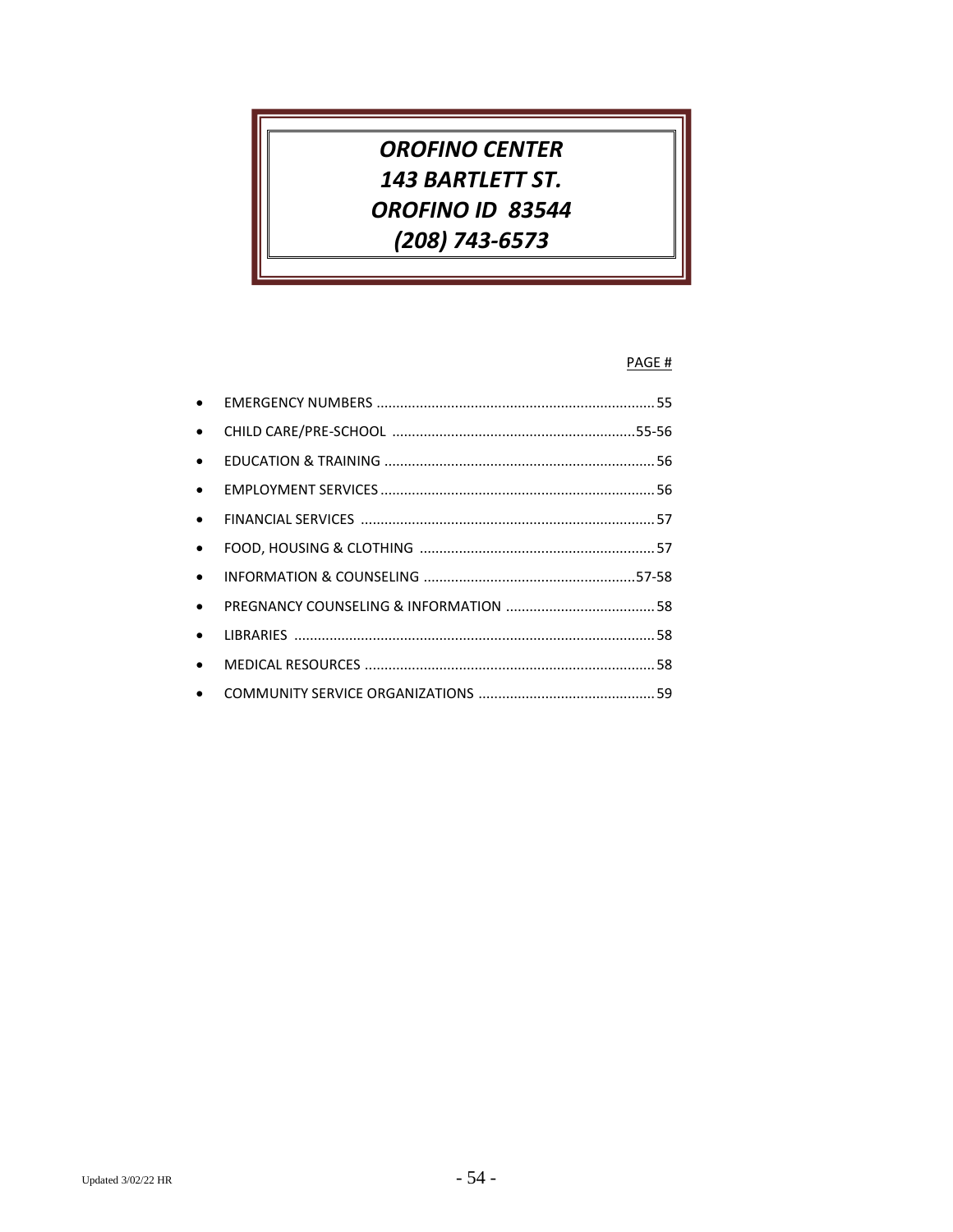## EMERGENCY NUMBERS

### **LAW ENFORCEMENT AGENCIES**

### **Orofino City Police 1-208-476-5551**

217 1st Street; PO Box 2603, Orofino ID 83544 *Community Policing Agency for Orofino Area. Trained Officers in Crime Protection. [www.cityoforofino.org/departments/orofino\\_police\\_department.php](http://www.cityoforofino.org/departments/orofino_police_department.php)*

### **Clearwater County Sheriff 1-208-476-4521**

150 Michigan Avenue; PO Box 724, Orofino ID 83544 *General Law Enforcement. Responds to Emergencies of Any Nature Through the Use of the 911 Service. [www.clearwatercounty.org/departments/sheriff/index.php](http://www.clearwatercounty.org/departments/sheriff/index.php)*

### **FIRE DEPARTMENTS**

### **Orofino Fire Department 1-208-476-9335**

217 1st Street; PO Box 1028, Orofino ID 83544 *Responds to Fire and Medical Emergencies. Offers Fire Prevention Education to the Public. [www.cityoforofino.org/departments/orofino\\_fire\\_department.php](http://www.cityoforofino.org/departments/orofino_fire_department.php)*

### **Sunnyside Fire / Clearwater County 1-208-827-0127**

7028 Cavendish Highway, Lenore, ID 83541 *[www.clearwatercounty.org/residents/emgergency\\_information/fire\\_departments/sunnyside\\_fire\\_district/index.php](http://www.clearwatercounty.org/residents/emgergency_information/fire_departments/sunnyside_fire_district/index.php)*

### **HOSPITALS**

### **Clearwater Valley Hospital 1-208-473-4555**

301 Cedar Street, Orofino ID 83544 *24 Hour Trauma and General Medical Emergency Services. [http://www.smh-cvhc.org](http://www.smh-cvhc.org/)*

### **Clearwater County Ambulance 1-208-476-3771**

1195 Riverside Avenue, Orofino ID 83544 *[www.clearwatercounty.org/departments/ambulance/index.php](http://www.clearwatercounty.org/departments/ambulance/index.php)*

# CHILD CARE / PRE-SCHOOL

### **Baby Bugs Daycare 1-208-476-9096**

**Audra Bowman** Riverside Area behind Deano's 13620 W 1st Avenue, Orofino, ID 83544 *Licensed/ICCP.*

### **Clearwater Kids Learning Center 1-208-400-1630**

**Diane Cochrane, Director** 12730 Highway 12, Orofino ID 83544 *Preschool Offered 2 ½ Hrs./Day (Monday & Wednesday or Tuesday & Thursday) @ \$75/Month.*

### **Jennifer Dunaway 1-208-476-9334**

233 North H Street, Orofino ID 83544

**\*OROFINO EMERGENCIES DIAL 911\***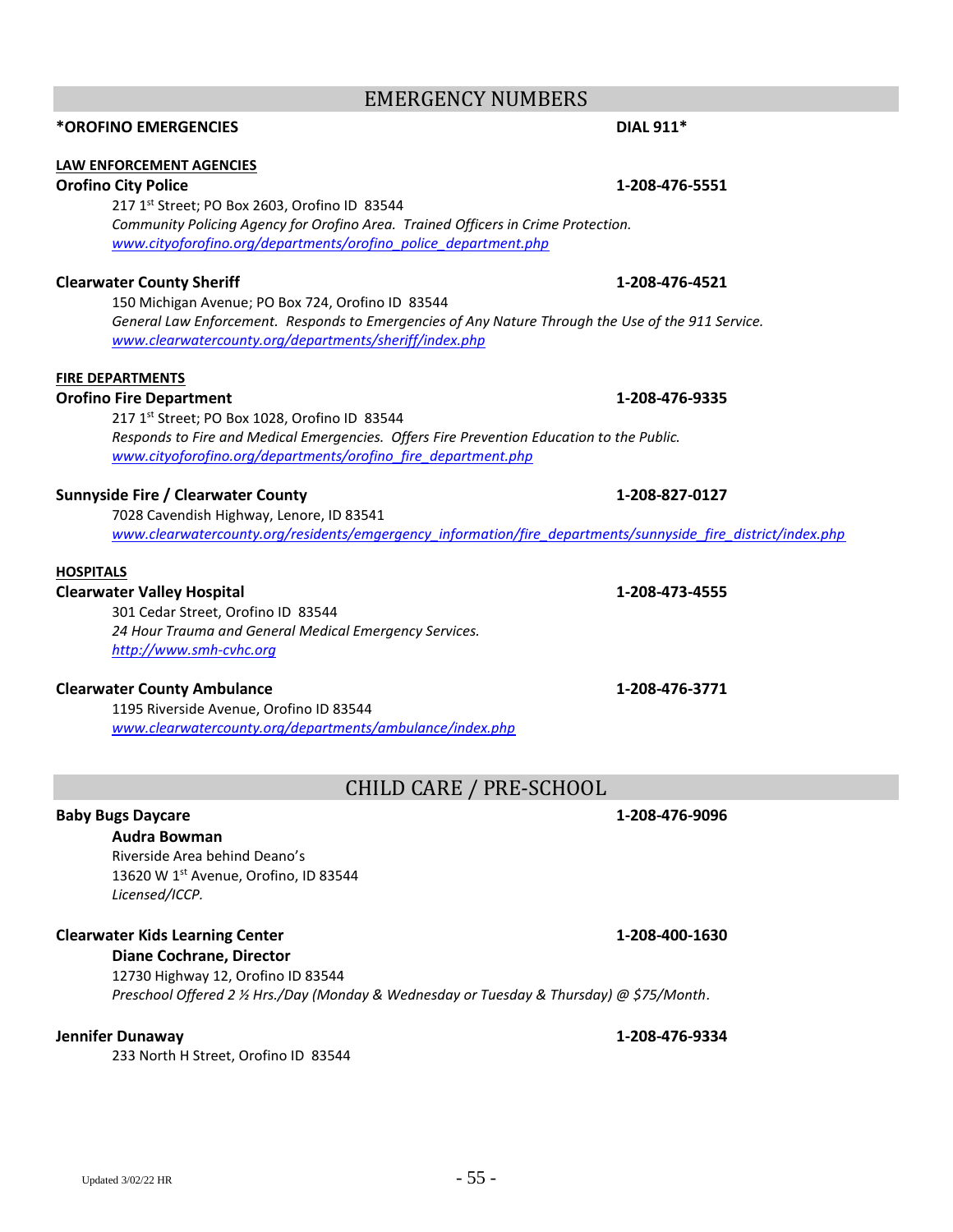# CHILD CARE / PRE-SCHOOL

# **Lewis-Clark Early Childhood Program Orofino Center 1-208-743-6573** 143 Bartlett Street, Orofino ID 83544 *Early Childhood Education & Family Support. Follows Low Income Guidelines. [www.lcecp.com](http://www.lcecp.com/)* **Lyle and Suzy Finny 1-208-476-4306** 12474 Indio Avenue, Orofino ID 83544 EDUCATION & TRAINING **Adult Learning Center 1-208-476-3411** *<https://orofinolibrary.com/adult-learning-center/>* **Clearwater Youth Alliance-Learning Enrichment 1-208-476-3966** ManiYAC Teen Center; 1115 Shriver Road, Orofino ID 83544 **GED 1-208-476-4480**

**Idaho State Vocational Rehabilitation Services 1-208-476-5574** 416 Johnson Avenue STE 17, Orofino ID 83544 *Training & Job Placement for Disabled and Handicapped. [www.vr.idaho.gov](http://www.vr.idaho.gov/)*

| <b>Lewis-Clark State College</b>                                      |                |
|-----------------------------------------------------------------------|----------------|
| <b>Orofino Adult Learning Center</b><br>$\bullet$                     | 1-208-792-2503 |
| 416 Johnson Avenue STE 3, Orofino ID 83544                            |                |
| Assists Adults by Increasing Academic Skills and Provide GED Testing. |                |
| https://www.lcsc.edu/adult-learning-center/outreach-centers           |                |
| Orofino School District #171                                          | 1-208-476-5593 |
| 1145 Riverside Ave, Orofino ID 83544                                  |                |
| www.sd171.k12.id.us                                                   |                |
| <b>Cavendish-Teakean Elementary School</b><br>$\bullet$               | 1-208-476-5393 |
| 455 Middle Road, Lenore ID 83541                                      |                |
| <b>Orofino Elementary School</b><br>$\bullet$                         | 1-208-476-4212 |
| 1000 Michigan Avenue, Orofino ID 83544                                |                |
| <b>Orofino Junior/Senior High School</b><br>$\bullet$                 | 1-208-476-5557 |
| 300 Dunlap Rd, Orofino ID 83544                                       |                |
| http://orofinojrsrhigh.id.ojsdh.schoolinsites.com/                    |                |

### EMPLOYMENT SERVICES

### **Department of Commerce and Labor / Job Service 1-208-476-5506**

416 Johnson Avenue STE 12; PO Box 391, Orofino ID 83544 *Employment Resources, Local Job Listings, Unemployment Benefits, Job Training, Etc. [www.labor.idaho.gov/dnn](http://www.labor.idaho.gov/dnn)*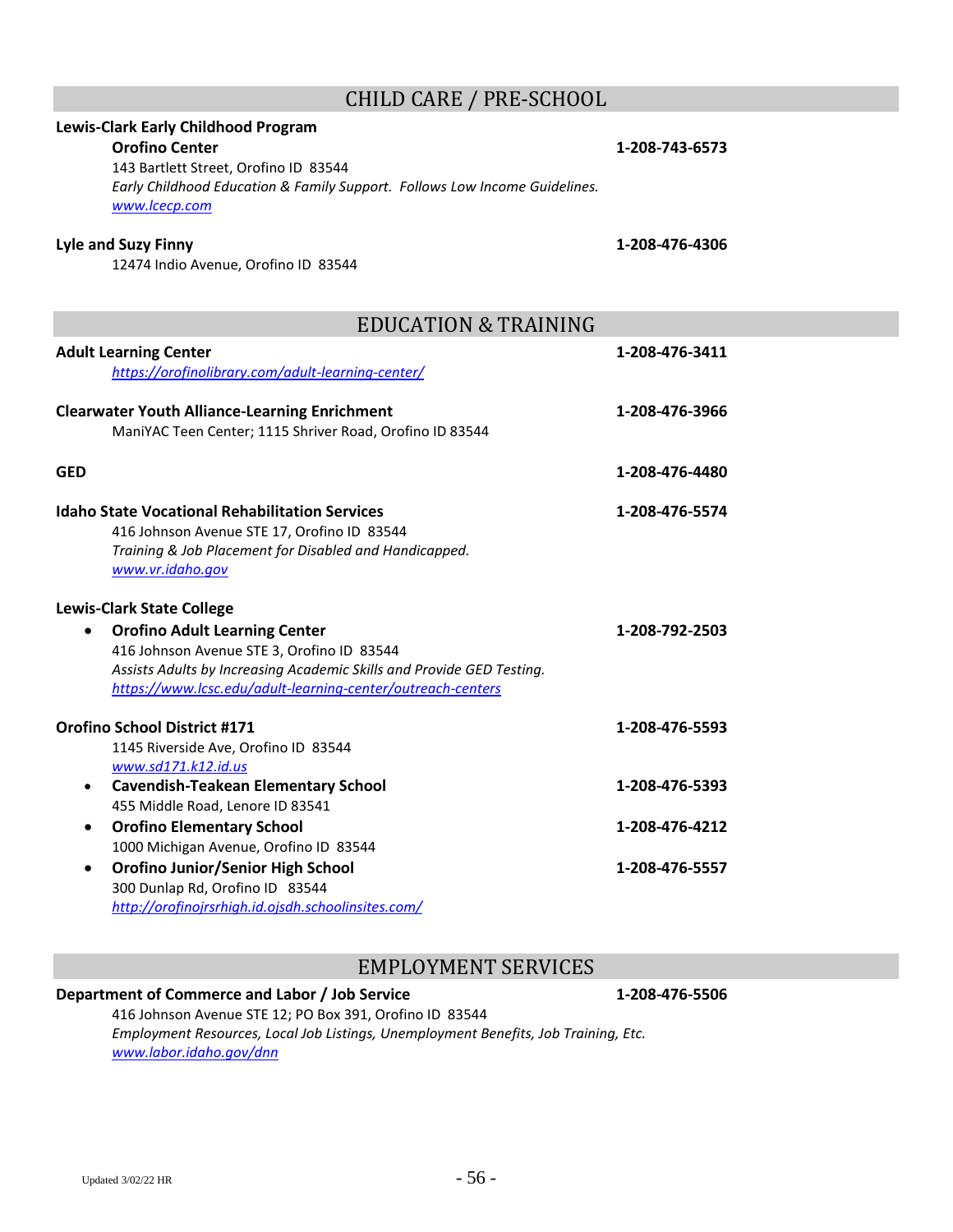| <b>FINANCIAL SERVICES</b>                                                                                                                                                                                                     |                                  |  |
|-------------------------------------------------------------------------------------------------------------------------------------------------------------------------------------------------------------------------------|----------------------------------|--|
| Child Support Services-Idaho Department of Health & Welfare<br>https://healthandwelfare.idaho.gov/ContactUs/Region2/LewistonOffices/tabid/497/Default.aspx                                                                    | 1-800-356-9868                   |  |
| <b>Clearwater County Social Services</b><br>150 Michigan Avenue, Orofino, ID 83544<br>www.clearwatercounty.org/                                                                                                               | 1-208-476-3864                   |  |
| <b>Camas Financial Services, LLC</b><br>230 Johnson Avenue, Orofino ID 83544<br>www.camasfs.com                                                                                                                               | 1-208-476-7100                   |  |
| FOOD - HOUSING - CLOTHING                                                                                                                                                                                                     |                                  |  |
| <b>Community Action Partnership</b><br>Orofino<br>320 Michigan Avenue Rm 303; PO Box 229, Orofino ID 83544<br>Financial Assistance to Meet Basic Needs and Prevent Homelessness.<br>www.cap4action.org                        | 1-208-476-4949<br>1-800-326-4843 |  |
| F. I. S. H., Inc. (Community Thrift Shop)<br>219 Johnson Avenue; PO Box 1455, Orofino ID 83544                                                                                                                                | 1-208-476-3777                   |  |
| <b>Orofino Food Bank</b><br>3414 Highway 12; PO Box 2447, Orofino ID 83544                                                                                                                                                    | 1-208-476-7840                   |  |
| <b>Valley Rentals</b><br>1130 Michigan Avenue, Orofino ID 83544<br>https://sites.google.com/prod/view/valleyrentalsorofino                                                                                                    | 1-208-476-3509                   |  |
| <b>WIC Program</b><br>Public Health - Idaho North Central District<br>105 115th Street, Orofino ID 83544                                                                                                                      | 1-208-476-7850                   |  |
| Food Supplements for Pregnant or Nursing Women and Those with Children Under the Age of Five (5). Offer<br>Immunizations, Family Planning and Maternal Screenings.<br>http://idahopublichealth.com/district-2/officelocations |                                  |  |
| <b>INFORMATION &amp; COUNSELING</b>                                                                                                                                                                                           |                                  |  |
| A to Z Counseling<br>1275 Riverside Avenue; PO Box 1124, Orofino ID 83544                                                                                                                                                     | 1-208-476-7483                   |  |

*[www.atozcounseling.com](http://www.atozcounseling.com/)*

### **Clearwater Substance Abuse Work Group 1-208-476-5419**

## **Clearwater Tribune 1-208-476-4571**

161 Main Street, Orofino ID 83544 *[www.clearwatertribune.com](http://www.clearwatertribune.com/)*

### **First Step 4 Life 1-208-476-1303**

155 Main Street STE C, Orofino ID 83544 *<https://www.fs4lidaho.org/>*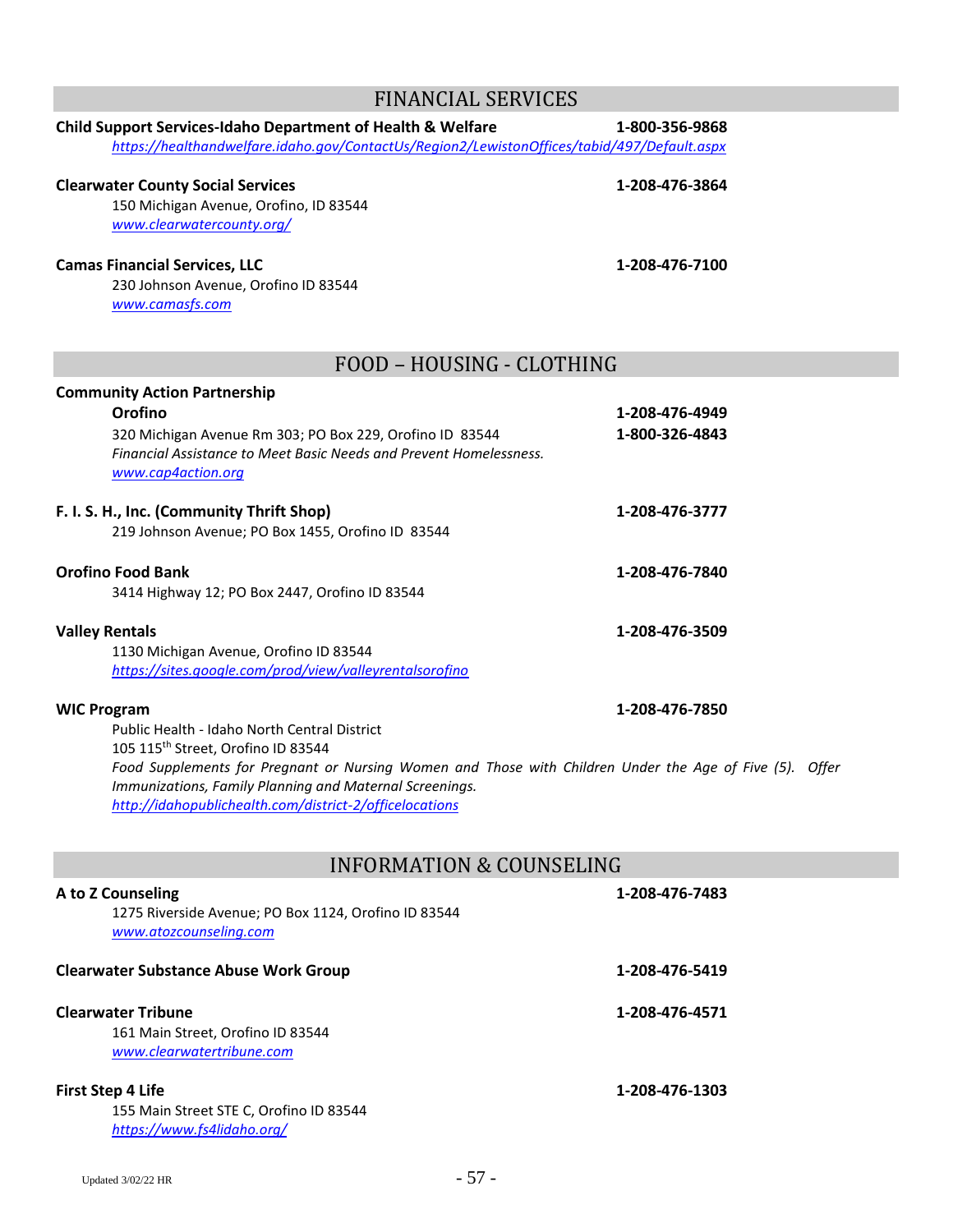| <b>INFORMATION &amp; COUNSELING</b>                                                                                                                                                                                                                                                                                                              |                |  |
|--------------------------------------------------------------------------------------------------------------------------------------------------------------------------------------------------------------------------------------------------------------------------------------------------------------------------------------------------|----------------|--|
| KLER Radio 981 Upper Fords Creek Road, Orofino ID 83544                                                                                                                                                                                                                                                                                          | 1-208-476-5702 |  |
| <b>Window on the Clearwater-Online News</b><br>PO Box 2444, Orofino ID 83544<br>www.windowontheclearwater.com                                                                                                                                                                                                                                    | 1-208-476-0733 |  |
| <b>YWCA of Orofino</b><br>320 Michigan Avenue Rm 209, Orofino ID 83544<br>https://ywcaidaho.org/                                                                                                                                                                                                                                                 | 1-208-476-0155 |  |
| <b>LIBRARIES</b>                                                                                                                                                                                                                                                                                                                                 |                |  |
| <b>Clearwater Memorial Public Library</b><br>402 Michigan Avenue, Orofino ID 83544<br>Story Time and Reading Programs for Young Children. Free Loan of Books.<br>http://orofinolibrary.com/                                                                                                                                                      | 1-208-476-3411 |  |
| <b>MEDICAL RESOURCES</b>                                                                                                                                                                                                                                                                                                                         |                |  |
| American Legion, VFW #3296<br>330 Michigan Avenue; PO Box 1270, Orofino ID 83544                                                                                                                                                                                                                                                                 | 1-208-476-4117 |  |
| <b>Clearwater Valley Orofino Health Center</b><br>1055 Riverside Avenue, Orofino ID 83544<br>http://www.smh-cvhc.org                                                                                                                                                                                                                             | 1-208-476-5777 |  |
| <b>Douglas Gray, DDS-Family Dentistry</b><br>636 Michigan Avenue; PO Box 872, Orofino ID 83544                                                                                                                                                                                                                                                   | 1-208-476-4917 |  |
| <b>Eye Clinic of Orofino</b><br>906 Michigan Avenue, Orofino ID 83544                                                                                                                                                                                                                                                                            | 1-208-476-3815 |  |
| <b>Gentle Family Dentistry</b><br>1265 Ahsahka Road, Orofino ID 83544                                                                                                                                                                                                                                                                            | 1-208-476-4315 |  |
| <b>Public Health - Idaho North Central District</b><br>105 115 <sup>th</sup> Street, Orofino ID 83544<br>Maternal Screenings. Diabetes Counseling, Family Planning, Immunizations, WIC Supplemental Nutrition,<br>Communicable Disease Investigation, School Health Services, Breast Feeding Support Group, Pregnancy Counseling<br>and Testing. | 1-208-476-7850 |  |

*[http://idahopublichealth.com](http://idahopublichealth.com/)*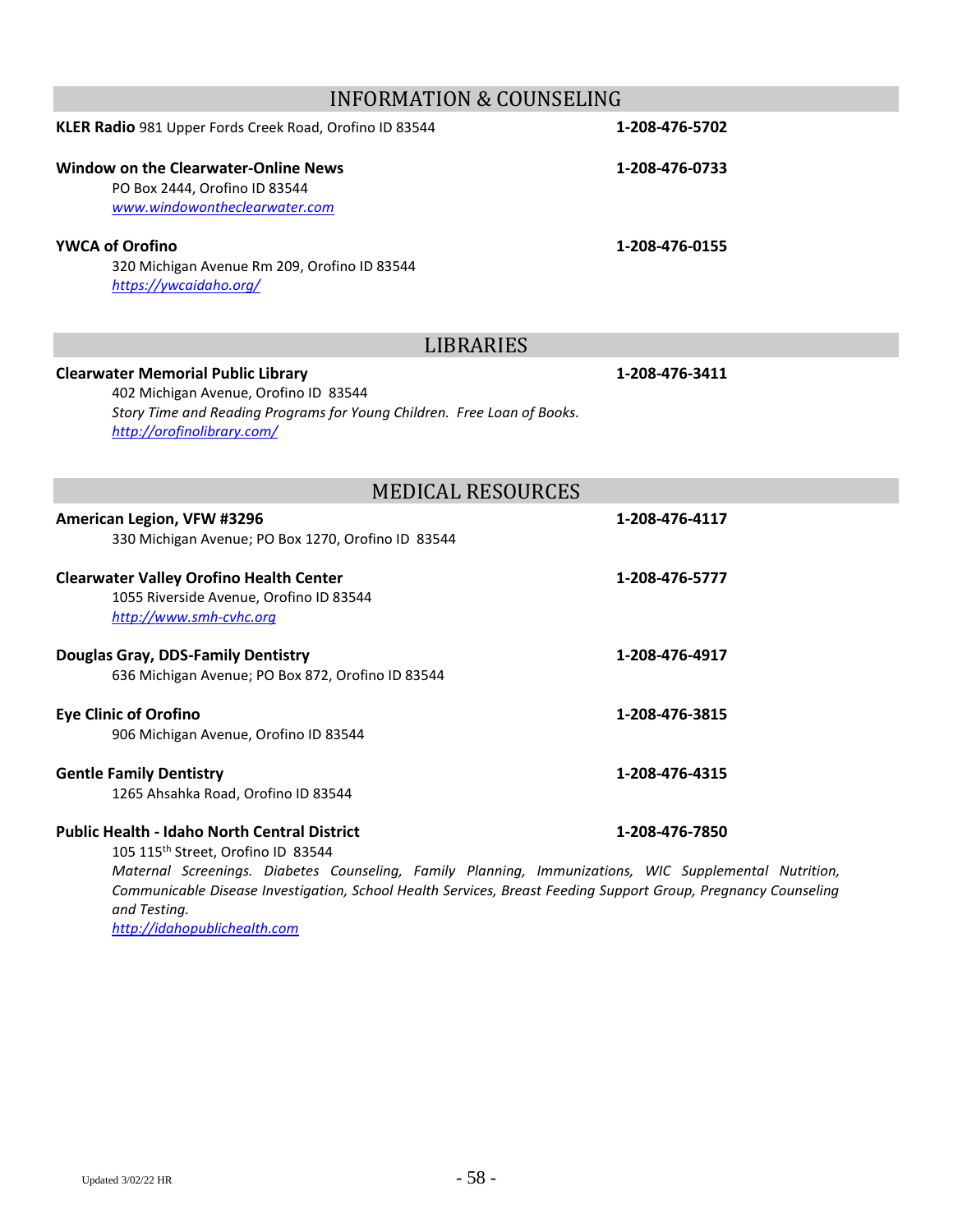# COMMUNITY SERVICE ORGANIZATIONS

| 4-H Clubs<br>2200 Michigan Avenue, Orofino ID 83544<br>https://www.uidaho.edu/extension/county/clearwater/4-h<br>http://4-h.org           | 1-208-476-4434<br>1-208-476-8964 |
|-------------------------------------------------------------------------------------------------------------------------------------------|----------------------------------|
| <b>Clearwater Human Needs Council (CHNC)</b>                                                                                              | 1-208-476-7449                   |
| <b>Kiwanis Club</b>                                                                                                                       | 1-208-476-5702                   |
| <b>Nez Perce Tribe Teweepuu Community Center</b><br>45555 Highway 12, Orofino ID 83544<br>www.nezperce.org                                | 1-208-476-7407                   |
| <b>Orofino Chamber of Commerce</b><br>125 Johnston Avenue STE 7; PO Box 2346, Orofino ID 83544<br>https://clearwatercountyadventures.com/ | 1-208-476-4335                   |
| <b>Rotary Club</b><br>Ponderosa Restaurant; 220 Michigan Avenue; PO Box 482, Orofino, ID 83544<br>www.rotary.org                          | 1-208-476-7322                   |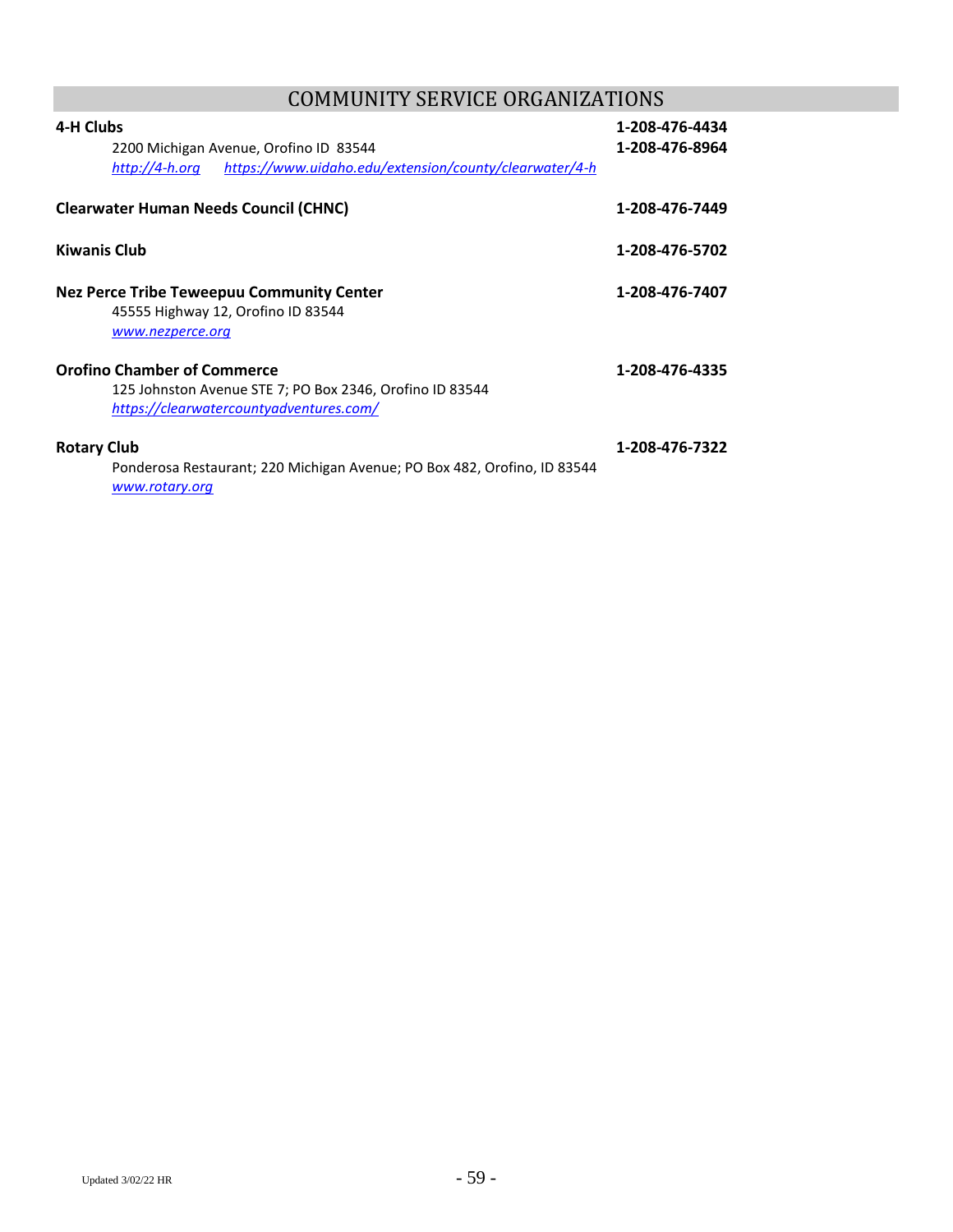**WEIPPE CENTER** 220 N. Main STREET P.O. Box 317 Weippe, ID 83553 (208) 743-6573

### PAGE #

| $\bullet$ |  |
|-----------|--|
| $\bullet$ |  |
| $\bullet$ |  |
| $\bullet$ |  |
| $\bullet$ |  |
| $\bullet$ |  |
| $\bullet$ |  |
| $\bullet$ |  |
| $\bullet$ |  |
| $\bullet$ |  |
|           |  |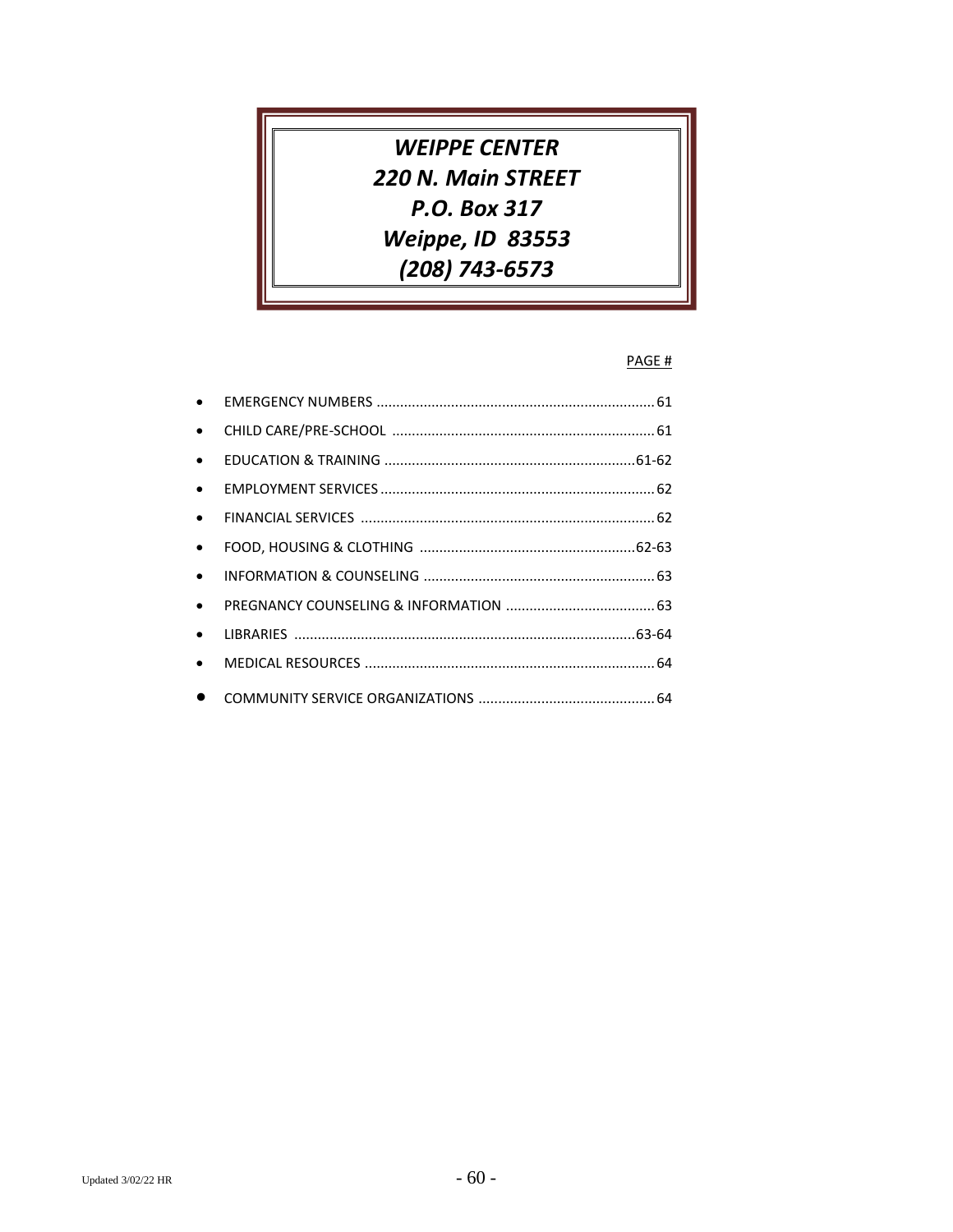# EMERGENCY NUMBERS **\*PIERCE/WEIPPE EMERGENCIES DIAL 911\***

### **LAW ENFORCEMENT AGENCIES**

### **Pierce City Police 1-208-464-2223**

100 Moscrip Road, Pierce ID 83546 *Community Policing Agency for Pierce Area. Trained Officers in Crime Protection.*

### **Weippe Police 1-208-435-4211**

623 N Main Street, Weippe ID 83553 *General Law Enforcement. Responds to Emergencies of Any Nature Through the Use of the 911 Service.*

# **FIRE DEPARTMENTS**

| Pierce / Weippe Fire Department  | 1-208-464-2211                                                                            |
|----------------------------------|-------------------------------------------------------------------------------------------|
| 114 Pine Street, Weippe ID 83553 | 1-208-435-9015                                                                            |
|                                  | Responds to Fire and Medical Emergencies. Offers Fire Prevention Education to the Public. |

### **HOSPITALS**

### **Clearwater Valley Hospital 1-208-473-4555**

301 Cedar Street, Orofino ID 83544 *24 Hour Trauma and General Medical Emergency Services. [http://smh-cvhc.fasthealth.com](http://smh-cvhc.fasthealth.com/)*

### **Clearwater Valley Pioneer Medical Clinic 1-208-464-2578**

105 W Carle Street; PO Box 340, Pierce, ID 83546 *<http://smh-cvhc.fasthealth.com/getpage.php?name=pioneer-medical>*

# CHILD CARE / PRE-SCHOOL

### **Lewis-Clark Early Childhood Program 1-208-743-6573**

**Weippe Center** 220 N Main Street; PO Box 317, Weippe ID 83553 *Early Childhood Education & Family Support. Follows Low Income Guidelines. [www.lcecp.com](http://www.lcecp.com/)*

# EDUCATION & TRAINING

| <b>Idaho State Vocational Rehabilitation Services</b>       | 1-208-476-5574 |
|-------------------------------------------------------------|----------------|
| 416 Johnson Avenue STE 17, Orofino ID 83544                 |                |
| Training & Job Placement for Disabled and Handicapped.      |                |
| www.vr.idaho.gov                                            |                |
| <b>Lewis-Clark State College</b>                            | 1-866-527-2223 |
| <b>Outreach (EMT)</b>                                       | 1-208-476-5731 |
| 416 Johnson Avenue STE 1, Orofino ID 83544                  |                |
| https://www.lcsc.edu/adult-learning-center/outreach-centers |                |

**Adult Learning Center 1-208-435-4411**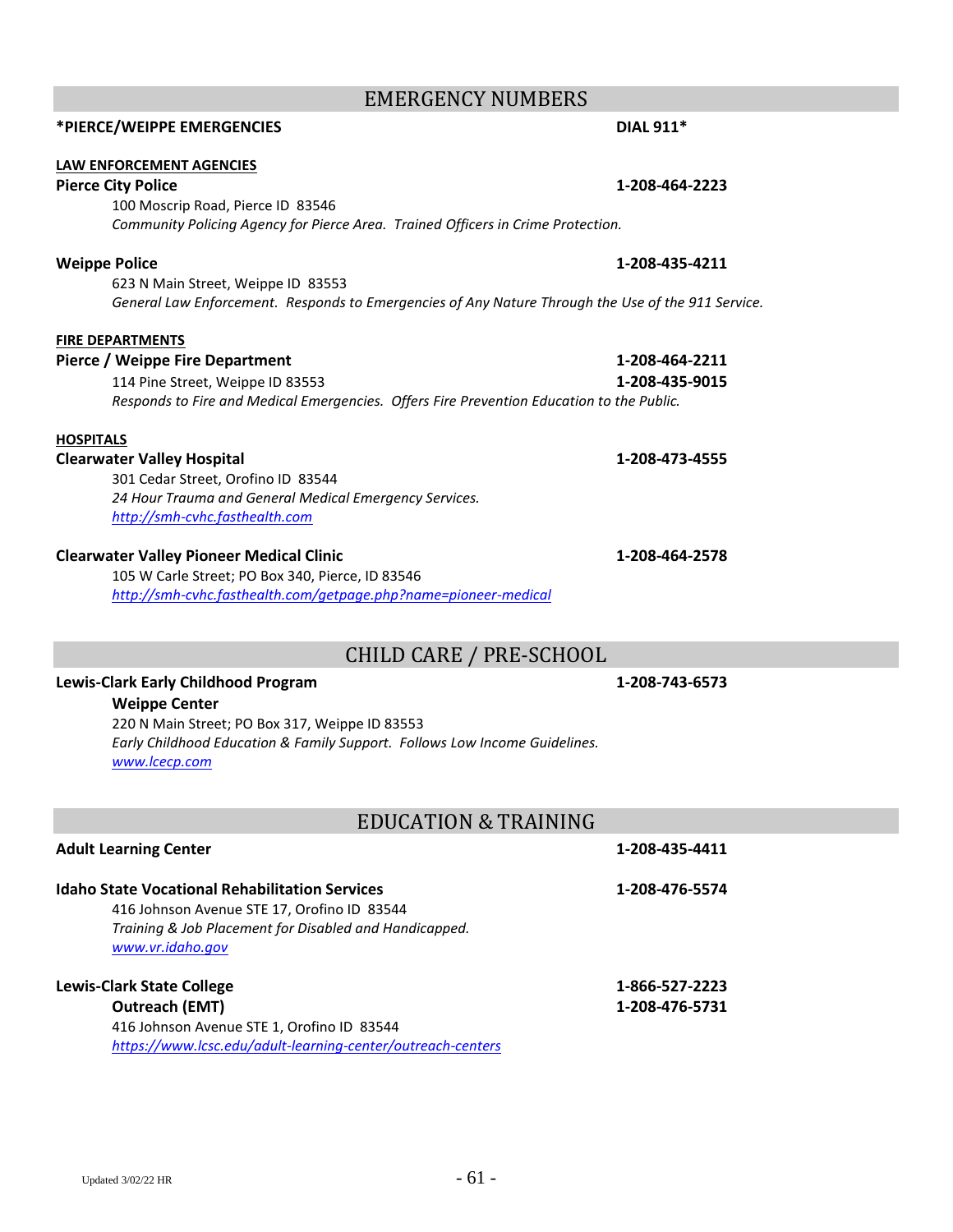# EDUCATION & TRAINING

# 184 Michigan Avenue, Orofino ID 83544 *Public School District Serving Residents of Orofino and Outlying Areas. [www.sd171.k12.id.us](http://www.sd171.k12.id.us/)* **Special Services 1-208-476-4810** • **Timberline Elementary School 1-208-435-4411** 22869 Highway 11, Weippe ID 83553 *Public Education for Children in Kindergarten through 6th Grade Residing within Orofino School District #171.* • **Timberline Middle School 1-208-435-4411** 22869 Highway 11, Weippe ID 83553 *Public Education for Children in Grades 5-9 Residing within Orofino School District #171.* • **Timberline High School 1-208-435-4411** 22869 Highway 11, Weippe ID 83553 *Public Education for Children in Grades 9-12 Residing within Orofino School District #171. <https://www.timberlineschools.org/>*

### **Weippe Discovery Center 1-208-435-4058**

204 Wood Street; PO Box 435, Weippe ID 83553 *<http://ccfldatweippe.lili.org/weippe-discovery-center/visitor-center/>*

# EMPLOYMENT SERVICES

### **ID Department of Commerce and Labor / Job Service 1-208-476-5506**

416 Johnson Avenue STE 12, Orofino ID 83544 *Employment Resources, Local Job Listings, Unemployment Benefits, Job Training, Etc. [www.labor.idaho.gov/dnn](http://www.labor.idaho.gov/dnn)*

# FINANCIAL ASSISTANCE

### **Department of Health & Welfare / TAFI / Self-Reliance Program – Region 2 1-877-456-1233**

*Assistance to Families: Medical or Medicaid Benefits, Welfare Assistance and Food Stamps. <https://healthandwelfare.idaho.gov/ContactUs/Region2/LewistonOffices/tabid/497/Default.aspx>*

# FOOD – HOUSING - CLOTHING

### **7 th Day Adventist Church / Clothing 1-208-435-4222**

221 N Main Street, Weippe ID 83553 *12:00 pm, Wednesdays*

### **Community Action Partnership**

320 Michigan Avenue Rm 303, Orofino ID 83544 *Financial Assistance to Meet Basic Needs and Prevent Homelessness. [www.cap4action.org](http://www.cap4action.org/)* 

**Orofino School District #171 1-208-476-5593**

**Orofino 1-208-476-4949**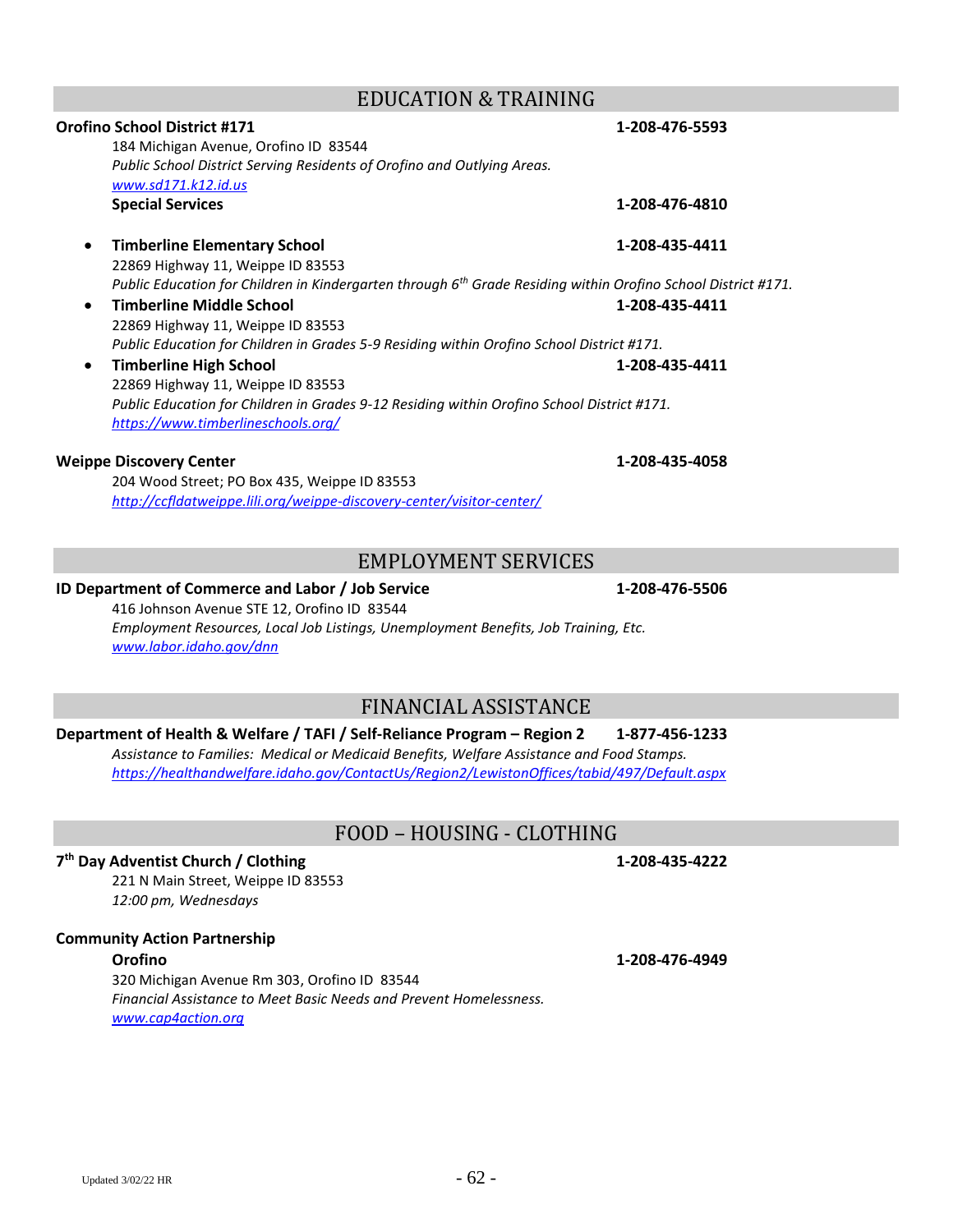# FOOD – HOUSING - CLOTHING

| <b>Durant's Rentals</b><br>428 Pierce Street W; PO Box 355, Weippe ID 83553<br>Overnight Lodging w/Kitchens Rates \$50.00 and Up<br>https://clearwatercountyadventures.com/places/category/real-estate-rentals/ | 1-208-435-4676 |
|-----------------------------------------------------------------------------------------------------------------------------------------------------------------------------------------------------------------|----------------|
| F. I. S. H., Inc. (Community Thrift Shop)<br>219 Johnson Avenue; PO Box 1455, Orofino ID 83544                                                                                                                  | 1-208-476-3777 |
| <b>Food Bank</b>                                                                                                                                                                                                |                |
| Emergency (Hilltop Senior Citizens),                                                                                                                                                                            | 1-208-435-4553 |
| 215 1st Street W; PO Box 42, Weippe ID 83553                                                                                                                                                                    |                |
| Deliveries to Weippe Fire Department,<br>$\bullet$                                                                                                                                                              | 1-208-435-9015 |
| 114 Pine Street; PO Box 377, Weippe ID 83553                                                                                                                                                                    |                |
| <b>SNAP-Food Stamps</b>                                                                                                                                                                                         | 1-877-456-1233 |
| Department of Health & Welfare                                                                                                                                                                                  |                |
| Food Assistance to Families that Meet Low Income Guidelines.                                                                                                                                                    |                |
| https://healthandwelfare.idaho.gov/ContactUs/Region2/LewistonOffices/tabid/497/Default.aspx                                                                                                                     |                |
|                                                                                                                                                                                                                 |                |
| <b>Life Skills</b>                                                                                                                                                                                              | 1-208-464-2443 |
| <b>Pierce Community Center</b>                                                                                                                                                                                  |                |
| 105 Carl Street; PO Box 246, Pierce ID 83546                                                                                                                                                                    |                |
|                                                                                                                                                                                                                 |                |
| <b>INFORMATION &amp; COUNSELING</b>                                                                                                                                                                             |                |
| <b>Pierce-Weippe Chamber of Commerce</b>                                                                                                                                                                        | 1-208-435-4406 |
| PO Box 378, Weippe, ID 83553                                                                                                                                                                                    |                |
| https://clearwatercountyadventures.com/                                                                                                                                                                         |                |
| A to Z Counseling Services                                                                                                                                                                                      | 1-208-476-7483 |
| 1275 Riverside Ave, Orofino ID 83544                                                                                                                                                                            |                |
| https://atozcounseling.com/                                                                                                                                                                                     |                |
|                                                                                                                                                                                                                 |                |
|                                                                                                                                                                                                                 |                |
| LIBRARIES                                                                                                                                                                                                       |                |
| <b>Pierce Library</b>                                                                                                                                                                                           | 1-208-464-2823 |
| 208 S Main Street; PO Box 386, Pierce ID 83546                                                                                                                                                                  |                |
| Free Loan of Books.                                                                                                                                                                                             |                |
| https://www.piercepubliclibrary.com/                                                                                                                                                                            |                |
| <b>Weippe Library</b>                                                                                                                                                                                           |                |
| 204 Wood Street; PO Box 435, Weippe ID 83553                                                                                                                                                                    | 1-208-435-4058 |
| Free Loan of Books.                                                                                                                                                                                             |                |
| http://ccfldatweippe.lili.org/                                                                                                                                                                                  |                |
|                                                                                                                                                                                                                 |                |